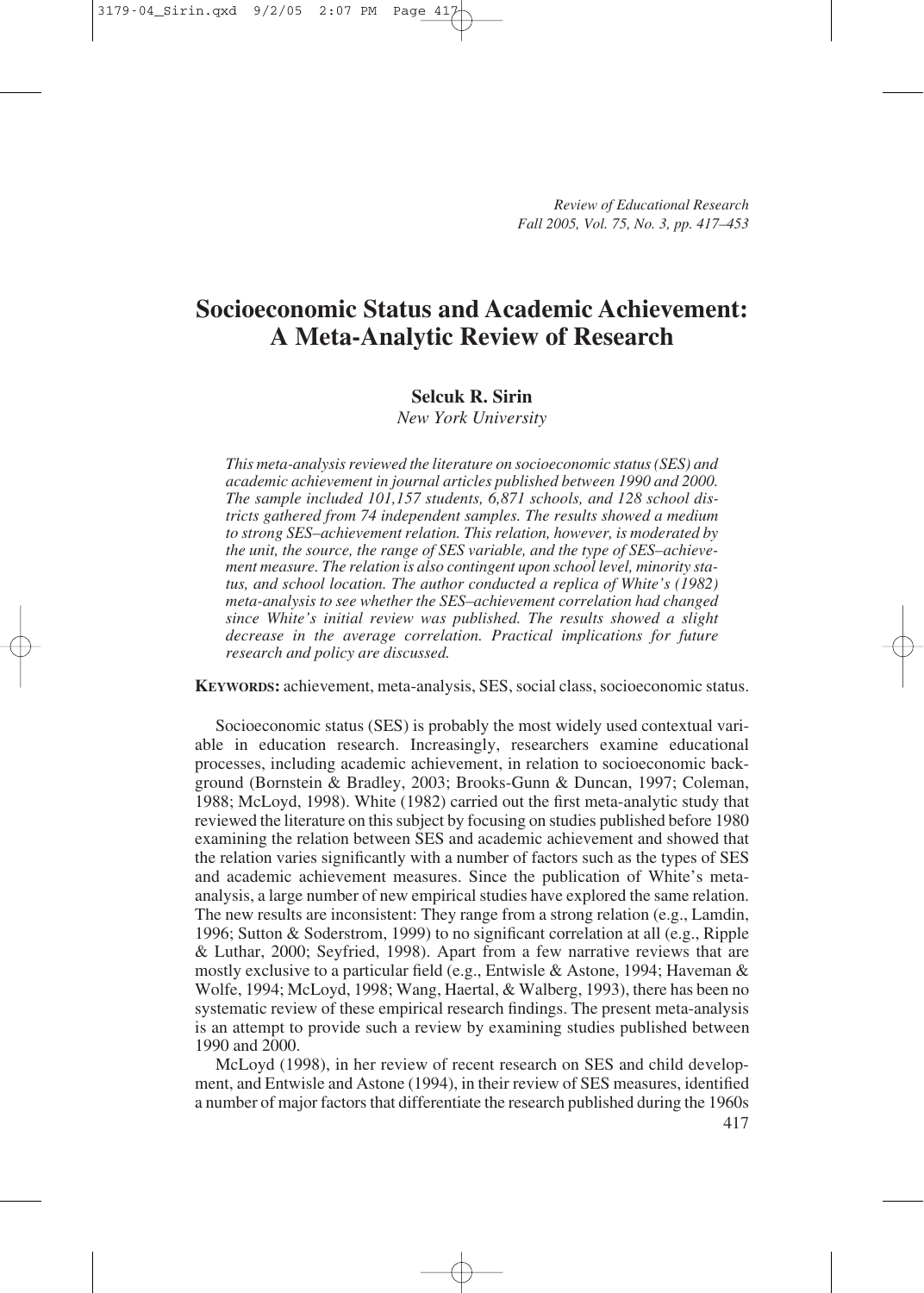and the 1970s from that published in recent years. The first of these is the change in the way that researchers operationalize SES. Current research is more likely to use a diverse array of SES indicators, such as family income, the mother's education, and a measure of family structure, rather than looking solely at the father's education and/or occupation.

The second factor is societal change in the United States, specifically in parental education and family structure. During the 1990s, parental education changed dramatically in a favorable direction: Children in 2000 were living with bettereducated parents than children in 1980 (U.S. Department of Education, 2000). Likewise, reductions in family size were also dramatic; only about 48% of 15-to-18-year-old children lived in families with at most one sibling in 1970, as compared with 73% in 1990 (Grissmer, Kirby, Berends, & Williamson, 1994).

A third factor is researchers' focus on moderating factors that could influence the robust relation between SES and academic achievement (McLoyd, 1998). With increased attention to contextual variables such as race/ethnicity, neighborhood characteristics, and students' grade level, current research provides a wide range of information about the processes by which SES effects occur.

Thus, because of the social, economic and methodological changes that have occurred since the publication of White's (1982) review, it is difficult to estimate the current state of the relation between SES and academic achievement. This review was designed to examine the relation between students' socioeconomic status and their academic achievement by reviewing studies published between 1990 and 2000. More specifically, the goals of this review are (a) to determine the magnitude of the relation between SES and academic achievement; (b) to assess the extent to which this relation is influenced by various methodological characteristics (e.g., the type of SES or academic achievement measure), and student characteristics (e.g., grade level, ethnicity, and school location); and (c) to replicate White's meta-analysis with data from recently published studies.

# **Measuring Socioeconomic Status**

Although SES has been at the core of a very active field of research, there seems to be an ongoing dispute about its conceptual meaning and empirical measurement in studies conducted with children and adolescents (Bornstein & Bradley, 2003). As White pointed out in 1982, SES is assessed by a variety of different combinations of variables, which has created an ambiguity in interpreting research findings. The same argument could be made today. Many researchers use SES and social class interchangeably, without any rationale or clarification, to refer to social and economic characteristics of students (Ensminger & Fothergill, 2003). In general terms, however, SES describes an individual's or a family's ranking on a hierarchy according to access to or control over some combination of valued commodities such as wealth, power, and social status (Mueller & Parcel, 1981).

While there is disagreement about the conceptual meaning of SES, there seems to be an agreement on Duncan, Featherman, and Duncan's (1972) definition of the tripartite nature of SES that incorporates parental income, parental education, and parental occupation as the three main indicators of SES (Gottfried, 1985; Hauser, 1994; Mueller & Parcel, 1981). Many empirical studies examining the relations among these components found moderate correlations, but more important, these studies showed that the components of SES are unique and that each one measures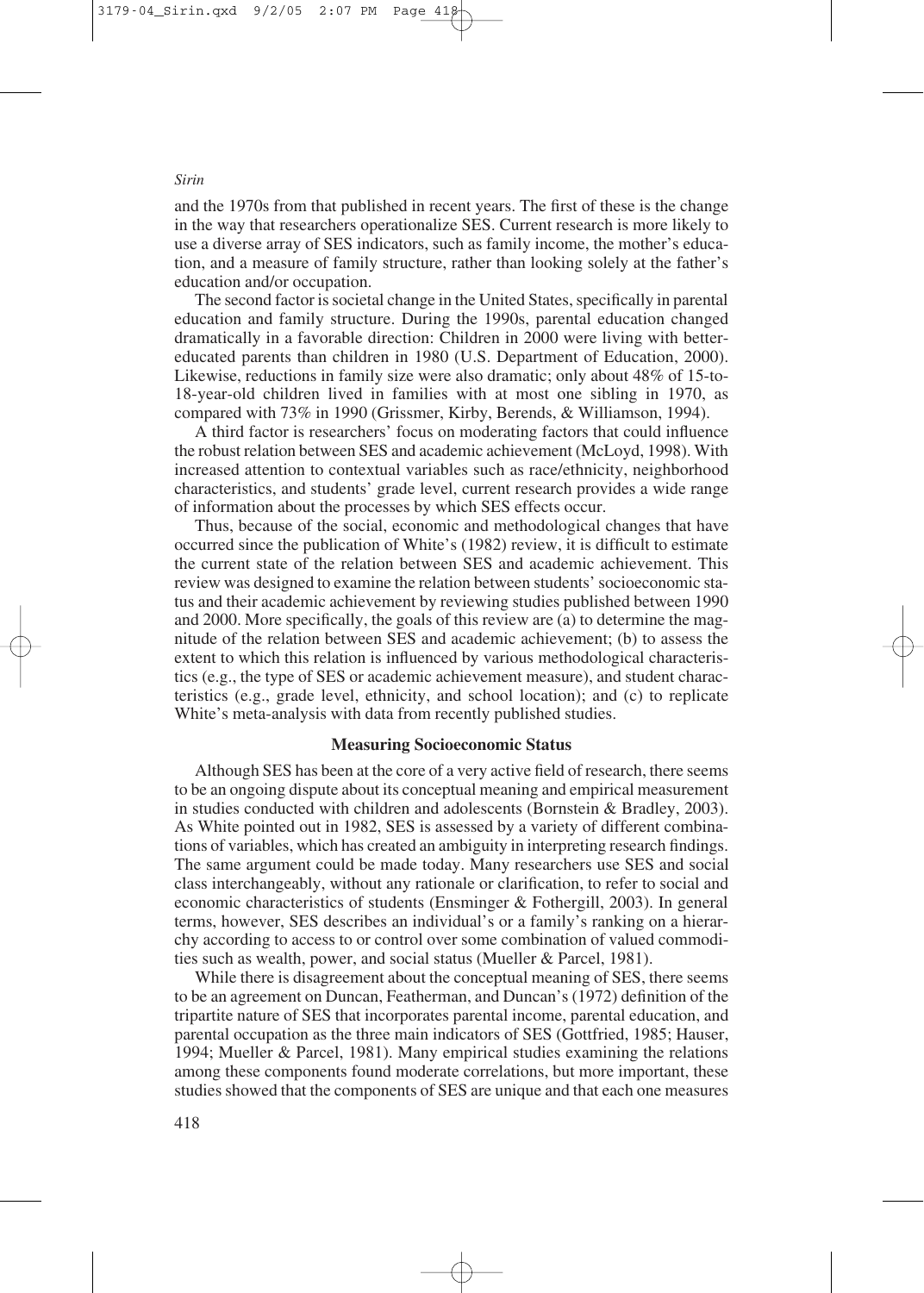a substantially different aspect of SES that should be considered to be separate from the others (Bollen, Glanville, & Stecklov, 2001; Hauser & Huang, 1997).

Parental income as an indicator of SES reflects the potential for social and economic resources that are available to the student. The second traditional SES component, parental education, is considered one of the most stable aspects of SES because it is typically established at an early age and tends to remain the same over time. Moreover, parental education is an indicator of parent's income because income and education are highly correlated in the United States (Hauser & Warren, 1997). The third traditional SES component, occupation, is ranked on on the basis of the education and income required to have a particular occupation (Hauser, 1994). Occupational measures such as Duncan's Socioeconomic Index (1961) produce information about the social and economic status of a household in that they represent information not only about the income and education required for an occupation but also about the prestige and culture of a given socioeconomic stratum.

A fourth indicator, home resources, is not used as commonly as the other three main indicators. In recent years, however, researchers have emphasized the significance of various home resources as indicators of family SES background (Coleman, 1988; Duncan & Brooks-Gunn, 1997; Entwisle & Astone, 1994). These resources include household possessions such as books, computers, and a study room, as well as the availability of educational services after school and in the summer (McLoyd, 1998; Eccles, Lord, & Midgley, 1991; Entwisle & Astone).

## **Aggregated SES Measures**

Education researchers also have to choose whether to use an individual student's SES or an aggregated SES based on the school that the student attends (Caldas & Bankston, 1997) or the neighborhood where the student resides (Brooks-Gunn, Duncan, & Aber, 1997). School SES is usually measured on the basis of the proportion of students at each school who are eligible for reduced-price or free lunch programs at school during the school year. Students from families with incomes at or below 130% of the poverty level are eligible for free meals. Those with incomes between 130% and 185% of the poverty level are eligible for reduced-price meals. Neighborhood SES, on the other hand, is usually measured as the proportion of neighborhood/county residents at least 20 years old who, according to the census data, have not completed high school (Brooks-Gunn, Denner, & Klebanov, 1995). School and neighborhood SES indicators vary in how they assess SES, but they share the underlying definition of SES as a contextual indicator of social and economic well-being that goes beyond the socioeconomic resources available to students at home (see Brooks-Gunn, Denner, & Klebanov).

Using aggregated SES measures may introduce the issue of "ecological fallacy" into the interpretation of results from various studies with differing units of analysis. The ecological fallacy is simply a misinterpretation wherein an individual-level inference is made on the basis of group aggregated data. In the context of the current review it refers to the erroneous assumption that research findings at the school or neighborhood level also represent within-school or within-neighborhood relationships, and vice versa. Aggregated SES data on the school or neighborhood levels cannot be interpreted as if they represented family SES variables, nor should student-level SES data be used to explain differences between schools.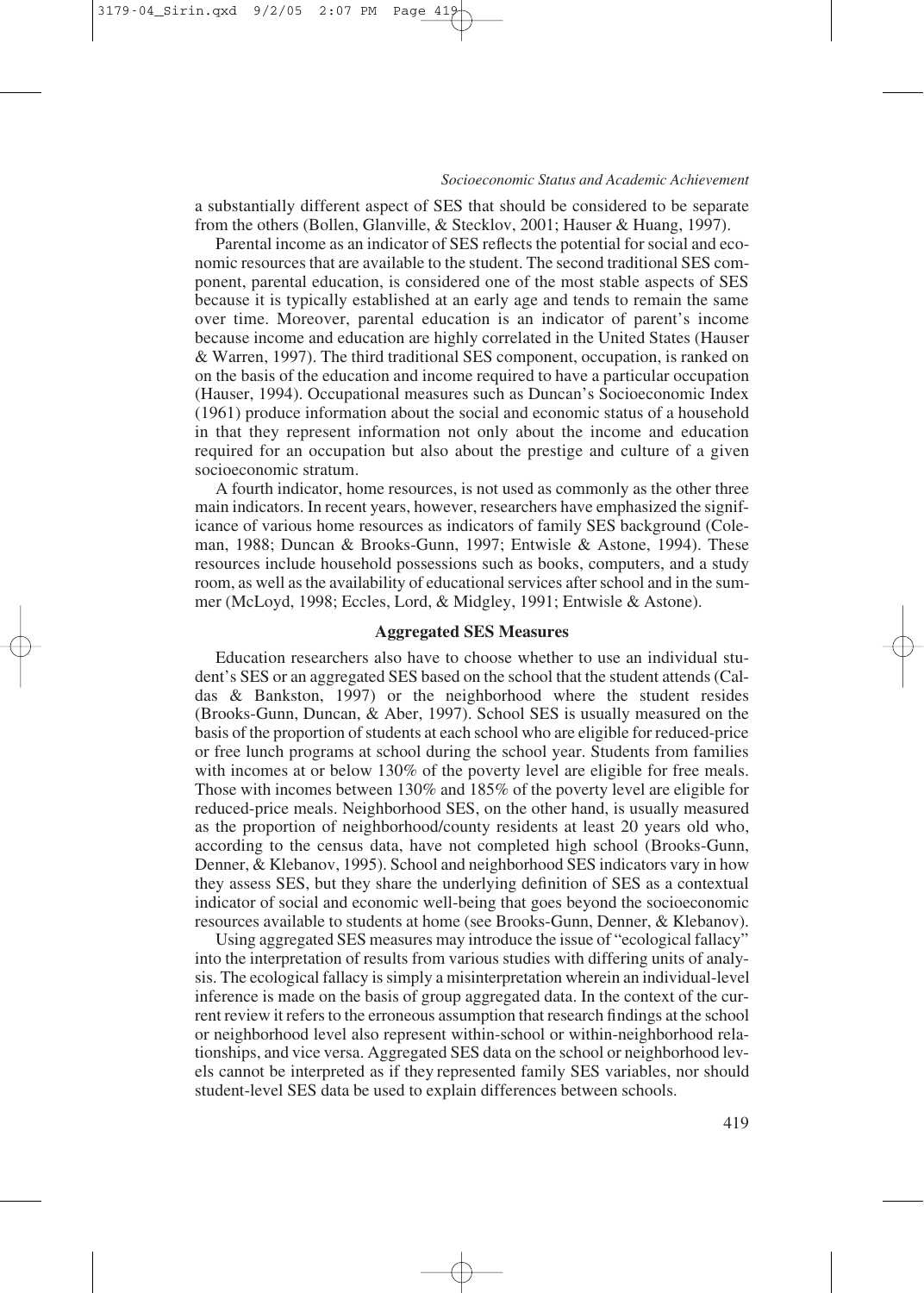## **Student Characteristics**

Socioeconomic status is not only directly linked to academic achievement but also indirectly linked to it through multiple interacting systems, including students' racial and ethnic background, grade level, and school/neighborhood location (Brooks-Gunn & Duncan, 1997; Bronfenbrenner & Morris, 1998; Eccles, Lord, & Midgley, 1991; Lerner 1991). For example, family SES, which will largely determine the location of the child's neighborhood and school, not only directly provides home resources but also indirectly provides "social capital," that is, supportive relationships among structural forces and individuals (i.e., parent–school collaborations) that promote the sharing of societal norms and values, which are necessary to success in school (Coleman, 1988; Dika & Singh, 2002). Thus, in addition to the aforementioned methodological factors that likely influence the relation between SES and academic achievement, several student characteristics also are likely to influence that relation.

#### *Grade Level*

The effect of social and economic circumstances on academic achievement may vary by students' grade level (Duncan, Brooks-Gunn, & Klebenov, 1994; Lerner, 1991). However, the results from prior studies about the effect of grade or age on the relation between SES and academic achievement are mixed. On the one hand, Coleman et al.'s (1966) study and White's (1982) review showed that as students become older, the correlation between SES and school achievement diminishes. White provided two possible explanations for the diminishing SES effect on academic achievement. First, schools provide equalizing experiences, and thus the longer students stay in the schooling process, the more the impact of family SES on student achievement is diminished. Second, more students from lower-SES backgrounds drop out of school, thus reducing the magnitude of the correlation. On the other hand, results from longitudinal studies have contradicted White's results, by demonstrating that the gap between low- and high-SES students is most likely to remain the same as students get older (Duncan et al., 1994; Walker, Greenwood, Hart, & Carta, 1994), if not widen (Pungello, Kupersmidt, Burchinal, & Patterson, 1996).

#### *Minority Status*

Racial and cultural background continues to be a critical factor in academic achievement in the United States. Recent surveys conducted by the National Center for Education Statistics (NCES) indicated that, on average, minority students lagged behind their White peers in terms of academic achievement (U.S. Department of Education, 2000). A number of factors have been suggested to explain the lower academic achievement of minority students, but the research indicates three main factors: Minorities are more likely to live in low-income households or in single parent families; their parents are likely to have less education; and they often attend under-funded schools. All of these factors are components of SES and linked to academic achievement (National Commission on Children, 1991).

#### *School Location*

The location of schools is closely related to the social and economic conditions of students. A narrative review of research on school location (U.S. Department of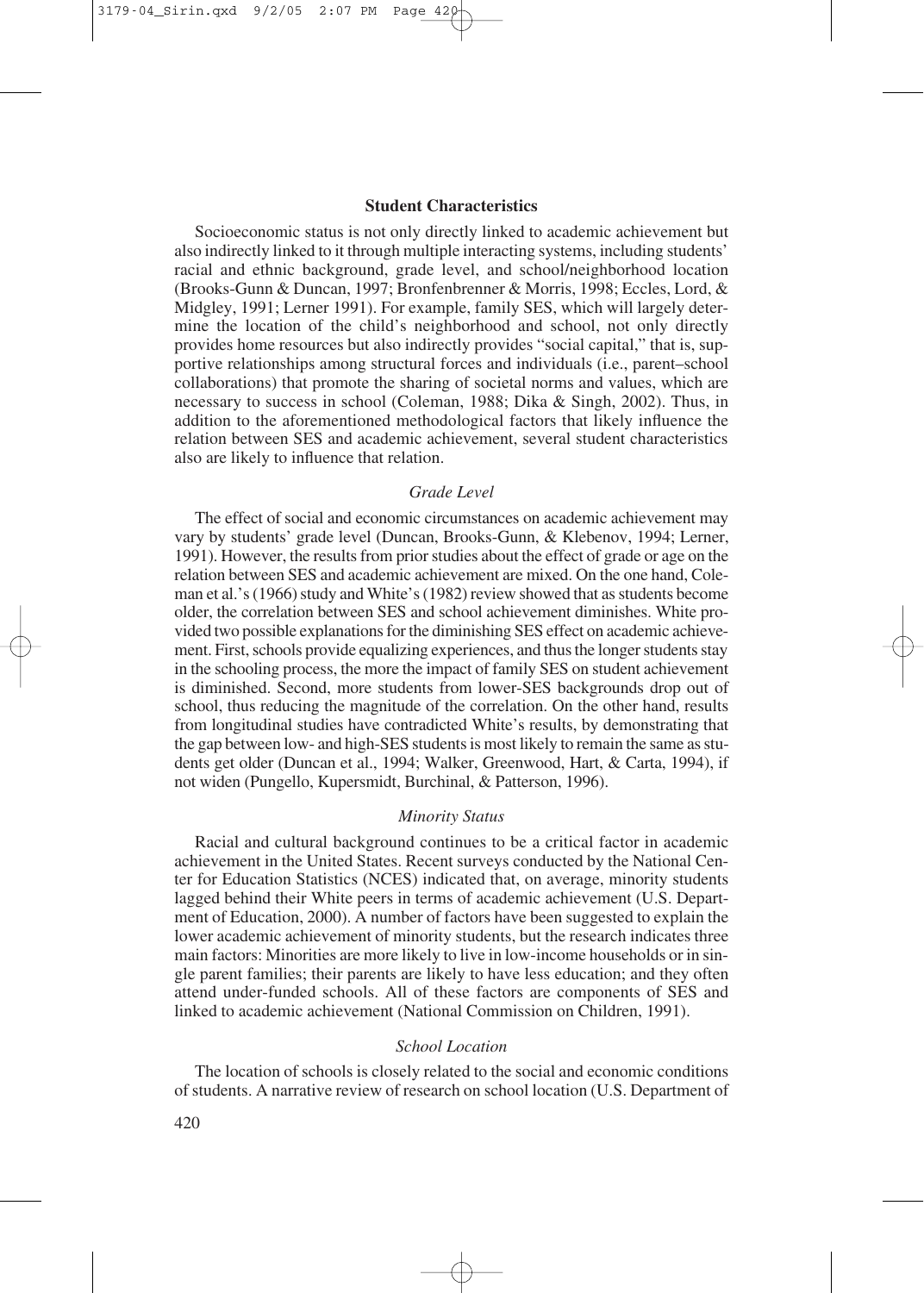Education, 1996) showed that even after accounting for family SES, there appear to be a number of significant differences between urban, rural, and suburban schools. Data from the National Assessment of Educational Progress, for example, indicated that the achievement of children in affluent suburban schools was significantly and consistently higher than that of children in "disadvantaged" urban schools (U.S. Department of Education, 2000).

In summary, the relation between SES and academic achievement was the focus of much empirical investigation in several areas of education research in the 1990s. Recent research employed more advanced procedures to best examine the relation between SES and academic achievement. The present metaanalytic review was designed to assess the magnitude of the relation between SES and academic achievement in this literature. Further, it was designed to examine how the SES–achievement relation is moderated by (a) *methodological characteristics,* such as the type of SES measure, the source of SES data, and the unit of analysis; and (b) *student characteristics*, such as grade level, minority status, and school location. Finally, it was designed to determine if there has been any change in the correlation between SES and achievement since White's 1982 study.

#### **Methods**

# *Criteria for Including Studies*

To be included in this review, a study had to do the following:

- 1. Apply a measure of SES and academic achievement.
- 2. Report quantitative data in sufficient statistical detail for calculation of correlations between SES and academic achievement.
- 3. Include in its sample students from grades kindergarten through 12.
- 4. Be published in a professional journal between 1990 and 2000.
- 5. Include in its sample students in the United States.

#### *Identification of Studies*

Several computer searches and manual searches were employed to gather the best possible pool of studies to represent the large number of existing studies on SES and academic achievement. The computerized search was conducted using the ERIC (Education Resources Information Center), PsycINFO, and Sociological Abstracts reference databases. For SES, the search terms *socioeconomic status*, *socio-economic status*, *social class*, *social status*, *income*, *disadvantaged*, and *poverty* were used. For academic achievement the terms *achievement*, *success*, and *performance* were used. The search function was created by using two Boolean operators: "OR" was used within the SES set and the academic achievement set of search terms, and "AND" was used between the two sets. Because the majority of studies used SES as a secondary or control variable and, therefore, the computerized databases did not always index them by using one of the above search terms as a keyword, the search was performed by using the "anywhere" function, not the "keyword" function. All databases were searched for the period 1990 to 2000 (on November 24, 2001). The search yielded 1,338 PsycINFO documents, 953 ERIC documents, and 426 Sociological Abstracts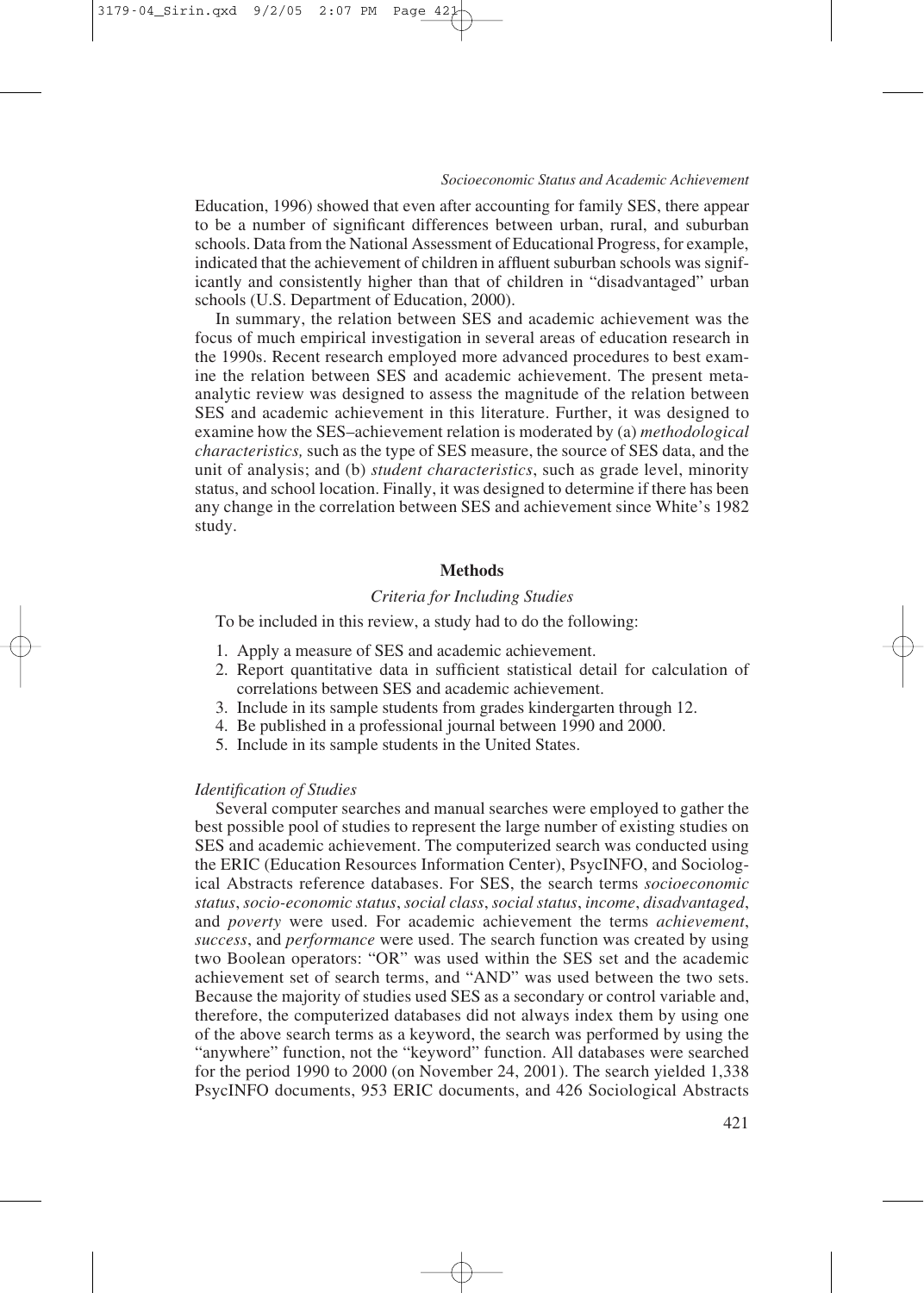documents. After double entries were eliminated, there remained 2,014 unique documents.

Next, the *Social Science Citation Index* (SSCI) was searched for the studies that cited either Coleman et al.'s (1966) or White's (1982) review, or both, because both of those publications have been highly cited in the literature on SES and academic achievement. Through this process, an additional 170 articles that referenced White's study and 266 articles that referenced Coleman's report were identified. In addition, I received 27 leads from previous narrative reviews and from studies that had been identified through the initial search. In total, the final pool contained 2,477 unique documents.

After the initial examination of the abstracts of each study, I applied the inclusion criteria to select 201 articles for further examination. I made the final decisions for inclusion after examining the full articles. Through this process, I selected 58 published journal articles that satisfied the inclusion criteria.

#### *Coding Procedure*

A formal coding form was developed for the current meta-analysis on the basis of Stock et al.'s (1982) categories, which address both substantive and methodological characteristics: Report Identification, Setting, Subjects, Methodology, Treatment, Process, and Effect Size. To further refine the coding scheme, a subsample of the data  $(k = 10)$  was coded independently by two doctoral candidates. Rater agreement for the two coders was between .80 and 1.00 with a mean of 87%. The coders subsequently met to compare their results and discuss any discrepancies between their ratings until they reached an agreement upon a final score. The coding form was further refined on the basis of the results from this initial coding procedure. The final coding form included the following components:

- 1. The *Identification* section codes basic study identifiers, such as the year of publication and the names and disciplines of the authors.
- 2. *The School Setting* section describes the schools in terms of location from which the data were gathered.
- 3. *The Student Characteristics* section codes demographic information about study participants including grade, age, gender, and race/ethnicity.
- 4. *The Methodology* section gathers information about the research methodology used in the study, including the design, statistical techniques, as well as sampling procedures.
- 5. *The SES and Academic Achievement* section records data about SES and academic achievement measures.
- 6. *The Effect Size (ES)* section codes the statistics that are needed to calculate an effect size, such as correlation coefficients, means, standard deviations, *t* tests, *F* ratios, chi-squares, and degrees of freedom on outcome measures used in the study.

#### *Interrater Agreement*

All studies were coded by the author. A doctoral student who helped design the coding schema coded an additional random sample of 10 studies. Interrater agreement levels for the six coding categories ranged from 89% for the methodology section to 100% for the names of the coding form.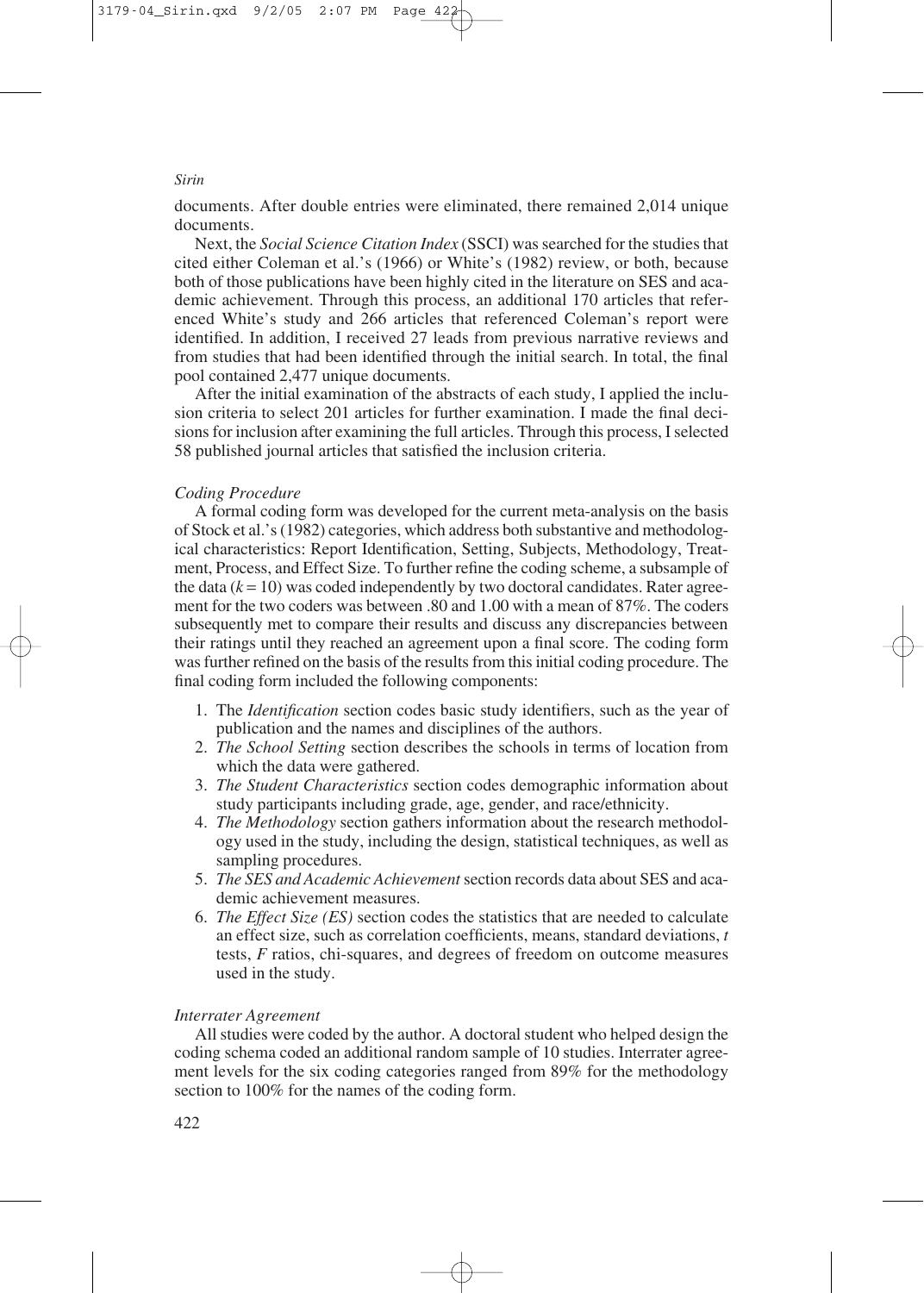#### *Analytical Procedures*

# *Calculating Average Effect Sizes*

The effect size (ES) used in this review was *Pearson's correlation coefficient r*. Because most results were reported as a correlation  $(k = 45)$ , the raw correlation coefficient was entered as the ES measure. There were 8 studies that did not originally report correlations but provided enough information to calculate correlations using the formulas taken from Hedges and Olkin (1985), Rosenthal (1991), and Wolf (1986) to convert the study statistic to *r*. Correlations oversestimate the population effect size because they are bounded at  $-1$  or 1. As the correlation coefficients approach –1 or 1, the distribution becomes more skewed. To address this problem, the correlations were converted into Fisher's *Z* score and weighted by the inverse of the variance to give greater weight to larger samples than smaller samples (Lipsey & Wilson, 2001). The average ESs were then obtained through a *z*-to-*r* transformation with confidence intervals to indicate the range within which the population mean was likely to fall in the observed data (Hedges & Olkin). The confidence interval for a mean ES is based on the standard error of the mean and a critical value from the *z* distribution (e.g., 1.96 for  $\alpha = .05$ ).

#### *Statistical Independence*

There are two main alternative choices for the unit of analysis in meta-analysis (Glass, McGaw, & Smith, 1981). The first alternative is to use each study as the unit of analysis. The second approach is to treat each correlation as the unit of analysis. Both of these approaches have shortcomings. The former approach obscures legitimate differences across multiple correlations (i.e., the correlation for minority students versus the correlation for White students), while the latter approach gives too much weight to those studies that have multiple correlations (Lipsey  $\&$  Wilson, 2001). A third alternative, which was chosen for this study, is to use "a shifting unit of analysis" (Cooper, 1998). This approach retains most of the information from each study while avoiding any violations of statistical independence. According to this procedure, the average effect size was calculated by using the first alternative; that is, one correlation was selected from each independent sample. The same procedure was followed when the focus of analysis was a *student characteristic* (e.g., minority status, grade level, or school location). For example, if a study provided one correlation for White students and another for Black students, the two were included as independent correlations in the same analysis. The only exception to this rule was the moderation tests for the *methodological characteristic* (e.g., the types of SES or academic achievement measure). For example, if a study provided one correlation based on parental education and another based on parental occupation, they were both entered only when the moderator analysis was for the type of SES measure. In both alternatives, there was only one correlation from each study for each construct. When studies provided multiple correlations for each subsample, or multiple correlations for each construct, they were averaged so that the sample on which they were based contributed only one correlation to any given analysis. Thus, in Tables 1 (page 424) and 2 (page 429), the correlation for each study is the average correlation (*r*) for all constructs for that specific sample.

#### *Fixed and Random Effects Models*

There is an ongoing discussion about whether one should use a fixed or random effects model in meta-analysis (Cooper & Hedges, 1994; Hedges & Vevea, 1998).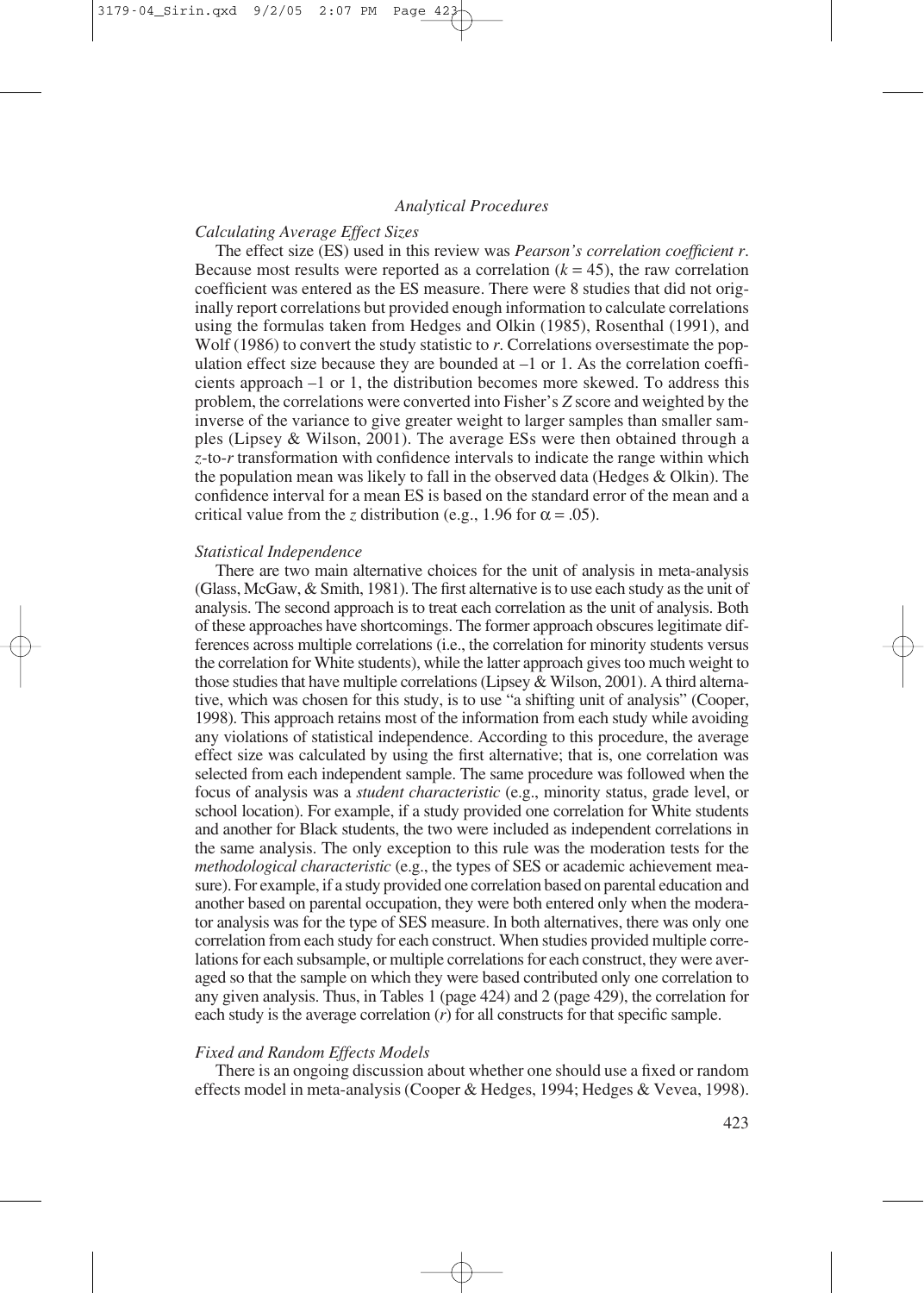| 424 | Summary of the independent samples<br>TABLE 1                                        |                       |                                 |                                     |                                                  |                                       |                                                       |                                           |
|-----|--------------------------------------------------------------------------------------|-----------------------|---------------------------------|-------------------------------------|--------------------------------------------------|---------------------------------------|-------------------------------------------------------|-------------------------------------------|
|     | (publication year)<br>Author(s)                                                      | school level<br>Grade | (or $%$ minority)<br>Ethnicity  | location<br>School                  | measure<br>SES                                   | Achievement<br>measure                | (or N of schools)<br>N of students                    | L                                         |
|     | Entwisle, Alexander,<br>& Olson (1994)<br>& Bedinger (1994);<br>Alexander, Entwisle, | Primary               | 60                              | schools<br><b>Baltimore</b>         | Education<br>FRL <sup>a</sup>                    | Achievement Test<br>GPA               | 489<br>453                                            | 391                                       |
|     | Alspaugh (1991);<br>Alspaugh (1992)                                                  | Primary               | $\stackrel{\triangle}{\approx}$ | Urban/rural                         | $%$ FRL                                          | Achievement Test<br>Missouri Mastery  | Urban school<br>Rural school<br>$N = 106$<br>$N = 39$ | $U$ rban $=$<br>$Rural =$<br>.719<br>.072 |
|     | Balli, Demo, &<br>Wedman (1998)                                                      | Middle                | White                           | Midwestern<br>school                | Income                                           | Achievement<br>Test                   | 74                                                    | .430                                      |
|     | Brown et al. (1993)                                                                  | 9.5 years<br>Mean age | N/A                             | $\stackrel{\triangle}{\geq}$        | Hollingshead<br>(1975)                           | Achievement<br>Composite<br>K-ABC     | 26                                                    | 270                                       |
|     | Caldas & Bankston<br>(1999); Caldas<br>(1993)<br>Caldas & Bankston                   | $K-12$<br>Grades      | $\overline{4}$                  | schools<br>Louisiana<br>public      | $\%$ FRL                                         | Achievement<br>Test                   | $N = 1,301$<br>School                                 | .680                                      |
|     | $(1999)$ ; Bankston<br>& Caldas $(1998)$                                             | Grade 10              | Black and<br>White              | schools<br>Louisiana<br>public      | Education<br>Income <sup>a</sup><br>School       | Achievement Test                      | $W = 21,263$<br>$B = 13,279$                          | $W = .247$<br>$B = .142$                  |
|     | Carlson et al. (1999)                                                                | Grades $1-3$          | $\overline{17}$                 | Minneapolis                         | Duncan's SEI <sup>b</sup><br>Education<br>Income | PIAT                                  | 168                                                   | 340                                       |
|     | Stevenson (1996)<br>Chen, Lee, &                                                     | High school           | $N\!A$                          | metropolitan<br>Minneapolis<br>area | Occupation<br>Education <sup>a</sup><br>Home     | information tests<br>Math and general | 213                                                   | 307                                       |

 $\begin{array}{ll}\n\text{TABLE 1} \\
\text{Summary of} \\
\text{Summary of}\n\end{array}$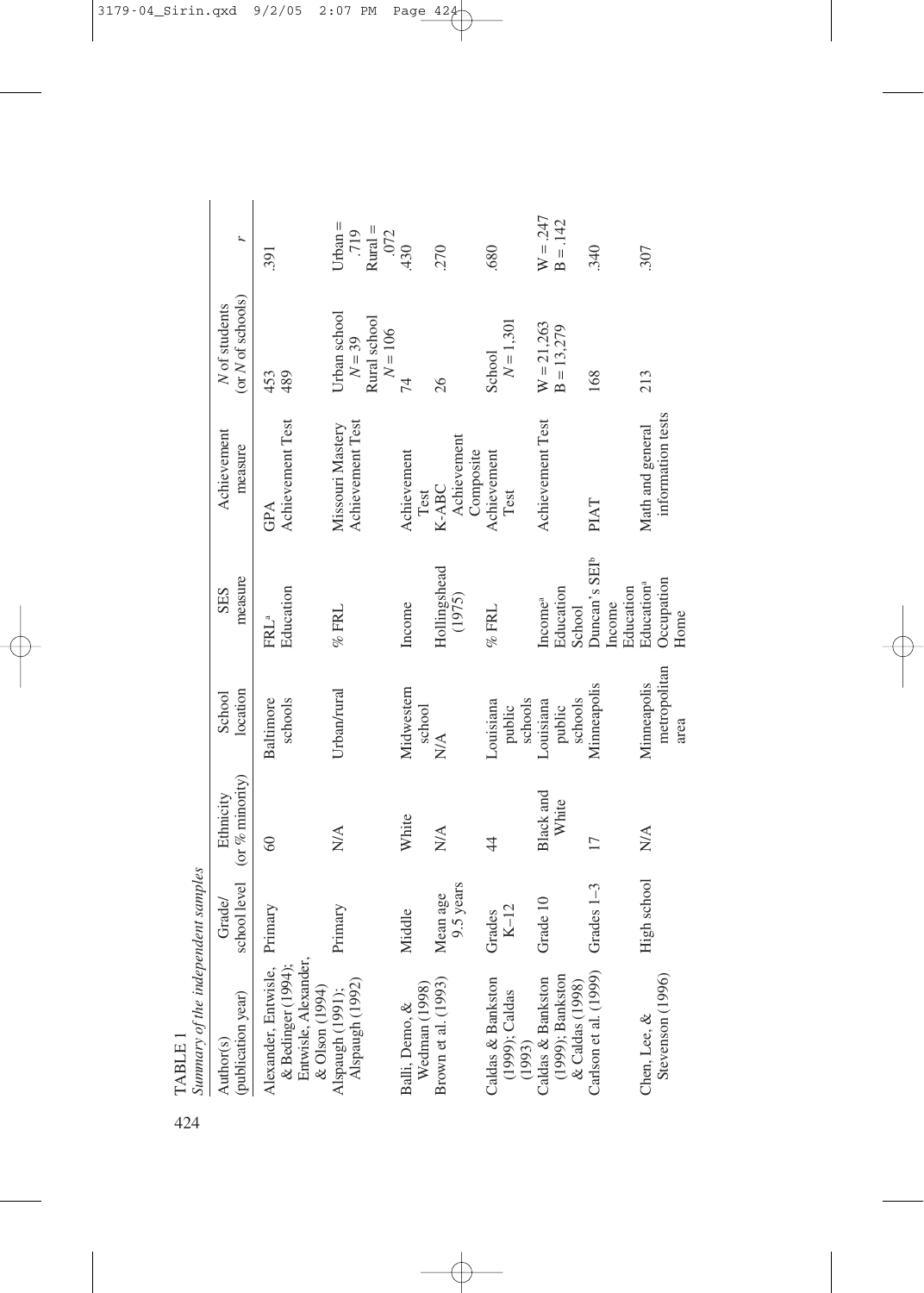| Christian, Morrison,<br>& Bryant (1998)                    | Kindergarten | 83                       | Greensboro, NC Education                           |                                                              | PIAT-R                                                            | 317                      | 403                                                  |
|------------------------------------------------------------|--------------|--------------------------|----------------------------------------------------|--------------------------------------------------------------|-------------------------------------------------------------------|--------------------------|------------------------------------------------------|
| Johnson (1997)<br>Dixon-Floyd &                            | Grades 6-8   | 75                       | school districts<br>El Paso, TX,                   | <b>FRL</b>                                                   | Texas Assessment<br>for Academic<br>Scores                        | 85                       | .467                                                 |
| Dombusch, Ritter,<br>$\&$ Steinberg<br>(1991)              | High school  | Black and<br>White       | Suburban                                           | Neighborhood<br>Education <sup>a</sup>                       | Self-reported<br>GPA                                              | $W = 3,533$<br>$B = 372$ | $WW = .36$<br>$WF = .32$<br>$BM = .05$<br>$BF = .07$ |
|                                                            |              |                          | White-Mixed<br>Black-Urban                         | Education                                                    | Self-reported GPA                                                 | $W = 1,368$<br>$B = 446$ | $WW = .20$<br>$WF = .23$<br>$BM = .05$<br>$BF = .02$ |
| Felner at al. (1995)                                       | Grades 7-9   | $\overline{6}$           | Rural Southeast Hollingshead's                     | four-factor<br>(1975)                                        | CAT<br>GPA                                                        | 398                      | 132                                                  |
| Gonzales, Cauce,<br>Mason (1996)<br>Friedman, &            | Grades 7-8   | Black                    | Urban                                              | Neighborhood<br>Education <sup>a</sup><br>Income             | GPA                                                               | 120                      | .130 <sup>c</sup>                                    |
| Greenberg, Langau,<br>Pinderhughes<br>Coie, $\&$<br>(1999) | Grade 1      | 47                       | longitudinal<br>multi-state<br>Nationwide<br>study | Neighborhood<br>Education <sup>a</sup><br>Occupation<br>Home | Woodcock-Johnson<br>Educational<br>Battery-<br>Psycho-<br>Revised | 337                      | 249                                                  |
| Griffith (1997)                                            | Grades 3-6   | 38                       | Suburban<br>district<br>school                     | $%$ FRL                                                      | Referenced<br>Criterion<br>Test                                   | $N = 119$<br>School      | .650                                                 |
| Slowiaczek<br>Grolnick &<br>(1994)                         | Grades 6-8   | $\overline{\mathcal{C}}$ | N/A                                                | Education                                                    | GPA                                                               | 302                      | 095                                                  |

 $\label{eq:constrained} (continued)$ (*continued*)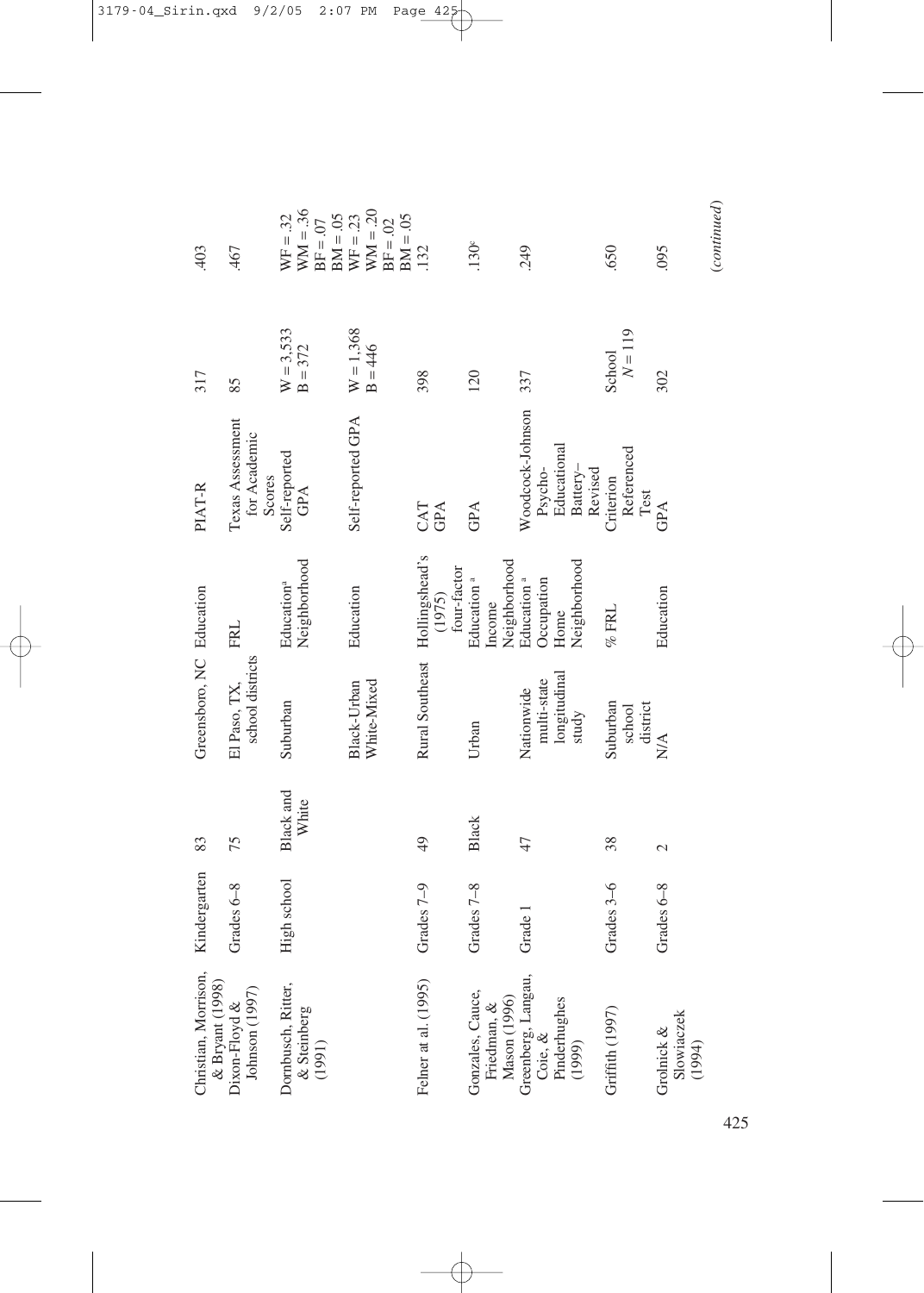| 426 | TABLE 1 (Continued                                                                                |                               |                                |                                  |                                                                |                                                                   |                                           |                              |
|-----|---------------------------------------------------------------------------------------------------|-------------------------------|--------------------------------|----------------------------------|----------------------------------------------------------------|-------------------------------------------------------------------|-------------------------------------------|------------------------------|
|     | (publication year)<br>Author(s)                                                                   | school level<br><b>Grade/</b> | (or $%$ minority)<br>Ethnicity | location<br>School               | measure<br><b>SES</b>                                          | Achievement<br>measure                                            | (or <i>N</i> of schools)<br>N of students | r                            |
|     | Gullo & Burton<br>(1993)                                                                          | Kindergarten                  | $\overline{c}$                 | Urban                            | <b>FRL</b>                                                     | Readiness Test<br>McGauvran,<br>Metropolitan<br>(Nurss &<br>1974) | 1,573                                     | .124                         |
|     | Sroufe, &<br>Egeland,<br>Jimerson,                                                                | Grade 1                       | 36                             | Urban                            | Duncan's SEI <sup>b</sup><br>Occupation<br>Education<br>Income | Achievement<br>Test                                               | 143                                       | 300                          |
|     | Carlson (2000)<br>Johnson & Lindblad<br>(1991)                                                    | Grade 6                       | 33                             | Eastern city                     | FRL                                                            | <b>SRA</b> Assessment<br>Survey                                   | 1,686                                     | 175                          |
|     | Kennedy (1992)                                                                                    | school<br>Primary             | Black and<br>White             | Mixed                            | Occupation<br>Education <sup>b</sup>                           | Achievement<br>Test                                               | $WM = 1,328$<br>BM = 1,028                | $BM = 160$<br>.330<br>$WM =$ |
|     | Klingele &<br>Warrick (1990)                                                                      | Grade 4                       | $\overline{19}$                | districts<br>Arkansas<br>school  | $\%$ FRL                                                       | MAT-6                                                             | $N = 332$<br>School                       | $\overline{54}$              |
|     | Landin (1996)                                                                                     | $K-12$<br>Grades              | 79                             | Baltimore<br>schools             | $\%$ FRL                                                       | above median<br>CAT scores<br>$%$ of students                     | $N = 97$<br>School                        | .73                          |
|     | McDermott (1995)<br>Miyamoto et al.                                                               | $9 - 12$<br>Grades<br>Mixed   | 76<br>$\overline{31}$          | Hawaiian<br>Mixed                | Education<br>Education                                         | Achievement Test<br>GPA                                           | 1,200<br>696                              | 180<br>315                   |
|     | (2000)<br>O'Brien,<br>Martinez-Pons,                                                              | Grade 11                      | $\degree$                      | metropolitan<br>area<br>Large    | Income                                                         | Aptitude Test<br>Pre-Scholastic                                   | 415                                       | .150                         |
|     | $\begin{array}{c} \text{\& Kopala (1999)}\\ \text{Orto} \text{\& Atkinson} \end{array}$<br>(1997) | Grade 11                      | 28                             | rural counties<br>North Carolina | Occupation<br>Education <sup>a</sup>                           | CAT                                                               | 335                                       | 202                          |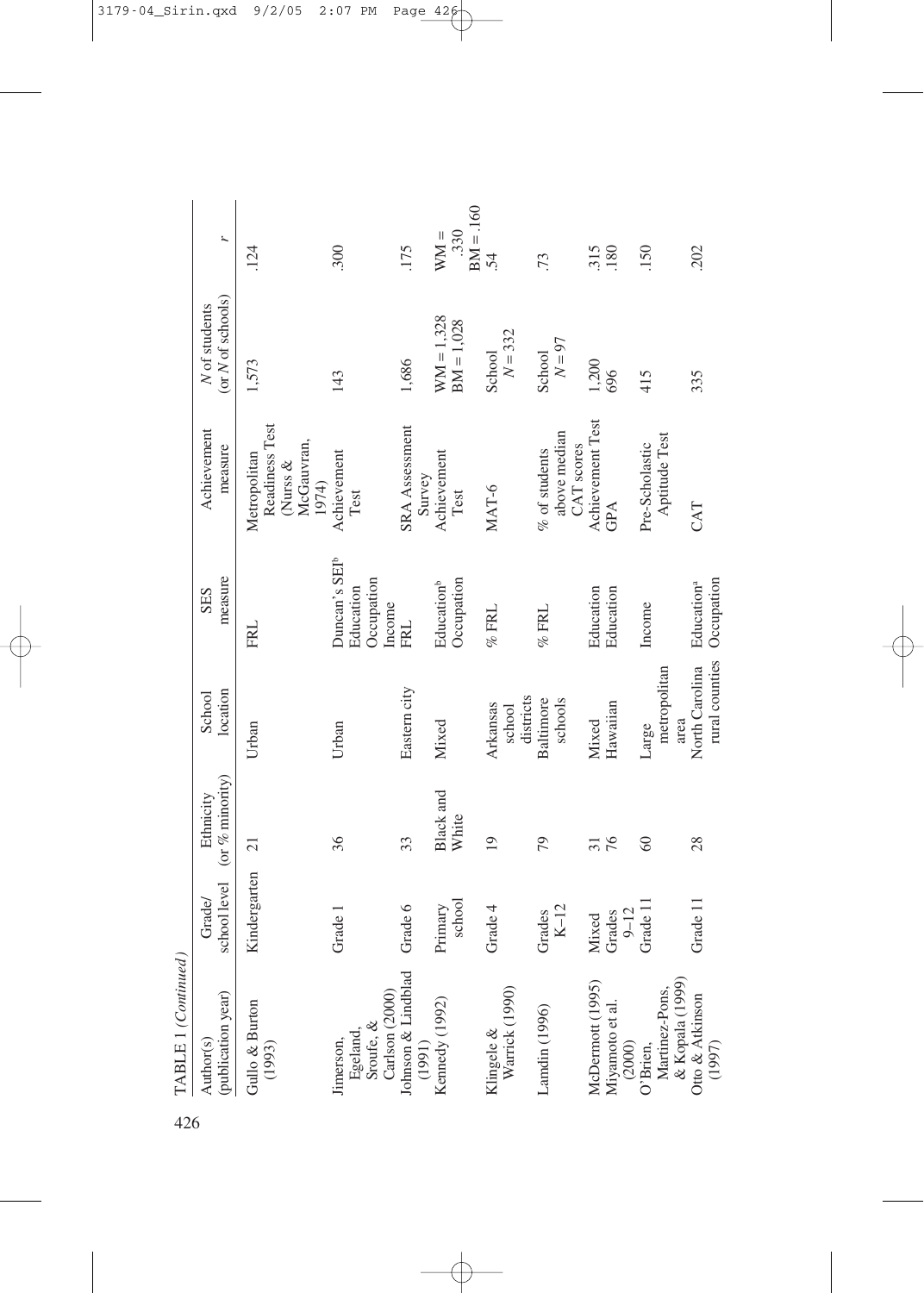|                                       | 38<br>50<br>Grades 2-4<br>Age 8-16<br>years | Urban<br>N/A                              | Hollingshead<br>(1975)<br>Public     | SRA Achievement<br>WRAT-R | $M = 417$<br>F=451<br>116 | $M = 409$<br>.621  |
|---------------------------------------|---------------------------------------------|-------------------------------------------|--------------------------------------|---------------------------|---------------------------|--------------------|
|                                       |                                             |                                           | Assistance                           | Test                      |                           | $F = .391$         |
| Black<br>Grade 4                      |                                             | Urban                                     | <b>FRL</b>                           | CAT                       | 133                       | .060               |
| 85<br>Grade 9                         |                                             | Urban                                     | Hollingshead<br>two-factor           | GPA                       | 96                        | 010 <sup>c</sup>   |
| Hispanic<br>Black and<br>Grades 4-6   |                                             | Urban                                     | FRL                                  | <b>BASIS</b>              | 133                       | 430                |
| 96<br>Grades 4-6                      |                                             | Suburban near<br>large<br>Midwest<br>city | Education <sup>b</sup><br>Income     | MAT<br>GPA                | 113                       | 005                |
| $\circ$<br>Grades 7-8                 |                                             | County, WV<br>Marion                      | <b>FRL</b>                           | <b>CTBS</b>               | 335                       | .166               |
| $\overline{19}$<br>Grades 7-9         |                                             | $\frac{\mathbf{A}}{\mathbf{N}}$           | Occupation                           | GPA                       | 357                       | .080               |
| 27<br>and 10<br>Grades 3              |                                             | Mixed                                     | <b>FRL</b>                           | Achievement<br>Test       | $N = 2,307$<br>School     | .750c              |
| $\stackrel{\triangle}{\geq}$<br>Mixed |                                             | $\frac{\triangleleft}{N}$                 | Hollingshead<br>two-factor<br>(1957) | Achievement<br>Test       | 76                        | (continued)<br>555 |
|                                       |                                             |                                           |                                      |                           |                           |                    |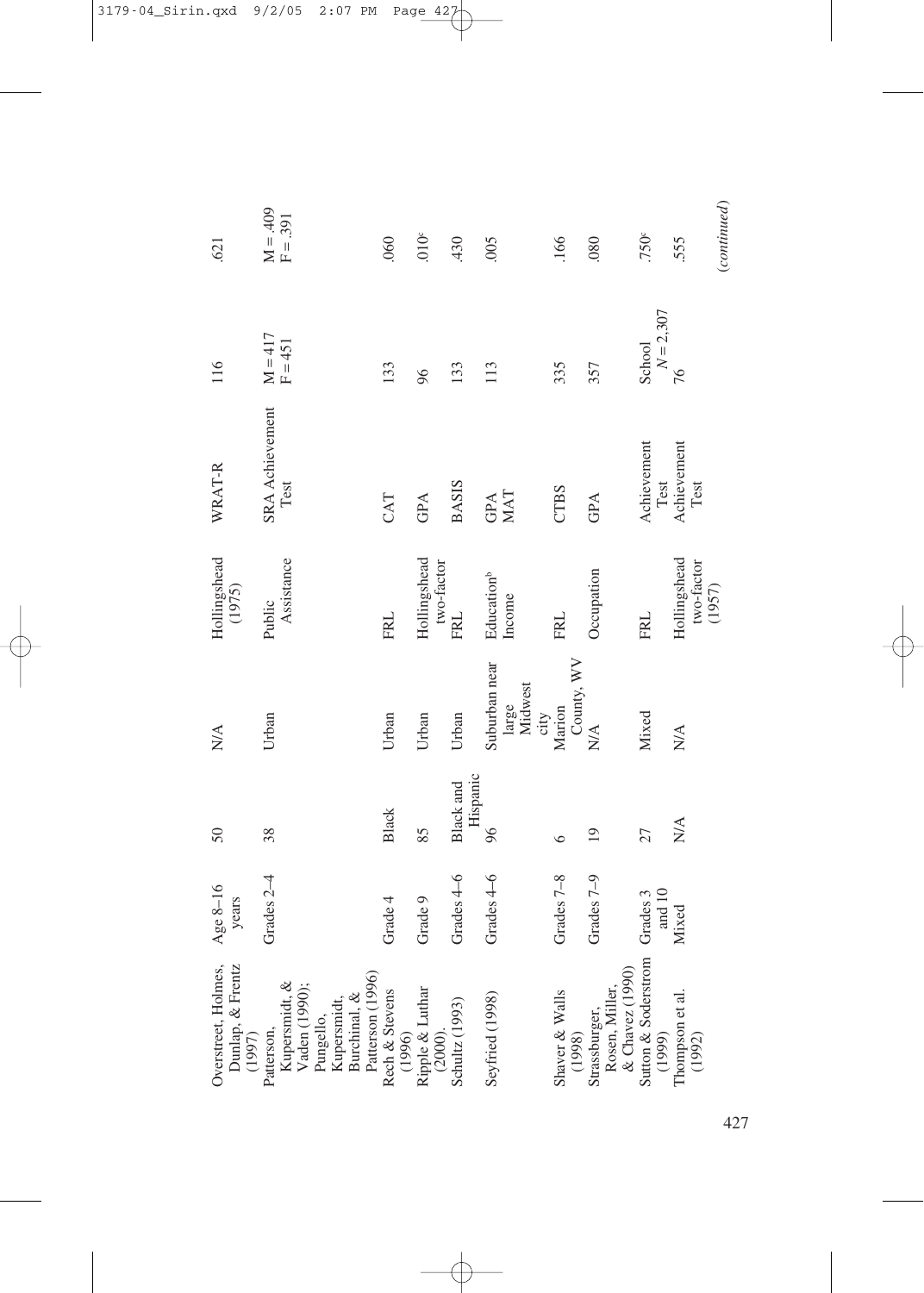| (or N of schools)<br>N of students<br>Achievement<br>measure | $M = 298$<br>$F = 265$<br>Achievement      | $M = 129$<br>$F = 157$<br>Achievement      | 392<br>Achievement                         | School district<br>$N = 128$<br>Achievement   | 29<br>Tests (WRAT-R,<br>MAT, CTBS)<br>Achievement | 150              | $N = 102$<br>15,045<br>School<br>Achievement     |
|--------------------------------------------------------------|--------------------------------------------|--------------------------------------------|--------------------------------------------|-----------------------------------------------|---------------------------------------------------|------------------|--------------------------------------------------|
| measure<br><b>SES</b>                                        | Stanford<br>Test<br>Education <sup>b</sup> | Stanford<br>Test<br>Education <sup>b</sup> | Stanford<br>Test<br>Education <sup>b</sup> | Test<br>Neighborhood<br><b>SES</b>            | Occupation<br>Education <sup>a</sup><br>Income    | GPA<br>Education | Test                                             |
| location<br>School                                           | FRL<br>Rural                               | <b>FRL</b><br>Rural                        | <b>FRL</b><br>Mixed                        | Virginia's 128<br>districts<br>school         | Kansas city<br>area.                              | Midwestern       | FRI<br>city<br>Urban                             |
| (or $\%$ minority)<br>Ethnicity                              | <b>Black</b>                               | Black                                      | 55                                         | $\stackrel{\triangle}{\geq}$                  | $\frac{8}{3}$                                     | 23               | $\stackrel{\triangle}{\geq}$                     |
| school level<br>Grade/                                       | Grades 4-6                                 | Grades 7-8                                 | Grade $4$                                  | Grade 11                                      | school<br>Primary                                 | Grades 2-5       | Mixed                                            |
| (publication year)<br>Author(s)                              | Trusty, Watts, &<br>House (1995)           | Trusty, Watts, &<br>Lim (1996)             | Mathews (1994)<br>Trusty, Peck, &          | Jnnever, Kerckhoff,<br>& Robinson<br>$(2000)$ | Walker, Greenwood,<br>Hart, & Carta<br>(1994)     | Watkins (1997)   | Gitzlaff (1993)<br>White, Reynolds,<br>Thomas, & |

Note,  $r =$  effect size; N/A = information not available; K-ABC = Kaufman Assessment Battery for Children; FRL = free or reduced-price lunch; W = White; B = Black; SEI = Socioeconomic Index; PIAT = Peabody Individual Achievement Test; PIAT-R = Peabody Individual Achievement<br>Test–Revised; F = female; M = male; CAT = California Achievement Test; WRAT = Wide Range = White; B = Black; SEI = Socioeconomic Index; PIAT = Peabody Individual Achievement Test; PIAT-R = Peabody Individual Achievement Test–Revised; F = female; M = male; CAT = California Achievement Test; WRAT = Wide Range Achievement Test; SRA = Science Research *Note.*  $r =$  effect size; N/A = information not available; K-ABC = Kaufman Assessment Battery for Children; FRL = free or reduced-price lunch; Associates; BASIS = Basic Achievement Skills Individual Screener; WRAT-R = Wide Range Achievement Test–Revised; MAT = Metropolitan Achievement Test; CTBS = Comprehensive Test of Basic Skills. tan Achievement Test; CTBS = Comprehensive Test of Basic Skills.

"This study reported independent results per SES component. <sup>b</sup> This study combined these components in its SES measure. Only the first wave of aThis study reported independent results per SES component. b This study combined these components in its SES measure. cOnly the first wave of data were used to calculate ES from this longitudinal study. data were used to calculate ES from this longitudinal study.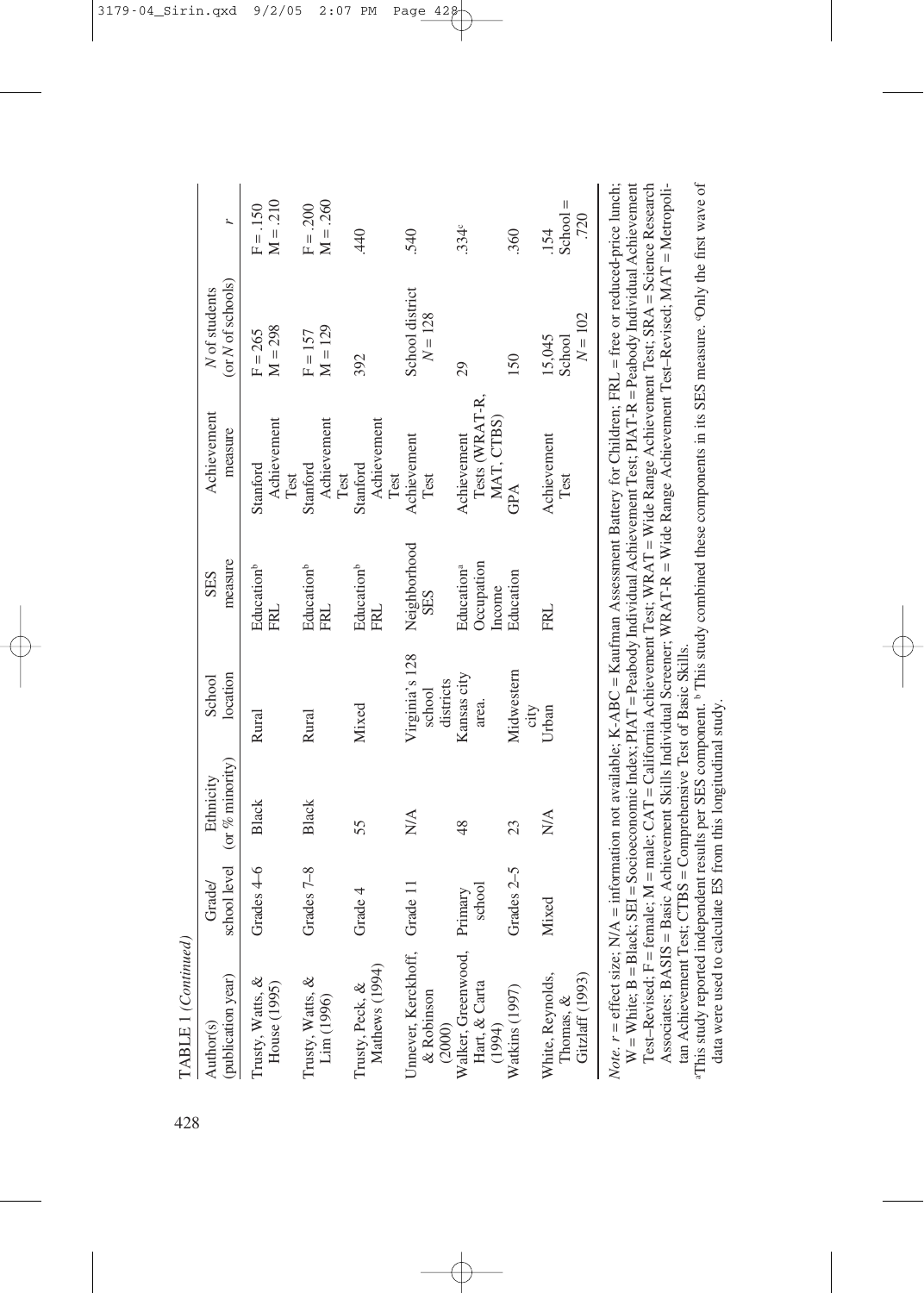| Name of survey                                                     | Published data source                                                  | Grade/school<br>level      | Ethnicity (or %<br>minority) | SES measure                                                      | Achievement<br>measures        | N of students                       | r.                                     |
|--------------------------------------------------------------------|------------------------------------------------------------------------|----------------------------|------------------------------|------------------------------------------------------------------|--------------------------------|-------------------------------------|----------------------------------------|
| National Educational<br>Longitudinal<br>Study: 88/90/94            | Kennedy (1995) for NELS<br>base year; Levine &<br>Painter (1999) for   | Grade 8                    | American<br>Asian            | Occupation<br>Education <sup>a</sup><br>ncome                    | GPA                            | $AM = 785$<br>$AF = 741$            | $AM = .240$<br>$AF = 190$              |
|                                                                    | Yang (1997) for multiple<br>correlations; Rojewski &<br>multiple SES   |                            | Black                        | Occupation<br>Education <sup>a</sup><br>Income                   | GPA                            | $BM = 1,467$<br>$BF = 1,538$        | $BM = .230$<br>$BF = .280$             |
|                                                                    | achievement correlations;<br>Singh & Ozturk (2000)<br>for NELS: 88 and |                            | Hispanic                     | Occupation<br>Education <sup>a</sup><br>Income                   | GPA                            | $HM = 1,630$<br>$HF = 1,538$        | $HM = .200$<br>$HF = .180$             |
|                                                                    | follow-up samples                                                      |                            | White                        | Occupation<br>Education <sup>a</sup><br>Income                   | GPA                            | $WW = 8,151$<br>$WF = 8,166$        | $WW = .350$<br>$WF = .330$             |
| Longitudinal<br>Study of Youth:<br>Children of<br>National         | Dubow & Ippolito<br>Ricciuti (1999);<br>(1994)                         | Kindergarten<br>(Conort 1) | <b>N/A</b>                   | Education<br><b>Income</b>                                       | PIAT                           | $W = 280$<br>$H = 256$<br>$B = 235$ | $W = 0.215$<br>$H = 256$<br>$B = .235$ |
| mothers 1986<br>Cohorts I & II                                     |                                                                        | Kindergarten<br>(Color 2)  | <b>N/A</b>                   | Education<br>Income                                              | Achievement<br>Test            | $W = 440$<br>$B = 260$<br>$H = 240$ | $W = 165$<br>$H = 215$<br>$B = .153$   |
| Longitudinal Study<br>Youth: Three-<br>of American                 | Walberg (1992a)<br>Reynolds &                                          | Grade 7                    | minority<br>38%              | Expectations<br>Education<br>Home <sup>a</sup>                   | <b>NEAP Math</b><br>Test       | 3,116                               | 588                                    |
| waves, panel<br>study: fall, 1987                                  | Gallagher (1994)                                                       | Grade 7                    |                              | Education                                                        | Science<br>Test<br><b>NEAP</b> | 1,166                               | 320                                    |
| spring 1987; fall<br>1988                                          | Walberg (1992b)<br>Reynolds &                                          | $10 - 11$<br>Grades        | minority<br>38%              | Expectations<br>Education <sup>a</sup><br>Duncan's<br><b>SEI</b> | Science<br><b>NEAP</b><br>Test | 2,535                               | bGrade 10<br>$=.535$                   |
| National Transition<br>Project: Control<br>Demonstration<br>sample | Schmitt (2000)<br>Chan, Ramey,<br>Ramey, &                             | Kindergarten               | minority<br>43%              | Education®<br>Income                                             | Achievement<br>Test            | 378                                 | 225                                    |

TABLE 2

TABLE<sub>2</sub>

Test; NEAP = National Educational Assessments of Student Progress. Test; NEAP = National Educational Assessments of Student Progress.<br>a This study combined multiple SES components in the SES measure. b Only the first wave of data was used to calculate ES from this longitudinal study. CThi This study combined multiple SES components in the SES measure. b Only the first wave of data was used to calculate ES from this longitudinal study. c This study reported separate results for each SES component.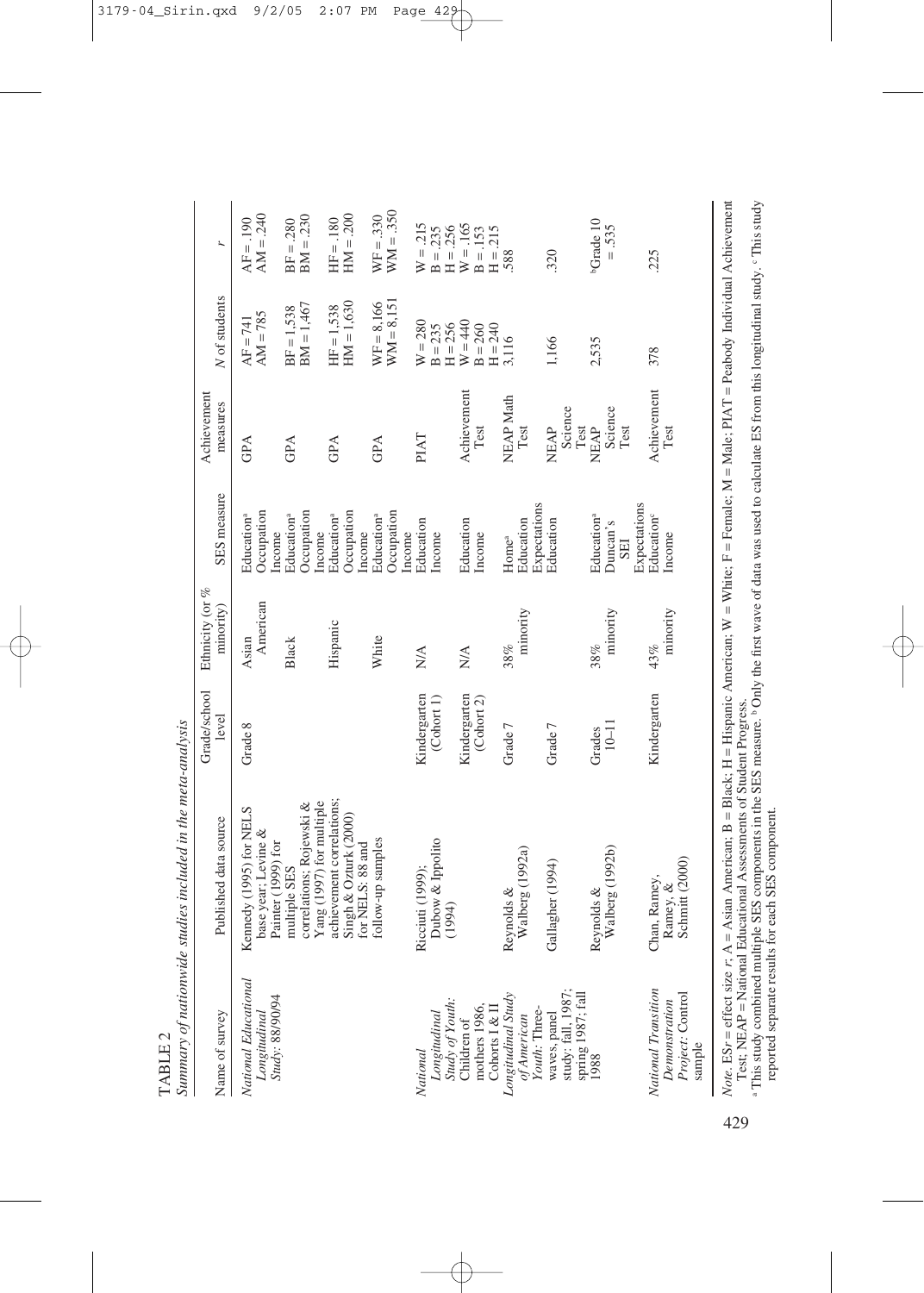A fixed effects model allows for generalizations to the study sample, while the random effects model allows for generalizations to a larger population. For the present review, both fixed and random methods results are provided for the main effect size analysis. For the moderator analyses, fixed methods were chosen to make inferences only about the studies reviewed in this meta-analysis.

## *Test of Homogeneity*

The variation among correlations was analyzed using Hedges's *Q* test of homogeneity (Hedges & Olkin, 1985). This test uses the chi-square statistic, with the degree of freedom of  $k - 1$ , where k is the number of correlations in the analysis. If the test reveals a nonsignificant result, then the correlations are homogenous and the average correlation can be said to represent the population correlation. If the test reveals a significant result, that is, if the correlations are heterogeneous, than further analyses should be carried out to determine the influence of moderator variables on the relation between SES and academic achievement.

## *Test for Moderator Effects*

To test for the significance of the moderating factors, the homogeneity analysis outlined by Hedges and Olkin (1985) was followed. For this step of the analysis, fixed-effects analyses were used to fit homogeneous effect sizes into either analysis of variance (ANOVA) or a modified weighted least squares regression model to examine whether the variability in effect sizes could be accounted for by moderator variables. The statistical procedure for this analysis involves partitioning the *Q* statistics into two proportions, *Q-between*  $(Q_b)$ , an index of the variability between the group means, and  $Q$ -within  $(Q_w)$ , an index of variability within the groups. Therefore, a significant *Q-between* would indicate that the mean effect sizes across categories differ by more than sampling error. Regression analysis was performed only for the minority status moderation analysis. The rest of the analyses were performed using the weighted ANOVA procedure. To keep the results section consistent, when the moderator variables were investigated, I reported the *Q-between* statistics alone.

## *Publication Bias*

It is well documented in meta-analysis literature that there is a publication bias against the null hypothesis (Lipsey & Wilson, 2001; Rosenthal, 1979). We used two methods to evaluate publication bias in the current review. First, publication bias in this review would be minimal partly because the SES–achievement relation was not the primary hypothesis for most studies, as the bias toward significant results is likely to be contained within the primary hypothesis (Cooper, 1998). To empirically test this assumption, we determined whether the SES–achievement relation was one of the main questions in each study by checking the title, abstract, introduction, research questions and/or hypotheses. Of the 58 articles included in the review, 24 articles had the SES–achievement relation as one of the main questions (i.e., central variable) of the study. The remaining 34 articles did not have the SES–achievement relation as a central variable, but instead used it as a control variable. To examine the possibility of bias, articles in which the SES achievement relation was a main question were treated as the central group, and articles in which the relation was a control variable were treated as a control group. On the basis of the student-level data  $(N = 64)$ , there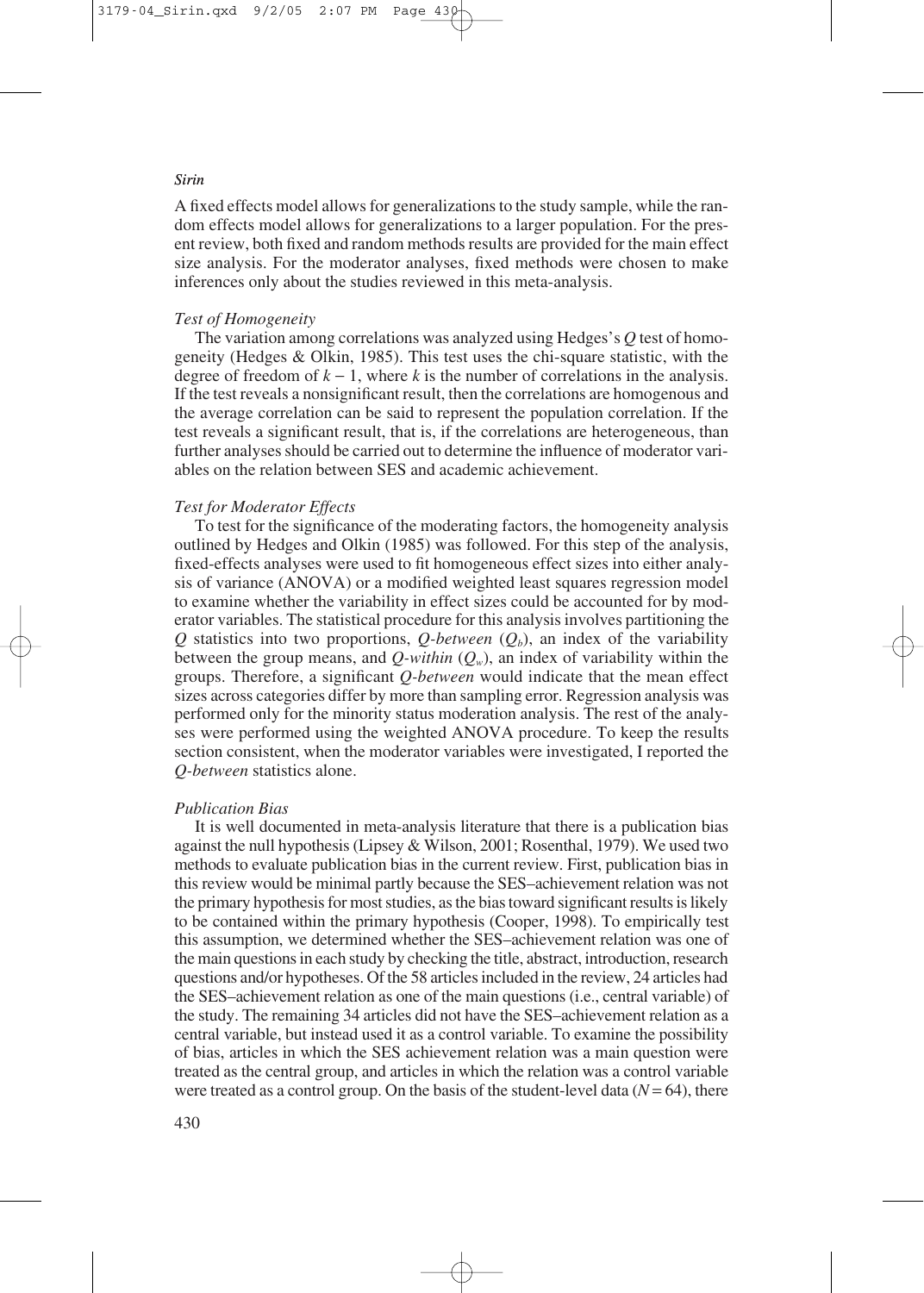were 21 independent samples using SES–achievement relation as a main hypothesis and 43 independent samples using the SES–achievement relation as a control variable. The results showed that the central group effect size (.28) was slightly higher than the control group effect size (.27). This difference, however, was not statistically significant,  $Q(1, 63) = .13$ ,  $p = .72$ .

Second, we plotted study sample size against the ES to evaluate the funnel plot. While studies with small sample sizes are expected to show more variable effects, studies with larger sample sizes are expected to show less variable effects. With no publication bias, the plot should thus give the impression of a symmetrical inverted funnel. An asymmetrical or skewed shape, on the other hand, suggests the presence of publication bias. Figure 1 shows the plot for this review, which conformed to a funnel shape. The only exception to the symmetry appears to be from two large sample studies that used home resources as a measure of SES and which showed the strongest ES in this review. To better understand the link between sample size and ES, using Begg's (1994) formula, the correlation between the ranks of standardized effect sizes and the ranks of their sampling variances were calculated. The results showed that the Spearman rank correlation coefficient was,  $r_s$  (64) = .07,  $p > .59$ . The Kendall's rank correlation coefficient was  $t(64) = .06$ ,  $p > .46$ . Both of these statistics indicate that there was no statistically significant evidence of publication bias.



FIGURE 1. *Funnel plot is used to visually inspect data for publication bias. The symmetrical inverted funnel shape suggests that there is no publication bias. The only exception to the symmetry appears to be from two large sample studies that used home resources as a measure of SES.*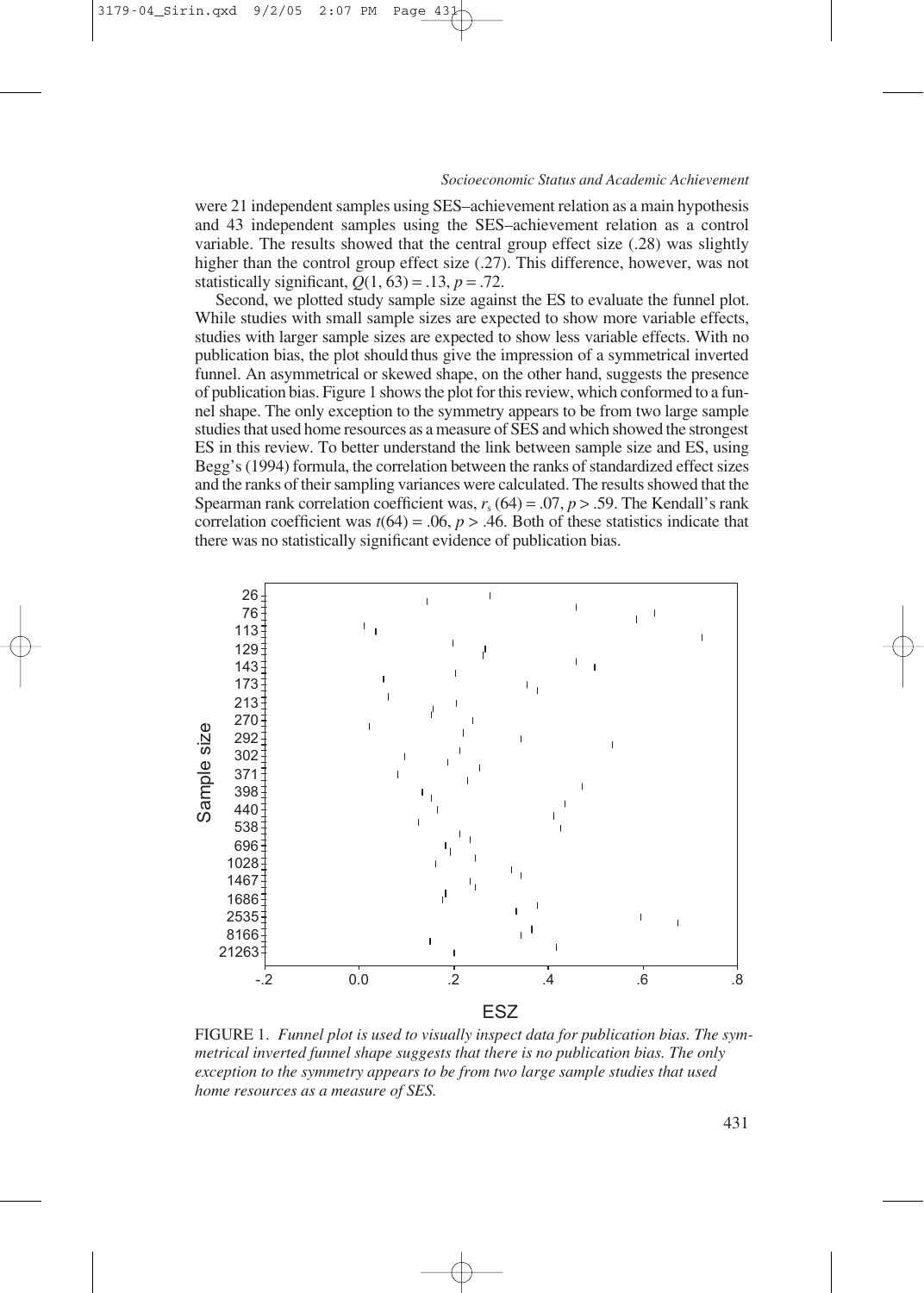## **Results**

The results are presented in three subsections. First, to address the first question, the magnitude of the relation between SES and academic achievement, we reported general findings of the review. To address the second question, testing for the effects of methodological and student characteristics, we reported the results of the moderator tests. Finally, to compare our findings with that of White's (1982) review, we reported results from another set of analyses that was conducted using White's procedures.

# *General Characteristics of the Studies*

Table 1 contains information about the studies used in this analysis and the variables for which they were coded. There were 75 independent samples from 58 published journal articles. Summary of nationwide studies, including data from the National Educational Longitudinal Study, the National Longitudinal Study of Youth, and the Longitudinal Study of American Youth are presented in Table 2. Of 75 samples, 64 used students as the unit of analysis, while 11 used aggregated units of analyses (i.e., schools or school districts). The total student-level data included 101,157 individual students. The sample sizes for this group ranged from 26 to 21,263, with a mean of 1,580.58 (*SD* = 3,726.32) and a median of 367.5. The aggregated level data included 6,871 schools and 128 school districts.

Although the publication years of the studies were limited to the period of 1990–2000, the actual year of data collection varied from 1982 to 2000.The data collection year was reported in most of the articles  $(k = 36)$ . The year 1990 had the largest number of studies  $(k = 7)$  followed by 1988 and 1992 with 6 studies each. A weighted regression analysis revealed no statistically significant association between publication year and the effect sizes,  $\beta = -0.03$ , n.s.

# *The Effect Size (*r*)*

Most studies had multiple indicators of the variables of interest. As a result, there were 207 correlations that could be coded. Overall, correlations ranged from .005 to .77, with a mean of .29 (*SD* = .19) and a median of .24.

For the samples with the student-level data, *the average ES for the fixed effects model* was .28 with a 95% confidence interval of .28 to .29, and it was significantly different from zero (*z* = 91.75, *p* <.001). *The average ES for the random effects model* was .27 with a 95% confidence interval of .23 to .30, and it was significantly different from zero  $(z = 14.26, p < .001)$ .

For the samples with the aggregated level data, however, the correlations ranged from .11 to .85, with a mean of .60  $(SD = .22)$ . The weighted ES ranged from .11 to 1.25. *The average ES for the fixed effects model* was .67 with a 95% confidence interval of .66 to .67, and it was significantly different from zero  $(z = 147.56, p < .001)$ . *The average ES for the random effects model* was .64 with a 95% confidence interval of .57 to .70, and it was significantly different from zero  $(z = 13.27, p < .001)$ .

To avoid committing the ecological fallacy, only studies with student-level data were investigated for the remainder of data analysis. The *Q* test of homogeneity was significant, indicating that the correlations were heterogeneous and other factors beyond sampling error may be involved in the explanation of the differences across the studies  $Q(1, 64) = 1,844.95$ ,  $p < .001$ . The possible factors leading to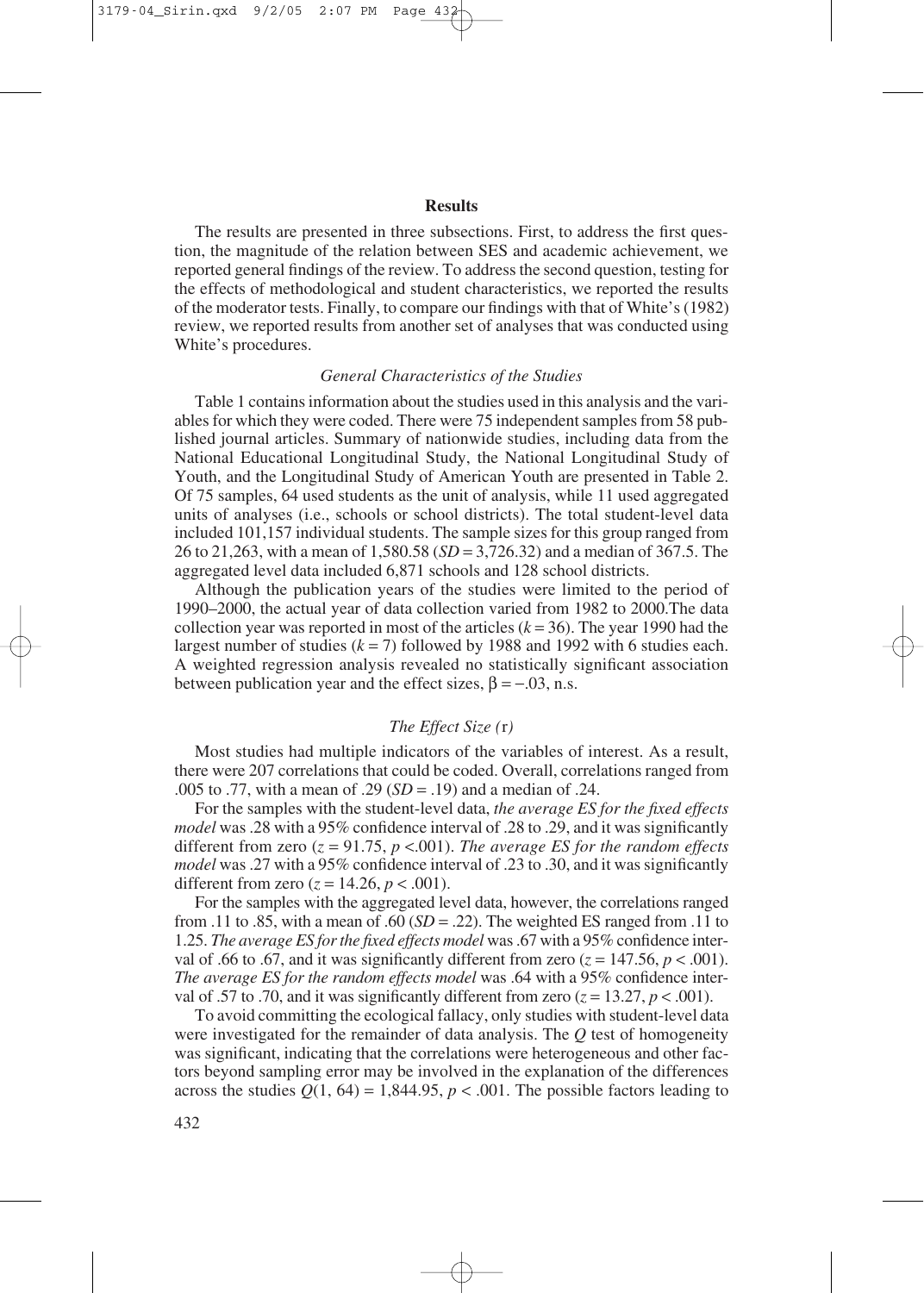differences across the correlations will be the focus of the rest of the results section. The results of the *Q* statistic along with the mean ES and the variation around the mean ES value that encompasses the 95% confidence interval for the different levels of each moderator variable are presented in Tables 3 and 4.

#### *The Methodological Moderators*

There were 102 unique correlations that provided information about one or more components of SES. Table 3 presents the results of the methodological moderator analyses. The average ES for this distribution  $(k = 102)$  was .31. This ES is significantly different from zero  $(z = 144.12, p < .001)$ . The test for homogeneity was significant, indicating that the correlations in this set were not estimating the same underlying population value, and therefore it is appropriate to look for possible moderators,  $Q(1, 102) = 2,068.36, p < .001$ . The number of SES components in each study, the type of SES components, and the source of SES data were considered as methodological moderators.

TABLE 3

| and academic achievement  |                                 |                |               |            |                     |                     |
|---------------------------|---------------------------------|----------------|---------------|------------|---------------------|---------------------|
| Moderator                 | Categories                      | k              | Q-<br>between | Mean<br>ES | $-95%$<br><b>CI</b> | $+95%$<br><b>CI</b> |
| Type of SES<br>components |                                 | 79             | 587.14*       | .32        | .32                 | .33                 |
|                           | Education                       | 30             |               | .30        | .30                 | .31                 |
|                           | Occupation                      | 15             |               | .28        | .26                 | .29                 |
|                           | Income                          | 14             |               | .29        | .27                 | .31                 |
|                           | Free or reduced-<br>price lunch | 10             |               | .33        | .32                 | .34                 |
|                           | Neighborhood                    | 6              |               | .25        | .22                 | .28                 |
|                           | Home                            | $\overline{4}$ |               | .51        | .49                 | .53                 |
| SES range<br>restriction  |                                 | 102            | 238.65*       | .32        | .32                 | .33                 |
|                           | No restriction                  | 78             |               | .35        | .35                 | .36                 |
|                           | 3 to 7 SES groups               | 15             |               | .28        | .28                 | .29                 |
|                           | 2 SES groups only               | 9              |               | .24        | .22                 | .27                 |
| SES data source           |                                 | 62             | 775.55*       | .29        | .28                 | .30                 |
|                           | Parents                         | 31             |               | .38        | .37                 | .39                 |
|                           | <b>Students</b>                 | 18             |               | .19        | .19                 | .20                 |
|                           | Secondary sources               | 13             |               | .24        | .21                 | .26                 |
| Achievement<br>measures   |                                 | 167            | 884.21*       | .29        | .28                 | .29                 |
|                           | General<br>achievement          | 45             |               | .22        | .22                 | .23                 |
|                           | Verbal                          | 58             |               | .32        | .32                 | .33                 |
|                           | Math                            | 57             |               | .35        | .34                 | .36                 |
|                           | Science                         | 7              |               | .27        | .27                 | .29                 |

*Methodological characteristics moderators of the relationship between SES and academic achievement* 

*Note.*  $k =$  number of effect sizes;  $ES =$  effect size;  $CI =$  confidence interval for the average value of ES.

 $*_{p}$  < .005.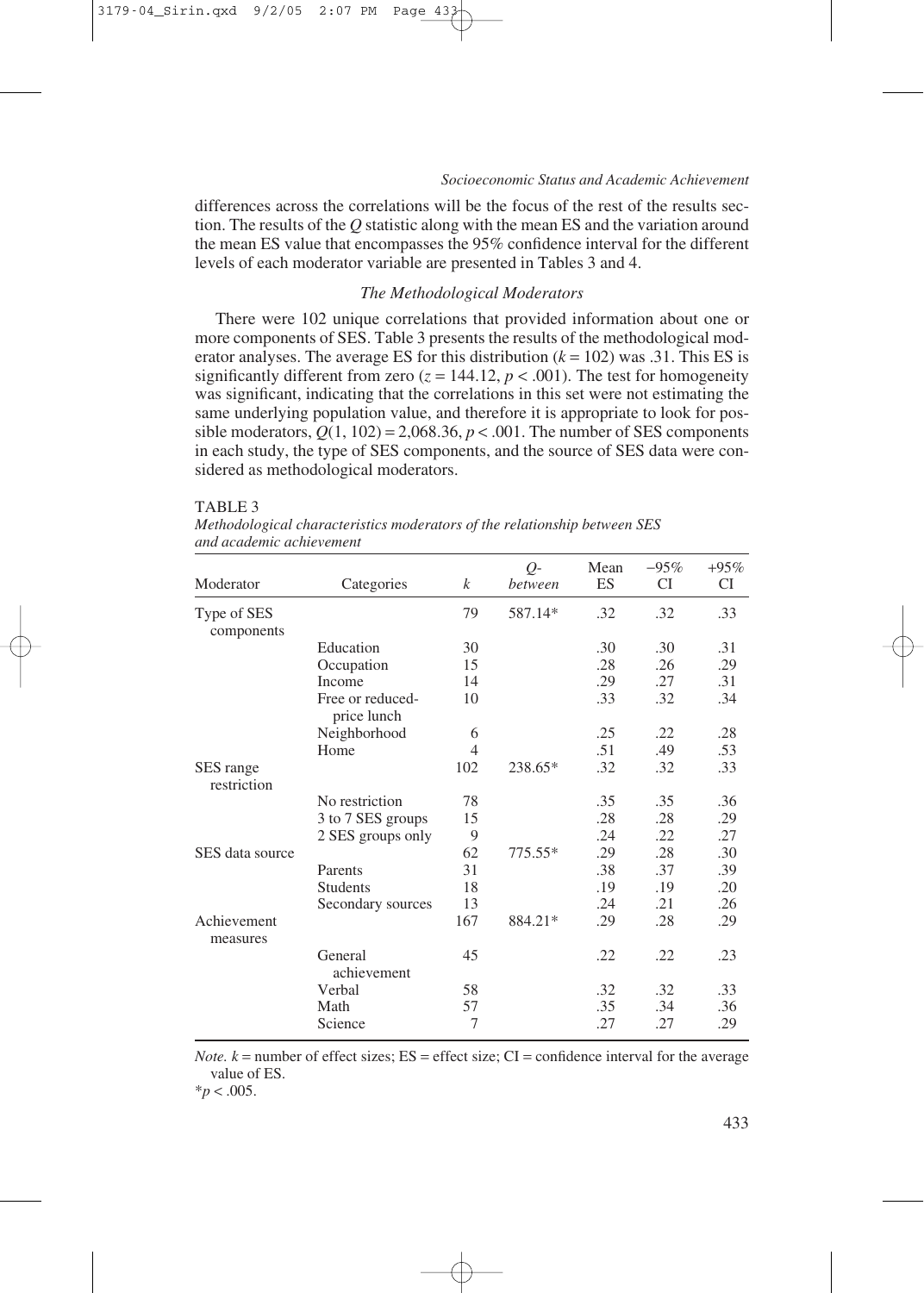#### *The Type of SES Component*

Six SES components were used to assess SES (see Table 3). Parental education was the most commonly used SES component  $(k = 30)$ , followed by parental occupation  $(k = 15)$ , parental income  $(k = 14)$ , and eligibility for free or reduced lunch programs  $(k = 10)$ . The O statistic of homogeneity indicated that the type of SES component significantly moderated the relation between SES and academic achievement,  $Q_b(5, 79) = 587.14$ ,  $p < .001$ . A weighted ANOVA revealed that the average ES was .28 for parental occupation, .29 for parental income, and .30 for parental education. SES measures based on "home resources" produced the highest mean ES (.51), followed by eligibility for free or reduced lunch programs (.33). There were six neighborhoods with an average effect size for these measures was .25. The follow-up tests consisted of all pairwise comparisons among the six types of SES indicators. Pairwise comparisons were conducted using Bonferroni adjusted alpha levels of .003 per test (.05/15). Each of the pairwise comparisons between the three most commonly used indicators (education, occupation, and income) were nonsignificant. Other pairwise comparisons, however, were all statistically significant at  $p < .001$ , with the exception of the pairwise comparison of occupation and neighborhood, which was nonsignificant.

#### *Restriction on the SES Variable*

Of the 102 correlations, there were 9 student-level correlations where the SES variable was operationalized as a dichotomy (e.g., high versus low SES). An additional 15 correlations were based on SES measures that were restricted to  $3-7$  categories (e.g., low, medium, high). The rest of the correlations ( $k = 78$ ) were based on continuous SES variables; that is, there were no reported restriction in the operationalization of SES. Pairwise comparisons between three restriction categories were conducted using Bonferroni adjusted alpha levels of .016 per test (.05/3). All of the pairwise comparisons between the groups were significant at  $p < .005$ .

The results of the weighted-ANOVA test showed that there were significant differences in mean ES across these three groups,  $Q_b(2, 102) = 238.65$ ,  $p < .001$ . As presented in Table 3, the average ES for the two-SES group only category (e.g., high versus low SES) was .24, while the average ES for the 3–7 SES groups category was .28. When there were no restrictions on the range of the SES variable, the average ES was .35. In other words, placing restrictions on the range of the SES variable significantly decreased the correlation between SES and academic achievement.

#### *The Source of SES Data*

Of 64 independent student-level studies, 62 reported information about the source of SES data. Studies were coded into the following three categories of data source: Secondary sources  $(k = 13)$ , students  $(k = 18)$ , and parents  $(k = 31)$ . The source of the SES data proved to be a significant moderator,  $O_b(2, 64) = 775.55$ , *p* < .001. The results presented in Table 3 show that the average ES was .38 when the SES data were gathered from parents, .24 when the data were gathered from secondary sources, and .19 when the data were gathered from students themselves. Pairwise comparisons between the three sources were conducted using Bonferroni adjusted alpha levels of .016 per test (.05/3), and they were all significant at  $p < .005$ .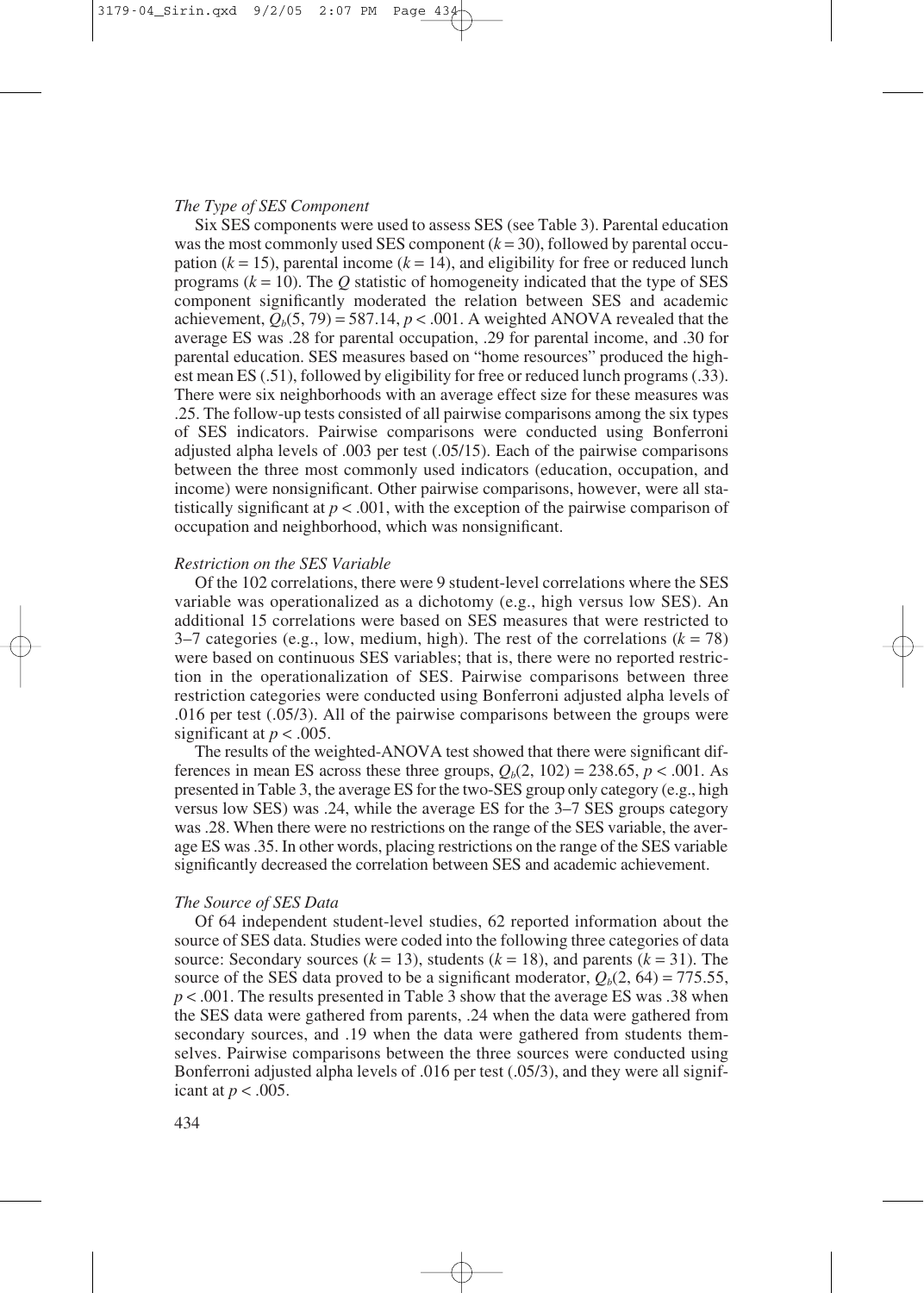#### *Type of Academic Achievement Measure Moderator Analysis*

To estimate the effect of the choice of academic achievement measure on the relation between SES and academic achievement, a separate database was constructed using studies that reported correlations on single or multiple academic achievement variables. In total, there were 167 independent correlations with a mean ES of .29. As presented in Table 3, there were four different measures used to assess academic achievement: math achievement  $(k = 57)$ , verbal achievement  $(k = 58)$ , science achievement  $(k = 7)$ , and general achievement  $(k = 45)$ . The choice of academic achievement measure was a significant moderator of the correlation between SES and academic achievement,  $Q_b(4, 167) = 884.21$ ,  $p <$ .001. The mean ES was .22 for general achievement outcomes. When the studies chose a single achievement indicator, the average ES was .27 for science achievement outcomes, .32 for verbal achievement outcomes, and .35 for math achievement outcomes. Pairwise comparisons between four achievement measures were conducted using Bonferroni adjusted alpha levels of .008 per test (.05/6). All of the pairwise comparisons between the measures were significant at  $p < .001$ .

# *Student Characteristics Moderators*

The main sample, with 64 student-level correlations, was used to examine various student characteristics as possible moderators of the relation between SES and academic achievement. More specifically, student's grade level, minority status, and school location were considered as student characteristics moderators. Table 4 presents the results of these moderator analyses.

|--|--|

| perjormance           |                   |    |                 |            |               |              |
|-----------------------|-------------------|----|-----------------|------------|---------------|--------------|
| Moderator<br>variable | Categories        | k  | $Q-$<br>between | Mean<br>ES | $-95\%$<br>СI | $+95%$<br>СI |
| Grade level           |                   | 71 | $162.23**$      | .28        | .28           | .29          |
|                       | Kindergarten      | 9  |                 | .19        | .16           | .22          |
|                       | Elementary school | 21 |                 | .27        | .25           | .30          |
|                       | Middle school     | 19 |                 | .31        | .31           | .32          |
|                       | High school       | 22 |                 | .26        | .26           | .27          |
| Minority status       |                   | 35 | $164.86**$      | .24        | .23           | .25          |
|                       | White students    | 11 |                 | .27        | .25           | .28          |
|                       | Minority students | 24 |                 | .17        | .16           | .19          |
| School location       |                   | 26 | $10.15*$        | .25        | .23           | .27          |
|                       | Suburban          | 9  |                 | .28        | .25           | .30          |
|                       | Urban             | 13 |                 | .24        | .22           | .27          |
|                       | Rural             | 4  |                 | .17        | .12           | .23          |

*Student characteristics moderators of the relationship between SES and academic performance*

*Note:*  $k =$  number of effect sizes;  $ES =$  effect size;  $CI =$  confidence interval for the average value of ES.

\**p* < .005. \*\* *p* < .001.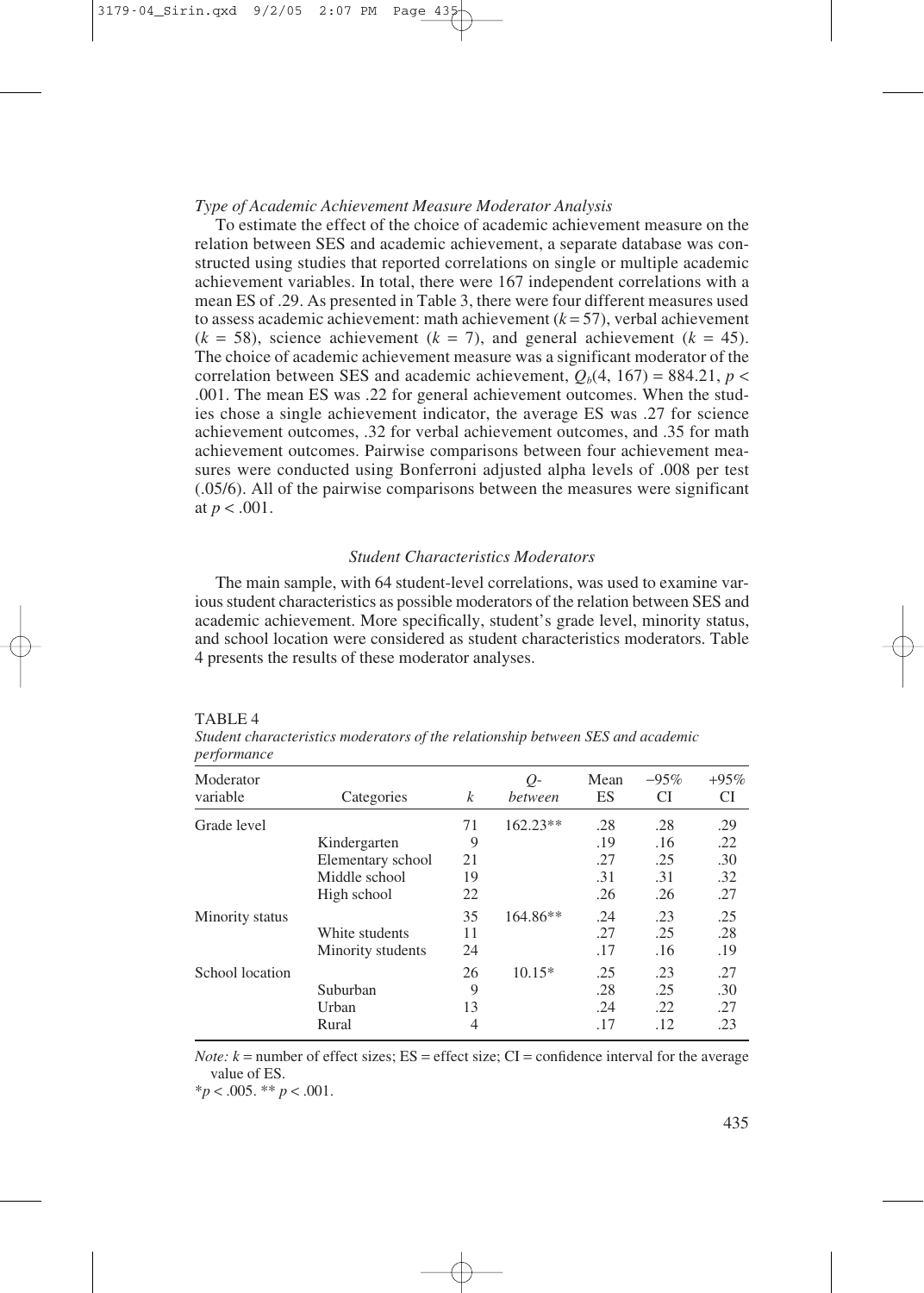## *Grade Level*

The sample used for this analysis had 71 correlations, which included the original 64 student-level correlations and 7 additional correlations that came from the longitudinal studies that provided multiple correlations for the same students over time. Because some studies presented data from multiple grades without further specification, the grade data were coded as Kindergarten (1), Elementary School (2), Middle School (3) and High School (4).

Student's grade level was found to be a significant moderator of the correlations between SES and academic achievement,  $Q_b(3, 70) = 162.23$ ,  $p < .001$ . As presented in Table 4, the mean ES was .19 for the kindergarten students, .27 for the elementary school students, .31 for middle school students, and .26 for high school students. Thus, with the exception of the high school students, there seems to be a trend of increasing ES from kindergarten to middle school. Pairwise comparisons between the four grade levels were conducted using Bonferroni adjusted alpha levels of .008 per test (.05/6). All of the pairwise comparisons between the four groups were significant at  $p < .001$ , with the exception of the pairwise comparison of elementary school and high school ES.

## *Minority Status Moderator Analyses*

More than half of the studies in the student-level data  $(k = 35)$  reported separate correlations for White  $(k = 11)$  and minority students  $(k = 24)$ . The *O-between* statistics suggested a significant difference between these two groups,  $Q_b(1, 35)$  = 164.86,  $p < 001$ . The mean ES for White student samples (.27) was significantly larger than the mean ES for minority student samples (.17).

Because there were 21 additional studies that provided information about the number of minority students in their sample, an additional analysis was conducted by taking the ratio of minority students in each sample as a predictor of the correlation between SES and academic achievement. To evaluate the association between the ratio of minority students and the magnitude of the correlation coefficient between SES and academic achievement, a modified weighted least squares regression was run. There were 56 independent correlations used in this analysis. The minority ratio was the predictor and the ES was the criterion variable. The proportion of minority students in the sample was a significant predictor of the correlation between SES and academic achievement,  $Q(1, 56) = 131.70$ ,  $p < .001$ . The increase in the number of minorities in a study sample was negatively associated with SES–achievement correlations,  $\beta = -.30$ . In other words, the correlation between SES and academic achievement was minimized with the increase in the proportion of minorities in the study sample.

## *School Location Moderator Analyses*

There were only 26 studies (out of a possible 64) with data about the geographical location of the schools. These studies were categorized in one of the following three groups: suburban  $(k = 9)$ , urban  $(k = 13)$ , and rural  $(k = 4)$ . The *Q* test of homogeneity provided evidence for a significant geographic location effect,  $Q_b(2, 1)$  $26$ ) = 11.62,  $p < .005$ . As presented in Table 4, the average ES for the suburban schools was the largest (.28), and the average ES for the rural schools was the smallest (.17). The average ES for urban schools was also .23. These results suggest that the relation between SES and academic achievement is stronger for stu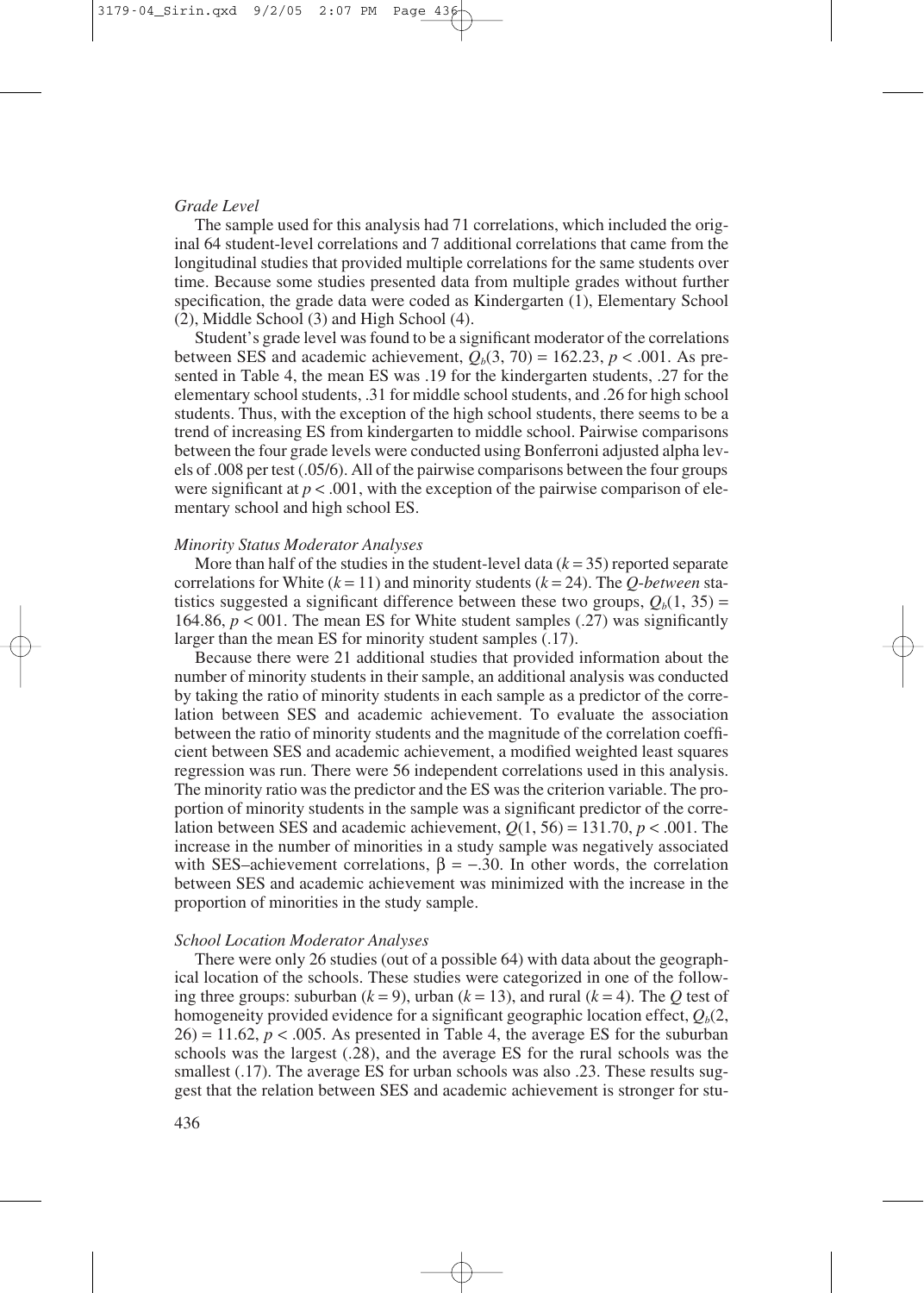dents in suburban schools than for students in rural or urban schools. Pairwise comparisons between three school locations were conducted using Bonferroni adjusted alpha levels of .016 per test (.05/3). The only significant pairwise comparison was between suburban school and rural schools, *p* < .001.

#### *Replicating White's (1982) Meta-Analysis*

One of the main goals of this meta-analysis was to replicate White's (1982) meta-analysis using journal articles published from 1990 to 2000. However, it is difficult to compare the findings reported so far in this review with the findings from White's review for three reasons. First, White's calculation of the mean ES was based on the average of the unweighted correlations. This procedure is likely to overestimate the results because it treats each correlation equally by not weighting them with appropriate sample size parameters (Lipsey & Wilson, 2001). Second, White's review allowed for multiple correlations from the same sample to be used in the data analysis as independent correlations. The problem with this approach is that it violates the principle that there would be only one unique correlation from one unique sample According to White's procedure, for example, one study would have 5 correlations and another study would have only 1 correlation, but for meta-analytic purposes, the first study would be represented with 5 ESs, whereas the second study would only be represented with 1 ES. This approach, therefore, assigns disproportionate influence to studies that included multiple measures of SES and/or school achievement. Finally, the inclusion criteria were different between the two reviews. For example, unlike the current review, White's review accepted IQ scores as a measure of achievement and did not limit its samples to U.S. students. For these reasons, to allow for a comparison between these two metaanalyses, a new meta-analysis was conducted using the same procedures outlined in White's study for this section of the results.

#### *Replication Sample*

Following sampling procedure in White's (1982) review, the comparison sample included 207 correlations. This number is comparable to the 219 correlations in White's review. The two reviews were also comparable in terms of the number of journal articles. The current review was based on 58 journal articles published between 1990 and 2000, and White's review was based on 59 journal articles published between 1918 and 1975.

#### *The Average Correlation*

The following are results of the current meta-analysis and of White's (1982) meta-analysis based on journal articles from the two year spans:

| Present review (1990–2000):                                      | $M = .299$ , $SD = .169$ , $k = 207$ |
|------------------------------------------------------------------|--------------------------------------|
| White's review (1918–1975): $M = .343$ , $SD = .204$ , $k = 219$ |                                      |

The average correlation in the present review was .299, as compared with White's average correlation of .343. Although it is not possible to provide statistically significant evidence for the change over time, it is safe to suggest that the magnitude of the relation between SES and school achievement is not as strong in the present review as it was in White's review.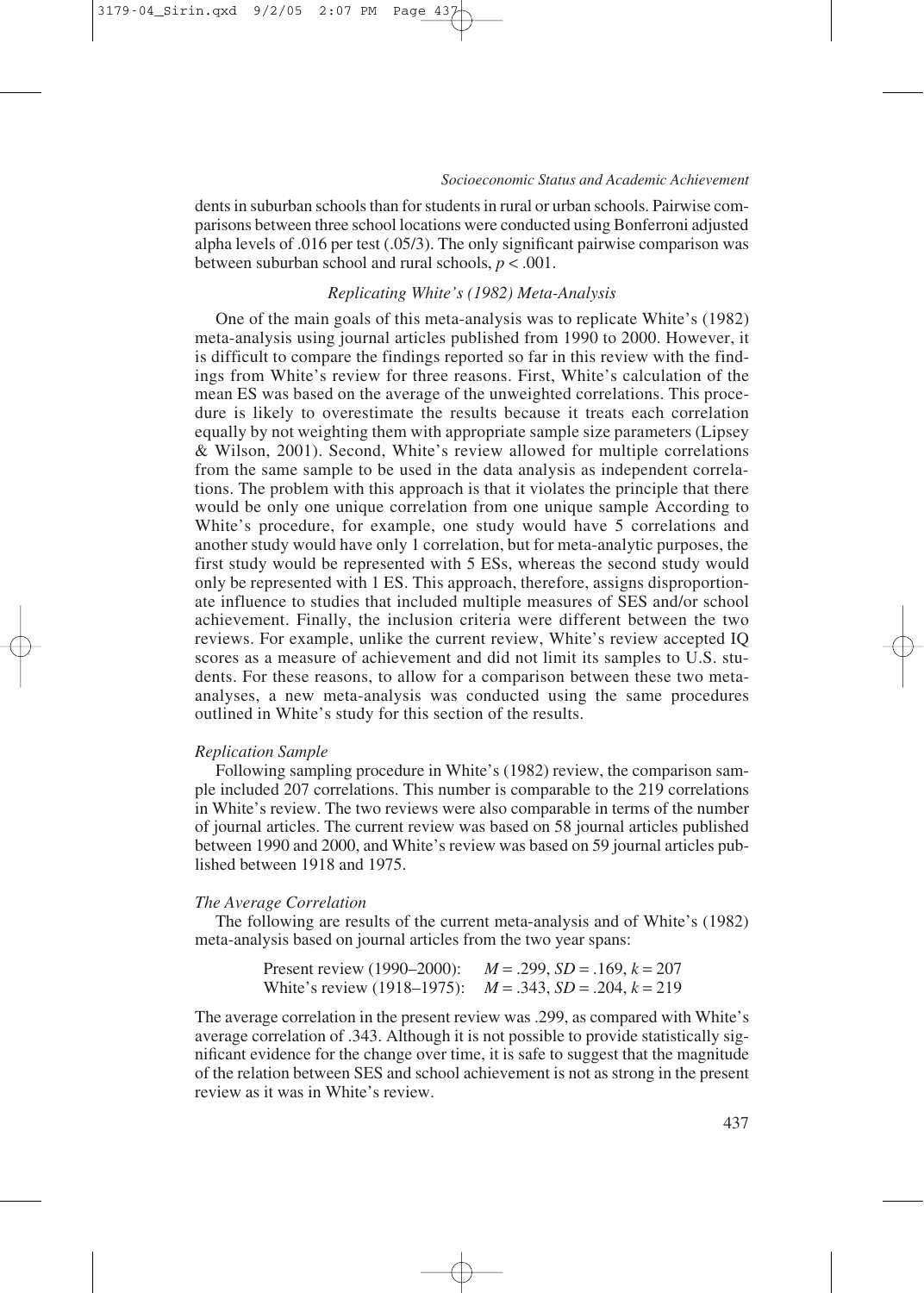Comparisons across the two meta-analyses also showed that for both studies, parental education was the most frequently used measure of SES, but parental income and parental occupation also continued to be commonly used as a single measure of SES. Among these traditional three components of SES, income was the strongest correlate in both meta-analyses.

#### **Discussion**

The general goals of this study were to (a) determine the extent to which a significant relation exists between SES and academic achievement based on research published between 1990 and 2000; (b) assess the influence of several moderating factors in this relation; and (c) estimate whether this relation has changed in comparison with the findings from White's (1982) study.

# *What Is the Relation Between SES and Academic Achievement?*

Using Cohen's (1977) guidelines, the overall ES of the present study reflects a medium level of association between SES and academic achievement at the student level and a large degree of association at the school level. This interpretation, however, is limited because, as Cooper (1998) pointed out, one has to interpret a particular ES in comparison with other findings in that particular area of research. The overall finding from this study compares quite favorably with results from Lipsey and Wilson's (1993) review of more than  $300$  meta-analyses  $(r = .27, \text{trans-}$ formed to Cohen's  $d = .56$  for comparison purposes). Of all the factors examined in the meta-analytic literature, family SES at the student level is one of the strongest correlates of academic performance. At the school level, the correlations were even stronger.

This review's overall finding, therefore, suggests that parents' location in the socioeconomic structure has a strong impact on students' academic achievement. Family SES sets the stage for students' academic performance both by directly providing resources at home and by indirectly providing the social capital that is necessary to succeed in school (Coleman, 1988). Family SES also helps to determine the kind of school and classroom environment to which the student has access (Reynolds & Walberg, 1992a). Past research that compared low-SES schools with higher-SES schools found several important differences in terms of instructional arrangements, materials, teacher experience, and teacher-student ratio (Wenglinsky, 1998). Finally, in addition to the quality of instruction, family SES also influences the quality of the relationship between school personnel and parents (Watkins, 1997). The overall finding, therefore, not only reflects the effect of resources at home but also may reflect the effect of social capital on academic achievement.

# *SES and Academic Achievement: Unraveling a Complex Relationship*

Beyond the main findings, the results from this review also show that the magnitude of the relationship between SES and academic achievement is contingent upon several factors. More specifically, methodological characteristics, such as the type of SES measure, and student characteristics, such as student's grade, minority status, and school location, moderated the magnitude of the relationship between SES and academic achievement.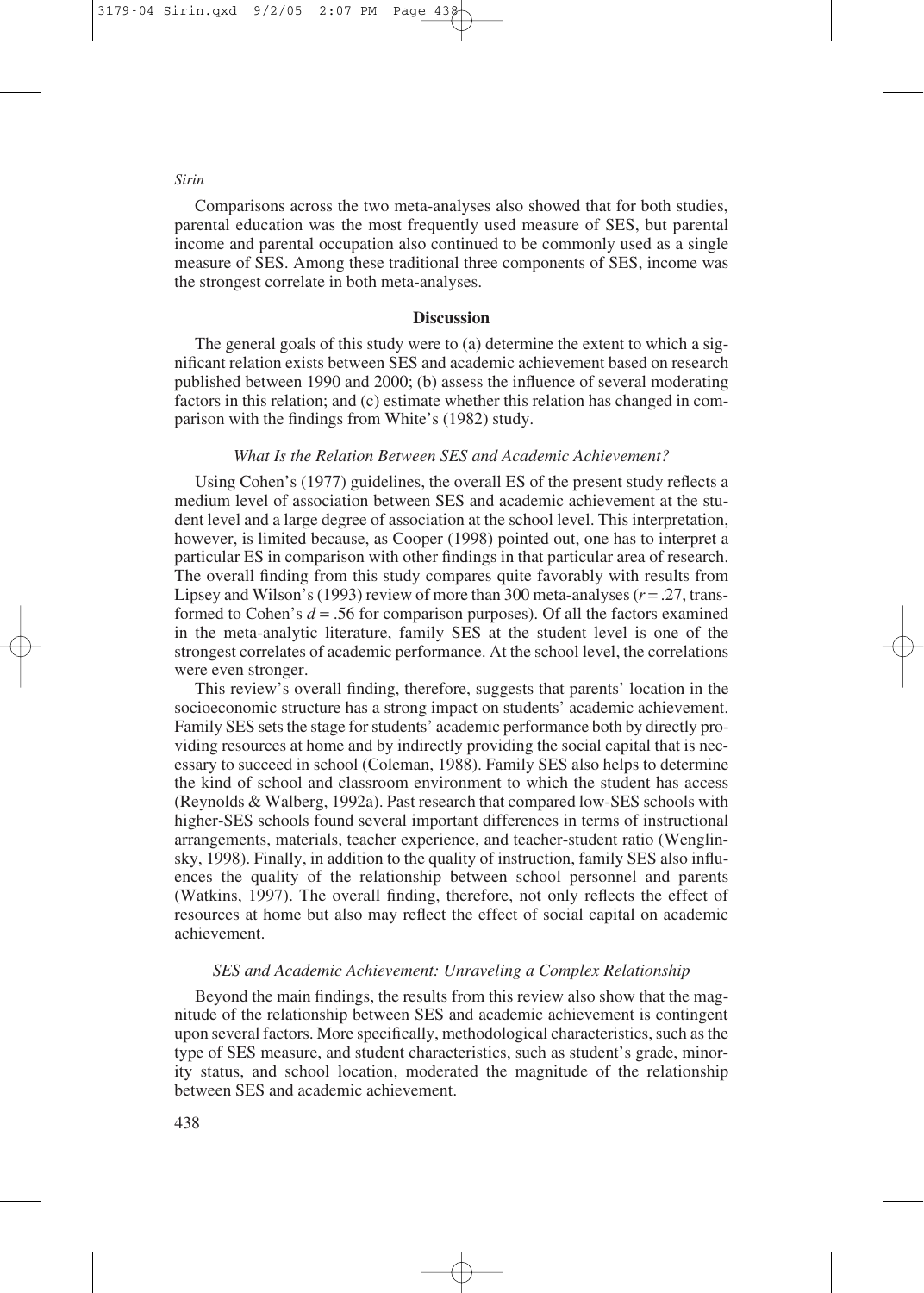#### *Methodological Issues*

The findings show that the studies used several conceptual frameworks to capture students' social and economic background. Overall, this meta-analysis provides empirical evidence regarding how the type of SES measure affects the strength of correlations found. This information suggests that researchers should consider the following four factors when conceptualizing SES: (a) the unit of analysis for SES data; (b) the type of SES measure; (c) the range of the SES variable; and (d) the source of SES data.

#### *Unit of Analysis for SES Data*

As expected, when researchers chose an aggregated unit of analysis for their SES variable, the average ES doubled in magnitude in comparison with would be observed if the student were the unit of analysis. When aggregated SES data were used to examine the SES–achievement relationship at the student level, the findings were likely to be contaminated because of the ecological fallacy. In other words, it is problematic to make assumptions at the student level from aggregated data.

#### *Type of SES Measure*

The type of SES measure changed the relationship between SES and academic achievement. The average correlations between SES and academic achievement ranged from .25, when SES was operationalized by using neighborhood characteristics as an indicator of family SES, to .47, when SES was operationalized by using home resources as an indicator of family SES. These two indicators, however, were based on a limited number of studies. More commonly used SES components such as education, occupation, income, and eligibility for school lunch programs produced similar results.

### *Range of the SES Variable*

The findings suggest that the studies that used dichotomous SES variables that is, low as opposed to high SES—were less likely to produce stronger correlations than the studies that did not dichotomize the SES variable. This finding is not surprising considering the statistical principle of correlations with artificially dichotomized measures. Because both school achievement and SES are believed to be continuous in nature (i.e., variables that are normally distributed in the population) placing constraints in the measurement process creates artificial categories. As a statistical rule, when one of the variables in the correlation is artificially categorized, as was the case for many of the studies in this review, observed correlations will be lower than would be observed if a continuous measure had been used (Hunter  $&$  Schmidt, 1990). In other words, when SES has an artificially restricted range, the correlation will be pushed closer to zero and the degree of attenuation will increase as the skew of the dichotomy increases (Lipsey & Wilson, 2001). Thus, artificially restricting student's SES significantly reduces the magnitude of the interaction between SES and school achievement.

#### *Source of SES Data*

When students provided the data about their family's SES, the magnitude of the relationship between SES and academic achievement was the smallest. When the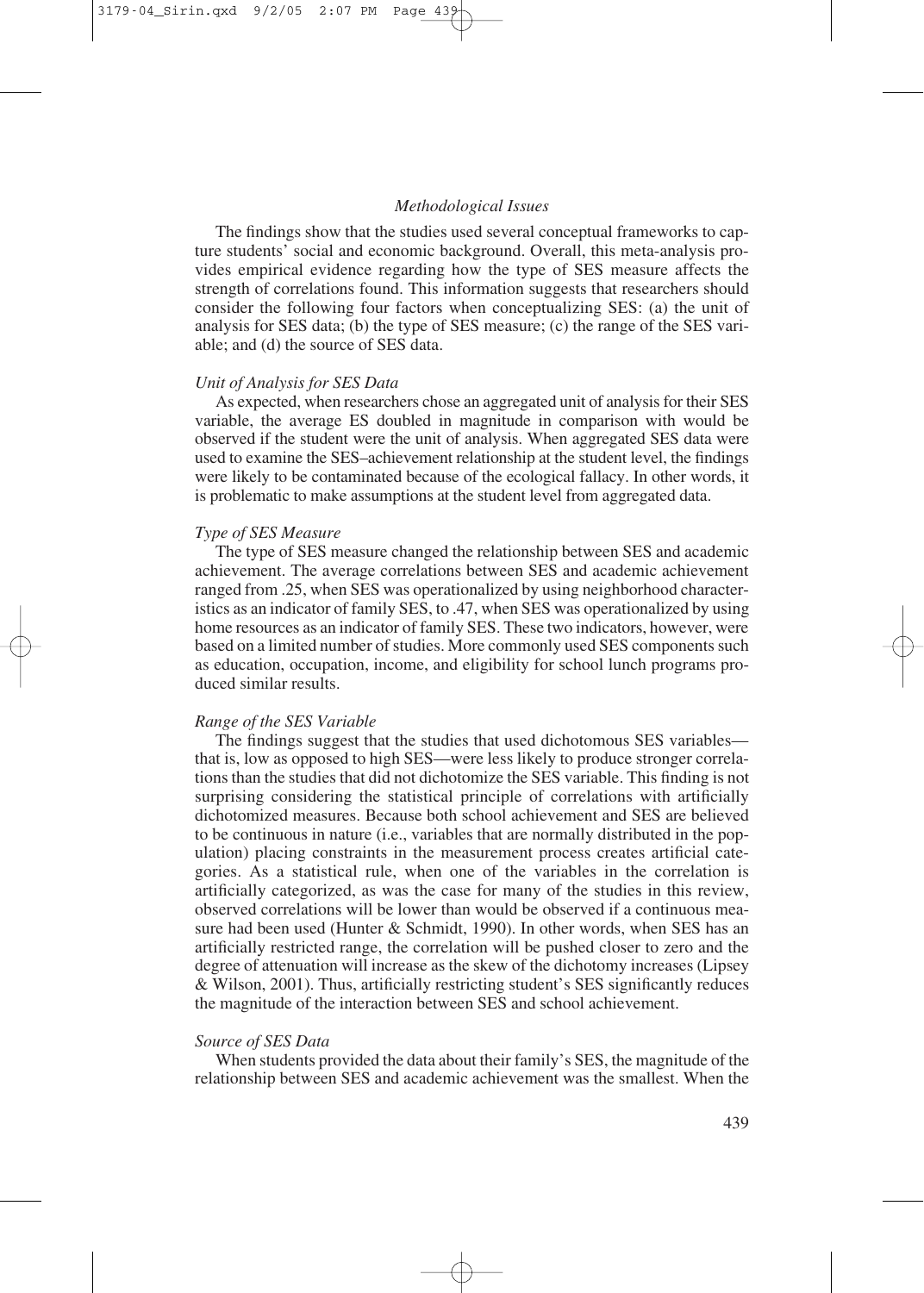SES data were collected from parents, however, the results were likely to be much higher. As Entwisle and Astone (1994) suggest, information about students' SES should be collected from parents, as they are the authoritative source on their own socioeconomic status. One could, therefore, argue that students are likely to overestimate their family background, which would artificially limit the variability of the SES measure by pushing it upward. It is also possible that they overestimate their family resources, because they might be reluctant to admit having limited resources. In a recent study, Ensminger et al. (2000) examined the extent to which adolescents accurately report their family's SES. Both mothers and adolescents completed questionnaires that included measures of SES. Although the results show relatively high agreement on SES measures between the two sources of informants, the agreement level varied by age, family structure, and school performance. Older students, students from two-parent households, and higher-achieving students were more likely to report accurately than were younger students, students from single-parent households, and lower-achieving students.

# *Achievement Measures*

Studies reviewed in this analysis assessed students' academic achievement using different types of academic achievement measures. Single subject achievement measures, such as verbal achievement, math achievement, and science achievement, yielded significantly larger correlations than general achievement measures (e.g., GPA or a composite achievement test). It is possible that global achievement measures conceal differences between subject areas (math and verbal achievement, for example) and therefore obscure meaningful differences between subject domains. For example, when the studies assessed academic achievement at the subject level, the correlations were strongest with math achievement as compared with verbal and science achievement.

# *Student's Grade Level*

Unlike the results presented by White (1982) and Coleman et al. (1966), the current review suggests that the relationship between SES and academic achievement increases across various levels of schooling, with the exception of the high school samples. The overall trend was that the magnitude of the SES–academic achievement relationship increased significantly by each school level, starting from primary school and continuing to middle school. For the high school samples, however, the average ES was similar to that of elementary school samples. In general, this finding is in agreement with the findings from longitudinal studies, which show that the gap between low- and high-SES students is most likely to remain the same, if not to widen. In addition, because academic achievement typically is a cumulative process, in which early school achievement provides a basis for subsequent educational achievement in later years of schooling, it is possible that those students who are doing poorly in elementary school because of their family SES are more likely to drop out of school in later years and therefore are not included in research samples in the later years of schooling.

This finding should be interpreted with caution because only longitudinal studies can provide accurate estimates of true intra-individual change over time. Although the present review included some longitudinal studies (Carlson et al., 1999; Chen, Lee, & Stevenson, 1996; Gonzales, Cauce, Friedman, & Mason, 1996;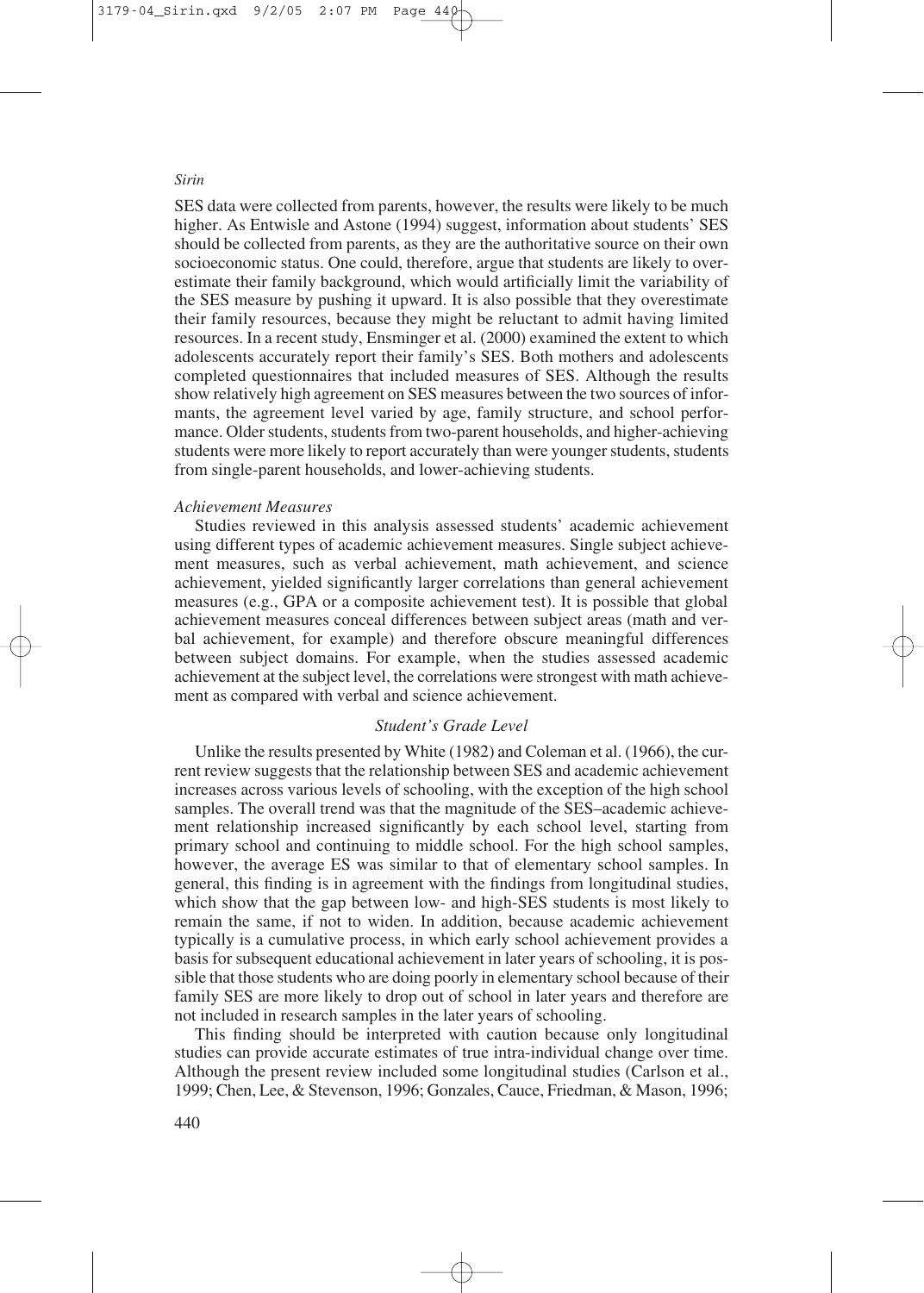Walker et al., 1994; and data from nationwide longitudinal studies such as NELS and NLSY), the majority of the studies included were one-time-only assessments of SES and academic achievement. Thus, because this review examined grade levels cross-sectionally, not longitudinally, the findings reported here do not reflect the influence of SES over time on an individual basis.

## *The Role of Minority Status*

Socioeconomic status was a stronger predictor of academic achievement for White students than for minority students. Additional evidence that minority status acts as a moderating factor came from the significant association between the percentage of minority students in a sample and the magnitude of the correlation between SES and academic achievement. Stated differently, the more minority students in a sample, the weaker the association between SES and achievement.

The finding that family background variables such as parental education, income, and occupation are less predictive for minorities should be of concern not only for reasons of future research methodology, but also for its for social policy implications. Although few in number, some studies suggest that neighborhood and school SES, not family SES, may exert a more powerful effect on academic achievement in minority communities, particularly in African American communities. For example, Gonzales et al. (1996) examined the combined effect of family and neighborhood influences on the school performance of African American high school students. They found that family SES variables were not as predictive of academic achievement as were neighborhood SES factors. Neighborhood factors were related to lower grades and also moderated several other factors such as parenting support and control. In a large-scale examination of the same issue, Dornbusch, Ritter, and Steinberg (1991) compared the differential effects of parental SES and neighborhood SES in relation to academic achievement. They reported that the ability of family SES to influence academic achievement is minimized when students, regardless of their ethnic background, live in a census tract with a substantial proportion of minority residents. In other words, the weaker SES–achievement correlation among minorities in general and African Americans in particular is not solely because of their minority status but partly because most of these families, and fewer Whites, live in neighborhoods with higher educational risk factors.

## *The Role of School Location*

The relationship between family SES and academic achievement was the weakest for urban schools as compared with non-urban schools. This result should be interpreted in the context of economic segregation of people (Wilson, 1987, 1996), because the location of the school largely determines the financial resources available for education. In a nationwide study of more than 17,000 school districts, Parrish, Matsumoto, and Fowler (1995) found that higher neighborhood SES, as measured by the value of owner-occupied housing or by residents' educational attainment, is significantly related to greater school expenditures per student. In addition to this nationwide analysis, several statewide surveys showed the same phenomenon, in which differential resources were available for schools in different locations. For example, Unnever et al. (2000) examined Virginia data indicating that resources are associated with a school district's SES characteristics and that resources were related to students' academic achievement. Thus the role of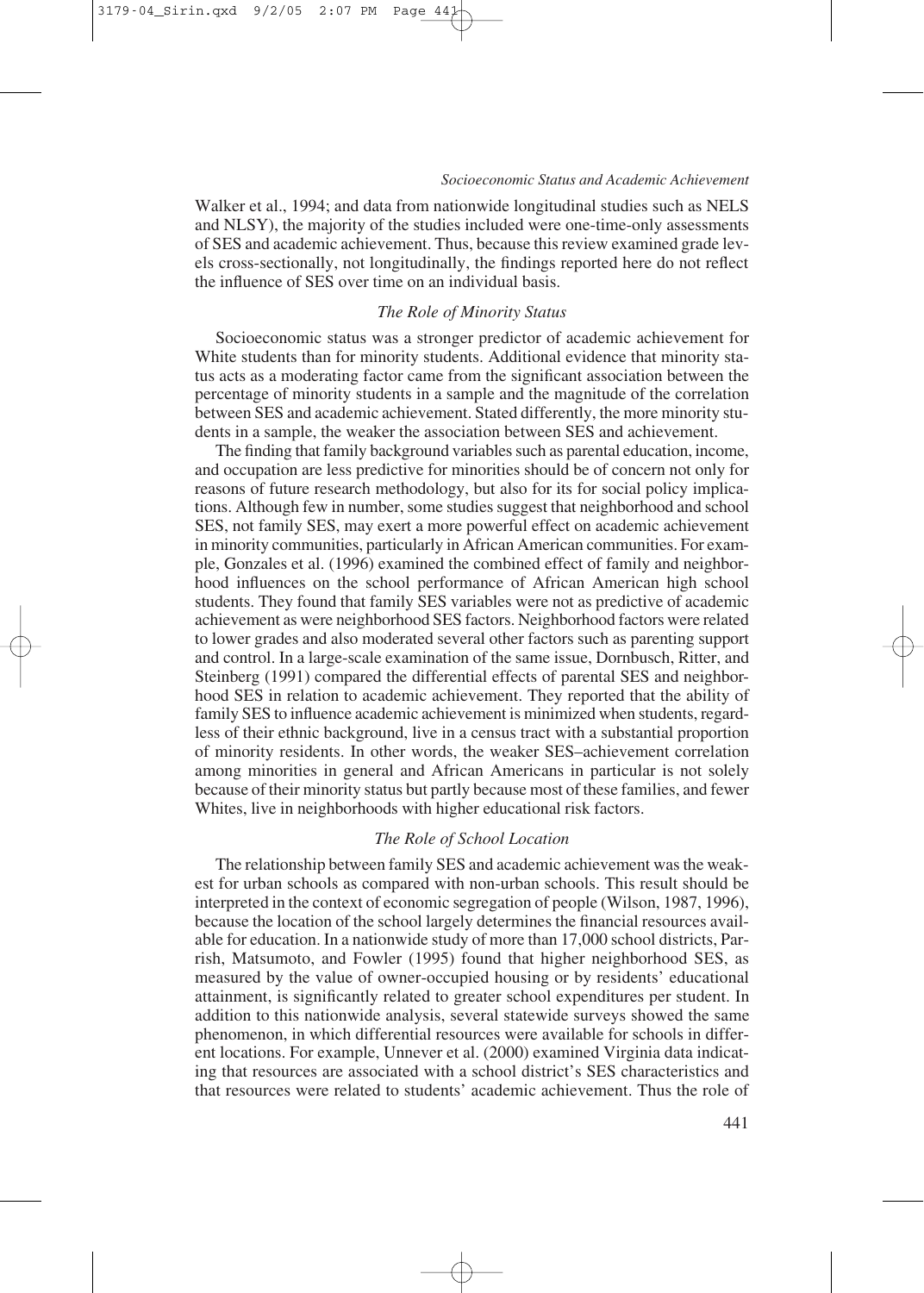school location, combined with the finding that higher concentrations of minority students in a sample decrease the correlation between SES and school performance, suggest that the influence of family SES on school performance is contextual. In other words, the impact of family SES varies for individuals depending on where they live and the cohort with whom they go to school.

#### *Comparisons With White's (1982) Review*

The final question that this review addressed was whether the relationship between SES and school achievement is any different in the 1990s from that reported in White's (1982) study. To provide a comparison across the two studies, I used the same meta-analytical procedures adopted by White. The findings for this replication study are, therefore, slightly different from the ones presented so far because White's meta-analytical procedures were different from the ones adopted by the present meta-analysis.

Overall, the magnitude of the SES–school achievement relationship is not as strong as was reported in White's (1982) meta-analysis. Studies published before 1980 reported a mean correlation of .343, which is higher than what was found in this meta-analysis (.299). This is the most comparable finding because both correlations were drawn from published journal articles. The decline is in line with White's observation that there was a slight trend toward lower correlations between SES and school achievement for the more recent studies in his sample. The weaker correlation between SES and school achievement in the current review may be attributed to several factors, including changes in research on SES and school achievement, and changes experienced in the larger social and economic context. As outlined before, unlike the earlier research, which conceptualized SES as a static phenomenon, recent research emphasizes a contextual developmental approach to both SES and school performance. As a result, there is an increasing emphasis on using more precise measurements of social and economic background (Entwisle & Astone, 1994). For example, traditional research measured the father or father figure's social and economic characteristics, such as education and labor force status, as the most salient indicators of SES, whereas current research generally tries to gather information from both mothers and fathers. It is also possible that the weaker correlation in the current review, as compared with White's (1982) review, may reflect social and overall policy changes over time. For example, the increasing access to learning materials such as books, TV, and computers, as well as the availability of compensatory education, may have helped to reduce the impact of SES on academic achievement in recent years. More important, unlike the earlier research that overlooked and understudied students from diverse ethnic backgrounds, there seems to be more emphasis on diverse students in recent decades (McLoyd, 1998). Likewise, the economic desegregation between urban and nonurban schools was not as pronounced as it currently is. Hence the correlation reported in this study is likely to be reduced partly because of the increasing number of minority and urban students in published studies, as reported correlations for both of these groups were significantly lower than for the rest of the student body.

# *Limitations of This Review*

The results of this review should be interpreted with caution for several reasons. First, its focus is limited to studies published during a certain period: 1990–2000.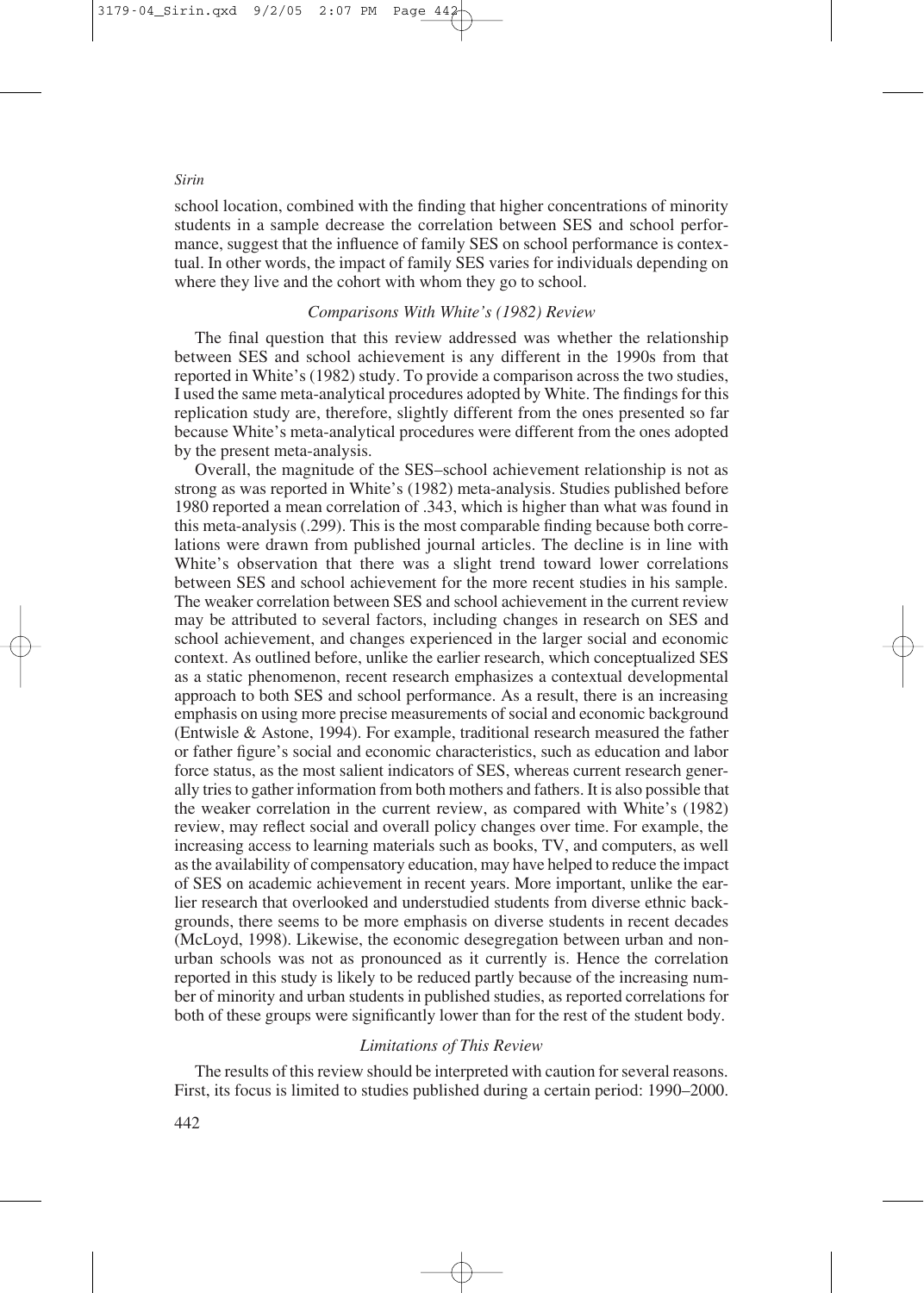This was the most recent data available on the topic when the review was conducted. Although this study failed to find statistically significant evidence of differences between data collected in the 1980s and in the 1990s, a more direct test of this assumption was not possible because of the partial data available in this review.

Second, although we found no statistically significant evidence for publication bias in this review, in the absence of unpublished data the review was limited to published journal articles. White's (1982) meta-analysis shows that effect sizes from published studies were 17% larger than effect sizes from unpublished studies. This overestimate is much smaller in comparison with other meta-analyses where effect sizes from published studies were 36% larger than effect sizes from unpublished studies (Lipsey  $\&$  Wilson, 1993). Nevertheless, this study did not empirically test the impact of publication types as a possible moderator factor; therefore, the results are likely to be overestimated and should be interpreted with caution.

Third, the sample for this study was limited to students in the U.S. schooling system. Therefore, it is not possible to draw conclusions about how SES and academic achievement relate in the context of other countries. This would be an important direction for future research because educational systems are an integral part of every country's unique social and economic system.

Fourth, although every effort was made to locate all relevant studies, there was no way to be certain that the sample of this meta-analysis included all of the studies that examined the relationship between SES and achievement that were published during the 1990s. We primarily used electronic databases (i.e., PsycINFO, ERIC, and Sociological Abstracs) and manually searched the Social Science Citation Index for relevant studies. The only manual searches were of studies cited in narrative reviews. Thus it is likely that some relevant studies were not found.

Finally, each meta-analysis is limited by the quality of the research on which it relies (Glass et al., 1981). For the purposes of this study, there was no effort to eliminate studies on the basis of quality. Although study quality was indirectly tested through several moderator variables that were geared to assess the study design (e.g., type of SES and academic achievement measures, unit of analysis, and SES data source), these variables were only proxy indicators of quality. This limitation, however, is not detrimental, as past research on the association between the study quality and effect sizes found no significant correlation (Glass et al., 1981; Harris & Rosenthal, 1985).

# *Implications for Research*

Despite these limitations, the results of this meta-analysis provide some practical guidelines for education researchers. As the overall finding suggests, researchers must continue to assess student's SES as part of their understanding of family effects on academic performance. The decision about how to measure SES, however, is a complicated one. On the basis of the results from this meta-analysis, the following points may help researchers to better capture students' social and economic background in education research.

First, the unit of analysis is of critical importance. The availability of schooland/or neighborhood-level SES data, through many state and nationwide datasets, increasingly puts researchers at risk of committing the ecological fallacy. Because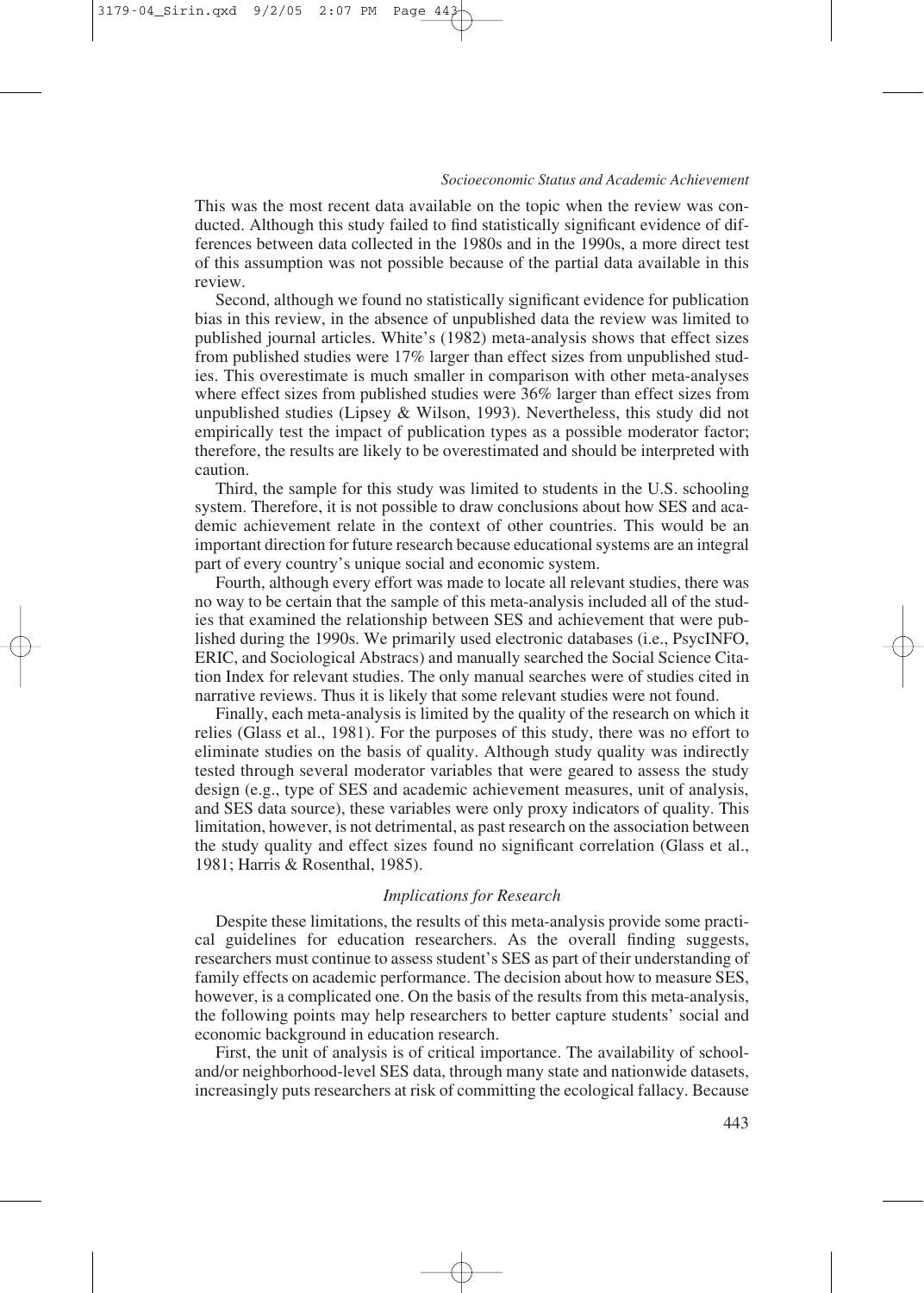of the magnitude of the difference between the student level and the school/ neighborhood levels of analysis, future research should consider using aggregate data appropriately in understanding individual-level processes. For example multilevel modeling techniques can now be used for combining individual-level data with school- or aggregate-level data. This method can deal with the issue of the ecological fallacy because it simultaneously estimates individual and school-level effects (Bryk & Raudenbush, 1992).

Second, socioeconomic status is a multi-dimensional construct, and different components yield different results. Of six major components of SES, researchers most often choose the three traditional ones—income, education, and occupation—as the basis for their SES conceptualization. Researchers should make an effort to use multiple components of SES in their operationalization because, when only a single component is chosen, the results are more likely to overestimate the effect of SES.

Third, the use of participation in school lunch programs as a measure of SES, though common, is conceptually problematic. The process of determining eligibility is open to mistakes; and, more important, the effect that participation in a school lunch program itself might have on students' school performance is difficult to differentiate from the effect of SES. Furthermore, research shows that eligibility for full or partial school lunch programs only weakly correlates with academic achievement as grade level rises, possibly because adolescents are less likely than younger children to file applications (McLoyd, 1998). Despite these limitations, eligibility for lunch programs is still one of the most commonly used SES measure in the current literature on academic achievement, partly because it is easier to obtain than school records and does not require having to gather data from students and parents. As was also pointed out by Hauser (1994), researchers should avoid using school lunch eligibility as an SES indicator for students.

Fourth, the findings of this review suggest that only a small number of studies considered neighborhood characteristics as part of their assessment of students' social and economic background. Research on neighborhood SES has generally used census tract data to assess neighborhood SES structure. This approach has its limitations because it may refer to many communities with different features, and it only provides a distal marker for community SES, which may not best reflect the community SES itself. Despite these limitations, the census tract may provide some insight into the relationship between SES and academic achievement that may not be possible to delineate with family SES variables alone. In addition to neighborhood census tract data, future research should find new ways to incorporate neighborhood characteristics into the operationalization of SES. There are promising alternatives, such as various neighborhood risk measures (for examples, see Gonzales et al., 1996; Greenberg, Lengua, Coie, Pinderhughes, 1999). These alternatives may provide more accurate ways to capture the effects of family SES in relation to the overall socioeconomic well-being of the neighborhood where they live and send their children to school.

Fifth, SES seems to have different meanings for students from different ethnic backgrounds. One of the main findings of this review was that, for minorities, SES did not seem to be as strongly related to academic achievement as it was for Whites. For White students, SES is an essential variable that should continue to be examined; but for minorities, it is limited in its capacity to capture students' social

#### *Sirin*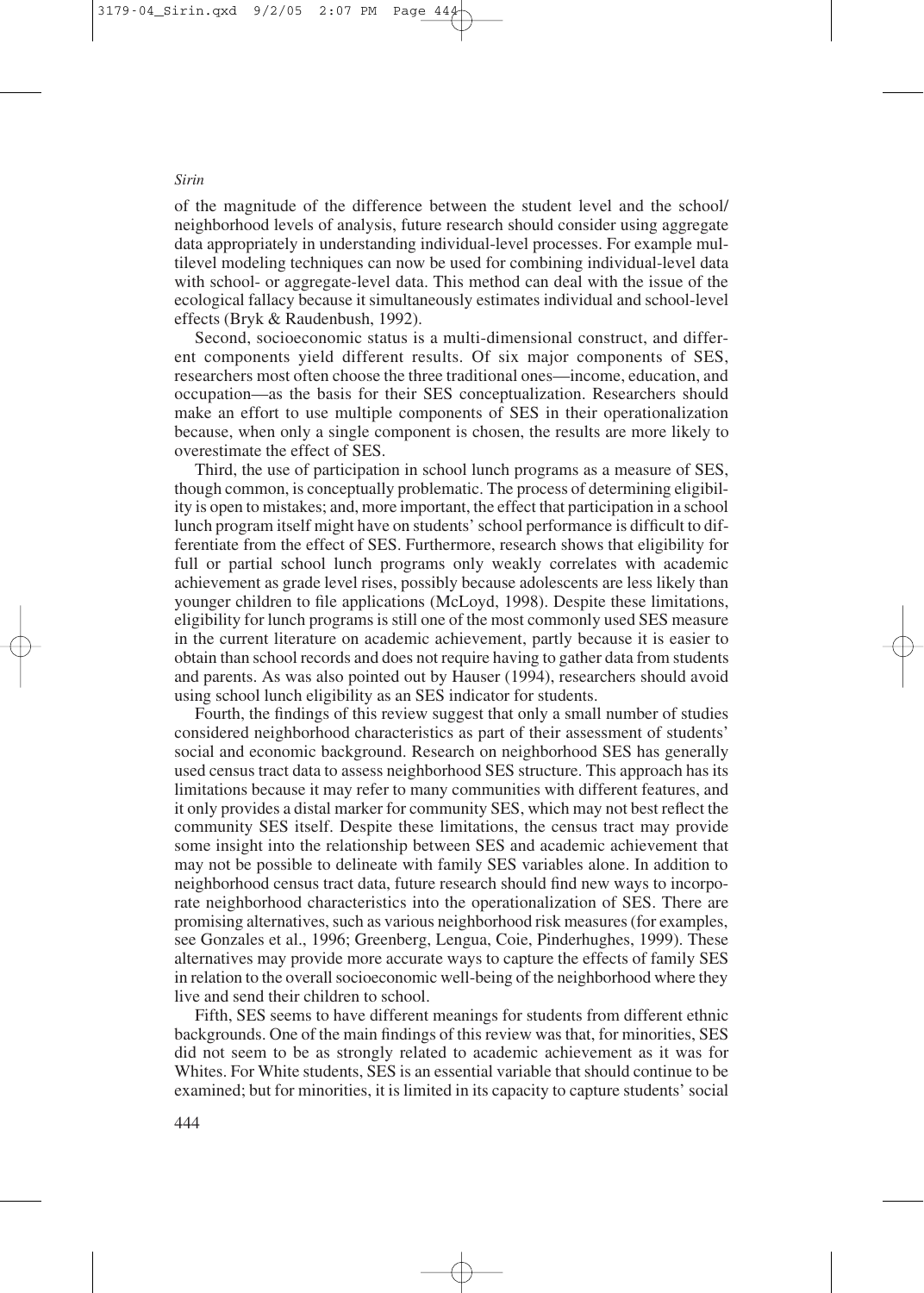and economic background. Although this could be partly explained by the variance differences in two groups (that is, studies with minority samples are likely to have less variance in SES variables than studies with White samples), when researchers investigate SES with minority students they should consider using other indicators of SES, such as home resources and accumulated wealth. As Krieger and Fee (1994) have demonstrated, although the median family income of White households is 50% greater than that of Black households, the median wealth, meaning the distribution of capital assets such as home and estate ownership, is about ten times greater. Researchers should use home resources and/or accumulated wealth as part of their operationalization of SES or present their findings separately for different ethnic groups.

Sixth, it is important to decide from whom the SES data should be collected. As the results show, studies that collect SES data from students yield much smaller correlations with achievement than do studies that collect data from parents. If we assume that parents are the ultimate authority on their SES (Entwisle & Astone, 1994), then it should be of concern to researchers that students' reports of SES may not be accurate. Future research should make an attempt to gather SES data from parents rather than students.

Finally, the location of schools should be an integral part of research on students' SES and academic achievement. The results of this review suggest that for urban students SES–achievement relationships were not as strong as they were for suburban students. Thus, without consideration of the geographical location of the school, the observed correlations between SES and academic achievement are likely to confound the differences between rural, urban, and suburban schools.

## *Implications for Educational and Social Policy*

The results of this review have important policy implications. Both White's (1982) review and this review strongly suggest that the impact of SES on school achievement was much higher when the focus was on schools, not individual students. These results should not be surprising for those who are familiar with the school funding system. In the United States, family SES is the most important determinant of school financing, as nearly half of all public school funding is based on property taxes within a school district (National Research Council, 1999). Although districts with limited local funds are compensated within a state, in most cases this outside financial support fails to create financial equity between school districts (Parrish et al., 1995). For example, in Illinois financial disparity in perpupil expenditures ranged from \$3,000 to \$15,000 in 1995–1996 (National Conference of State Legislatures**,** 1998). Thus current school financing policies create a situation where students who come from lower-family-SES backgrounds are likely to be in school districts that are at best financially inferior to schools in more wealthy districts, and at worst, in financial crisis.

As the main finding of this review shows, school success is greatly influenced by students' family SES. This finding indicates that our society may be failing in one of the greatest commitments of every modern society, that is, the responsibility to provide educational opportunities for each student regardless of social and economic background. Unfortunately, many poor students come to schools without the social and economic benefits held by many middle- to high-SES students. At present, one in five children in the United States lives in poverty, which puts many of these stu-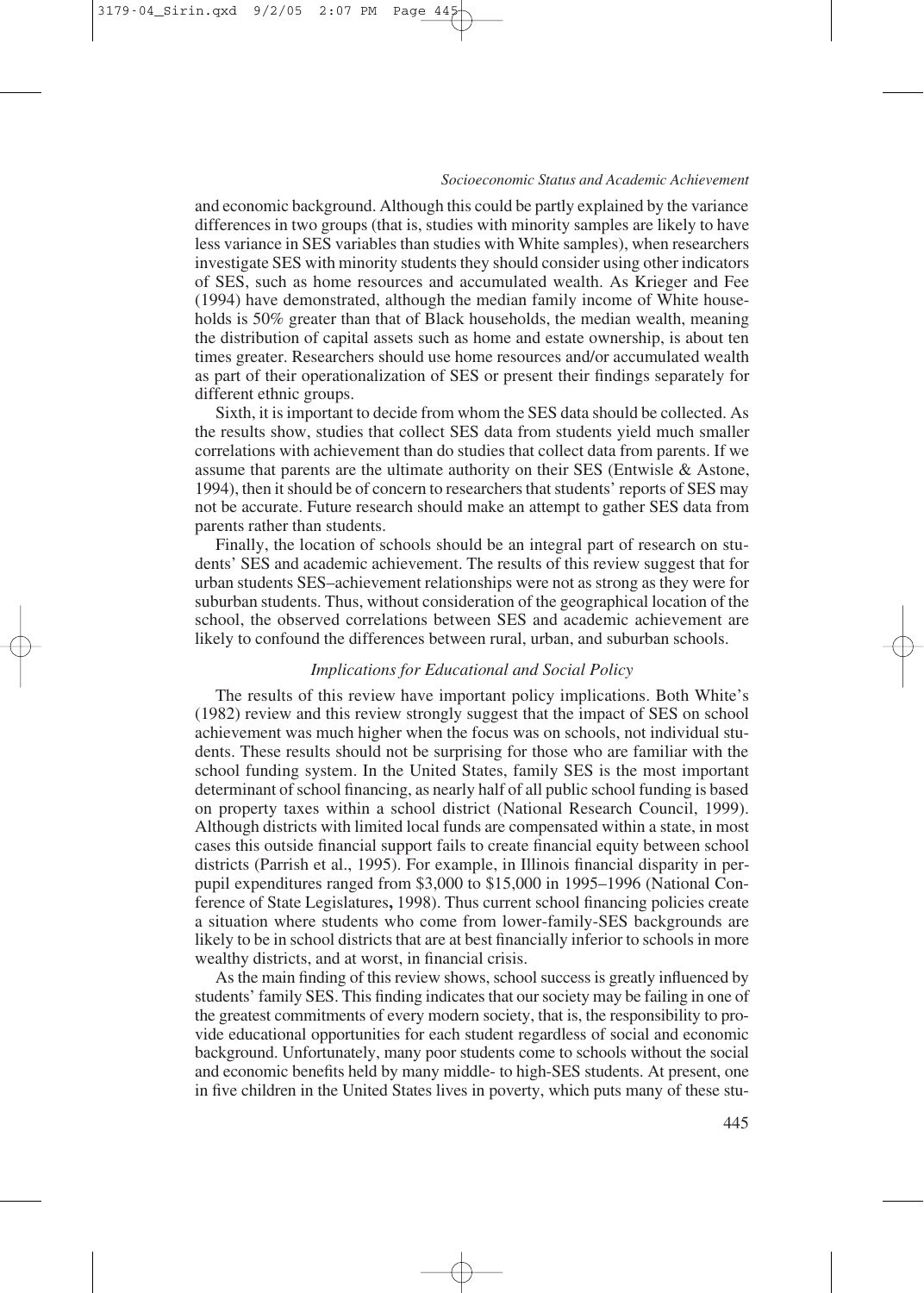dents at risk for poor school performance or failure (Dalaker & Proctor, 2000). Thus, to significantly reduce the gap in achievement between low-and high-SES students, policy decisions at the local, state, and federal levels must aim at leveling the playing field for students deemed to be at risk academically as a result of their family SES.

Furthermore, poverty in the 1990s has become more concentrated in inner-city neighborhoods and among minorities (Wilson, 1996), two groups for whom, as the present review indicates, the influence of family SES on academic achievement is significantly lower than it is for other student groups. Thus, even when the current school financing system achieves its goal of financial *equity* between poor and wealthy school districts, it does not necessarily achieve a comparable "ecological equity"—because students in poor and wealthy school districts do not enjoy comparable living circumstances outside school (Clune, 1994). In addition to differences at the family-SES level, children who live in poor school districts, as compared with children who live in wealthy school districts, also have to deal with limited social services, more violence, homelessness, and illegal drug trafficking (Wilson, 1987, 1996). Likewise, many poor urban and rural schools need more financial incentives to attract and keep qualified teaching staff and thus need more funding than their counterparts in suburban areas (Wenglinsky, 1998). To address these social and educational inequalities, policymakers should focus on *adequacy*—that is, sufficient resources for optimal academic achievement—rather than *equity* as a primary education policy goal (Clune, 1994). Poor school districts have more than their equal share of challenges to deal with, and consequently they need adequate financial resources that may be more than equal to those needed by wealthier schools.

As a result of current educational and social policies, students who are at risk because of family SES are more likely to end up in schools with limited financial resources. Despite these limitations, there have been many interventions that have successfully improved the educational achievement of those who might otherwise fail in school because of their family background. For example, small school and class size (Glass & Smith, 1989), early childhood education, federal programs such as Title 1 and Head Start, after-school programs and summer school sessions (Entwisle & Alexander, 1994), and financially qualified school personnel (Wang et al., 1993), all have been found to be important factors in reducing the achievement gap between children of the "haves" and the "have-nots." Future educational and social programs should provide more support for these and other innovative programs that can lift the educational achievement of those who are at risk for school failure because of family SES. Without such support, the current system is likely to produce an intergenerational cycle of school failure because of family SES.

#### **Conclusions**

This meta-analysis is the second review of literature relating to SES and school achievement, the last having been conducted 20 years ago (White, 1982). Since White's review, there have been several changes both in the literature on the SES–achievement relationship and in meta-analytical procedures. The current review uses these advances in research methodology, provides an empirically valid and conceptually rich statistical summary of the literature, and offers a critical examination of how several moderating factors influence the relationship between SES and academic achievement. The findings of this review will serve a practical use for education researchers and policymakers in their efforts to better assess the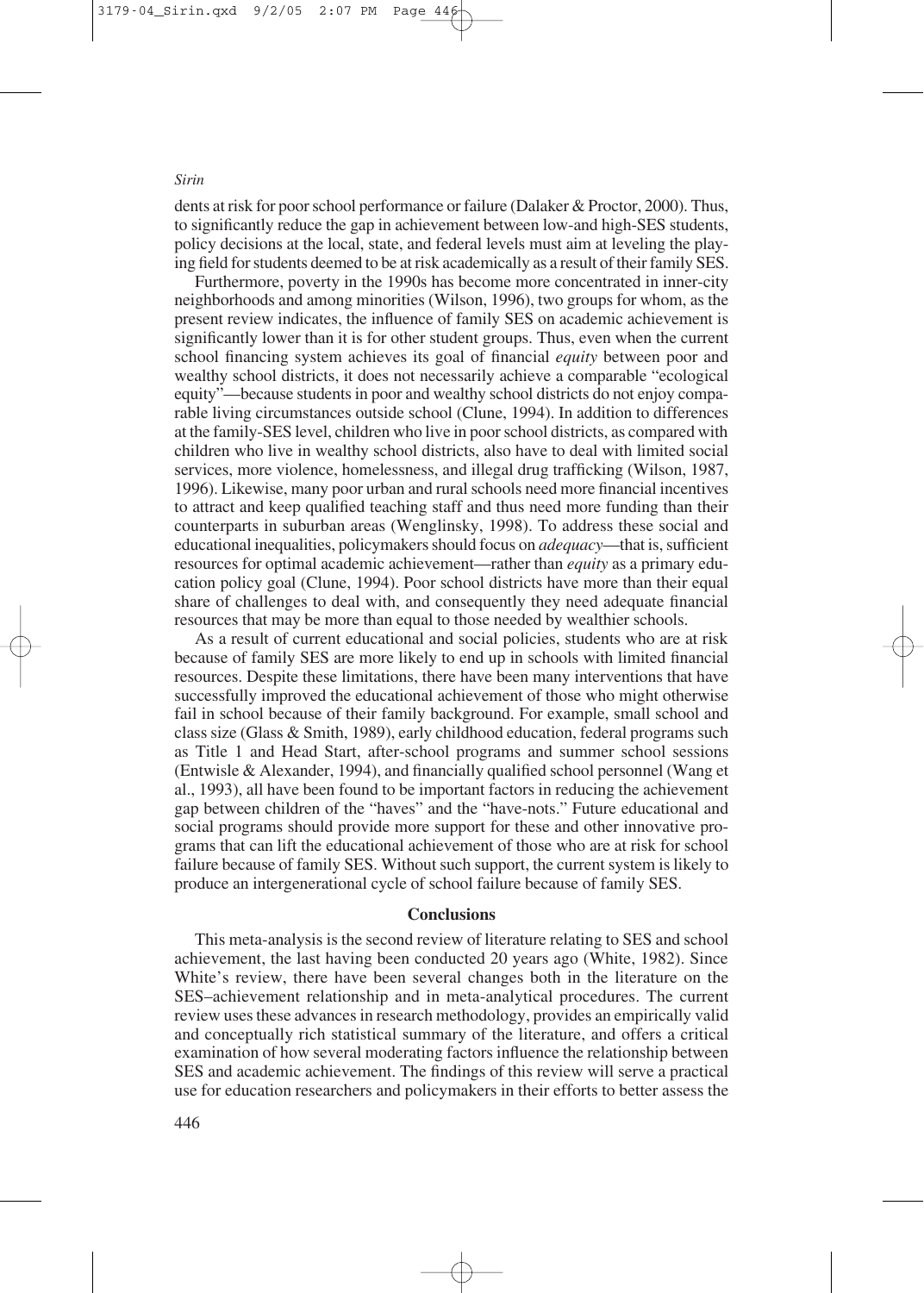implications of family SES on educational processes and to provide equal educational opportunities for all.

This meta-analysis also provides several areas where future research should further test the complex nature of SES–achievement relationships. As the overall findings suggest, researchers must assess student's family background regardless of their main research focus. Although the ongoing trend in the study of school performance suggests that the social and economic context is key in understanding school success, it is still a common practice to mention SES in the introduction and discussion sections of journal articles without actually incorporating it in the measurement model. Researchers should no longer limit themselves by discussing only the context but rather should actually measure and evaluate the social and economic context in relation to their special area of interest.

In addition to these general points, this meta-analysis also provides several methodological challenges for future research in education. For example, given the finding that there is only a weak relationship between SES and academic achievement among minority students, should we continue to use SES as an important contextual indicator of school success for minority students? Or, given the finding that there is a discrepancy between the data collected from parents and others, should we continue to ask students or school administrators to provide SES data? The results of this study can act as a springboard for research that addresses these important questions.

## **Note**

I would like to thank Lauren Rogers-Sirin, Jacqueline Lerner, Penny Hauser-Cram, David Blustein, Albert E. Beaten, and four anonymous reviewers for their feedback on earlier versions of this article.

#### **References**

- Begg, C. B. (1994). Publication bias. In H. Cooper & L. V. Hedges (Eds.), *Handbook of research synthesis* (pp. 399–409). New York: Russell Sage Foundation.
- Bollen, K., Glanville, J. A., & Stecklov, G. (2001). Socioeconomic status and class in studies of fertility and health in developing countries. *Annual Review of Sociology, 27,* 153–185.
- Bornstein, M. C., & Bradley, R. H. (Eds.). (2003). *Socioeconmic status, parenting, and child development.* Mahwah, NJ: Lawrence Erlbaum.
- Bronfenbrenner, U., & Morris, P. A. (1998). The ecology of developmental processes. In W. Damon (Series Ed.) & R. M. Lerner (Vol. Ed.), *Handbook of child psychology: Vol. 1. Theory* (5th ed.). New York: Wiley.
- Brooks-Gunn, J., Denner, J., & Klebanov, P. K. (1995). Families and neighborhoods as contexts for education. In E. Flaxman & A. H. Passow (Eds.), *Changing populations changing schools: Ninety-fourth yearbook of the National Society for the Study of Education, Part II* (pp. 233–252). Chicago: National Society for the Study of Education.
- Brooks-Gunn, J., & Duncan, G. J. (1997). The effects of poverty on children. *The future of children, 7*(2), 55–71.
- Brooks-Gunn, J., Duncan, G. J., & Aber, J. L. (Eds.). (1997). *Neighborhood poverty: Context and consequences for children: Vol. 1.* New York: Russell Sage Foundation Press.
- Bryk, A. S., & Raudenbush, S. W. (1992). *Hierarchical linear models.* Newbury Park, CA: Sage.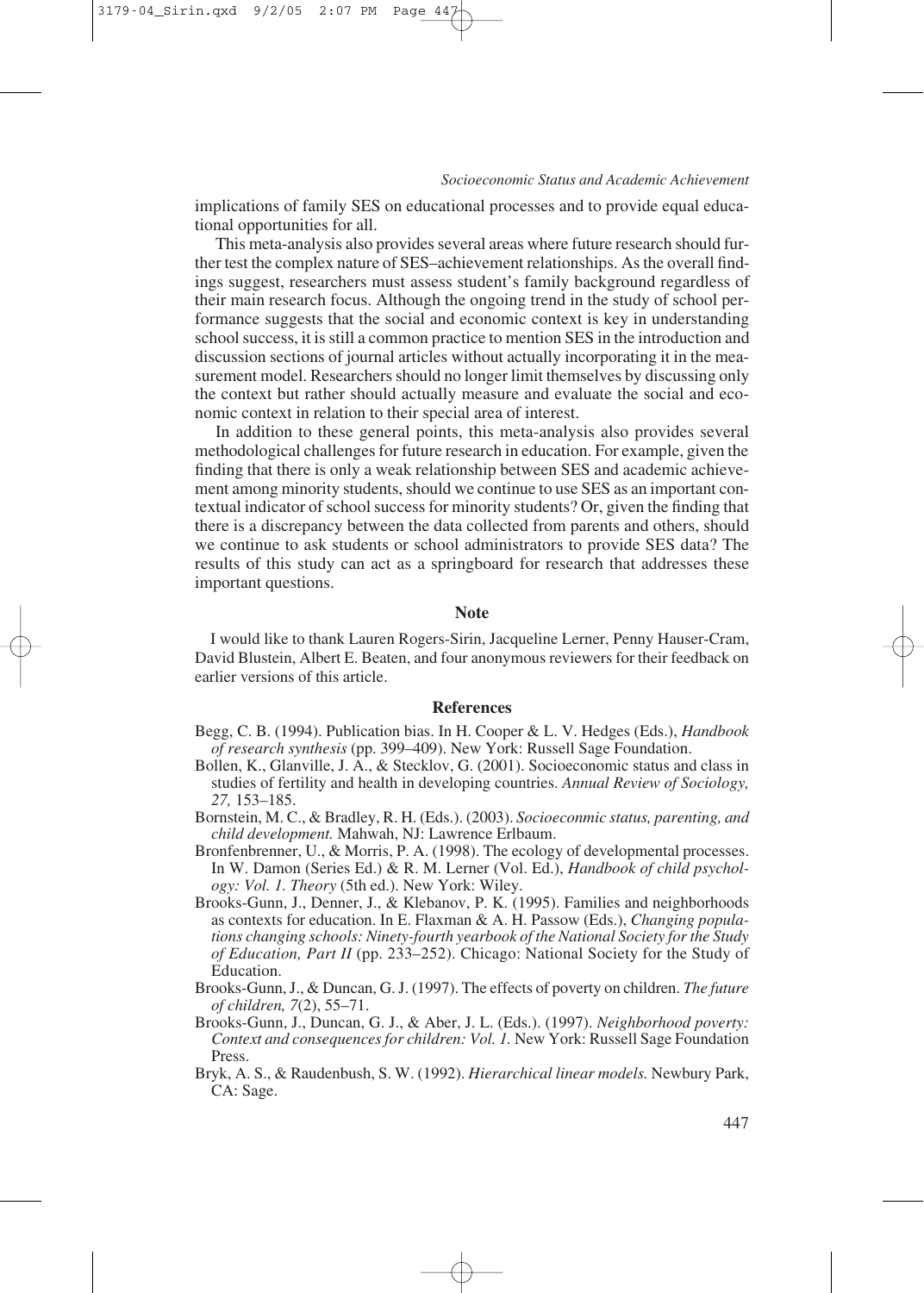- Caldas, S. J., & Bankston, C. (1997). Effect of school population socioeconomic status on individual academic achievement. *Journal of Educational Research, 90*(5), 269–277.
- Clune, W. H. (1994). The shift from equity to adequacy in school finance. *Educational Policy, 8*(4), 376–394.
- Cohen, J. (1977). *Statistical power analysis for the behavioral sciences* (rev. ed.). New York: Academic Press.
- Coleman, J. S. (1988). Social capital in the creation of human capital. *American Journal of Sociology, 94,* S95–S120.
- Coleman, J. S., Campbell, E. Q., Hobson, C. J., McPartland, J., Mood, A. M., Weinfeld, F. D., & York, R. L. (1966). *Equality of educational opportunity.* Washington, DC: Government Printing Office.
- Cooper, H. M. (1998). *Synthesizing research: A guide for literature reviews* (3rd ed.). Newbury Park, CA: Sage.
- Cooper, H., M., & Hedges, L. V. (Eds.). (1994). *Handbook of research synthesis.* New York: Russell Sage Foundation.
- Dalaker, J., & Proctor, B. D. (2000). *U.S. Census Bureau, current population reports, Series P60-210: Poverty in the United States, 1999.* Washington, DC: Government Printing Office.
- Dika, S., & Singh, K. (2002). Applications of social capital in educational literature: A critical synthesis. *Review of Educational Research, 72*(1) 31–60.
- Duncan, G. J., & Brooks–Gunn, J. (1997). Income effects across the life span: Integration and interpretation. In G. J. Duncan & J. Brooks–Gunn (Eds.) *Consequences of growing up poor* (pp. 596–610). NY: Russell Sage Foundation Press.
- Duncan, G., J. Brooks-Gunn, & P. Klebanov. (1994). Economic deprivation and early childhood development. *Child Development 65*(2), 296–318.
- Duncan, O. D. (1961). A Socioeconomic index for all occupations. In A. J. Reiss, Jr. (Ed.), *Occupations and Social Status* (pp. 139–161). NY: Free Press.
- Duncan, O. D., Featherman, D. L., & Duncan, B. (1972). *Socio-economic background and achievement.* NY: Seminar Press.
- Eccles, J. S., Lord, S., & Midgley, C. (1991). What are we doing to early adolescents? The impact of educational context on early adolescents. *American Journal of Education, 99*, 521–542.
- Ensminger, M., Forrest, C. B., Riley, A.W., Kang, M., Green, B. F., Starfield, B., Ryan, S. (2000). *The validity of measures of socioeconomic status of adolescents. Journal of Adolescent Research,15*(3). 392–419.
- Ensminger, M. E. & Fothergill, K. E. (2003). A Decade of measuring SES: What it tells us and where to go from here. In Bornstein & Bradley (Eds.). *Socioeconomic status, parenting, and child development* (pp. 13–27), Mahwah, NJ: Lawrence Erlbaum Associates.
- Entwisle, D. R. & Astone, N. M. (1994). Some practical guidelines for measuring youth's race/ethnicity and socioeconomic status. *Child Development, 65*(6), 1521–1540.
- Glass, G. V, McGaw, B., & Smith, M. L. (1981). *Meta-Analysis in Social Research.* Beverly Hills, CA: Sage Publications.
- Glass, G. V. & Smith, M. L. (1989). Meta-analysis of the relationship between class size and achievement. *Educational Evaluation and Policy Analysis, 1*, 2–16.
- Gottfried, A. (1985). Measures of socioeconomic status in child development research: Data and recommendations. *Merrill-Palmer Quarterly, 31*(1). 85–92.
- Grissmer, D. W., Kirby, S. N. Berends, M., & Williamson, S. (1994). *Student achievement and the changing American family.* Santa Monica, CA: RAND Corporation.
- Harris, M. J., & Rosenthal, R. (1985). Mediation of interpersonal expectancy effects: 31 meta-analyses. *Psychological Bulletin,* 97, 363–386.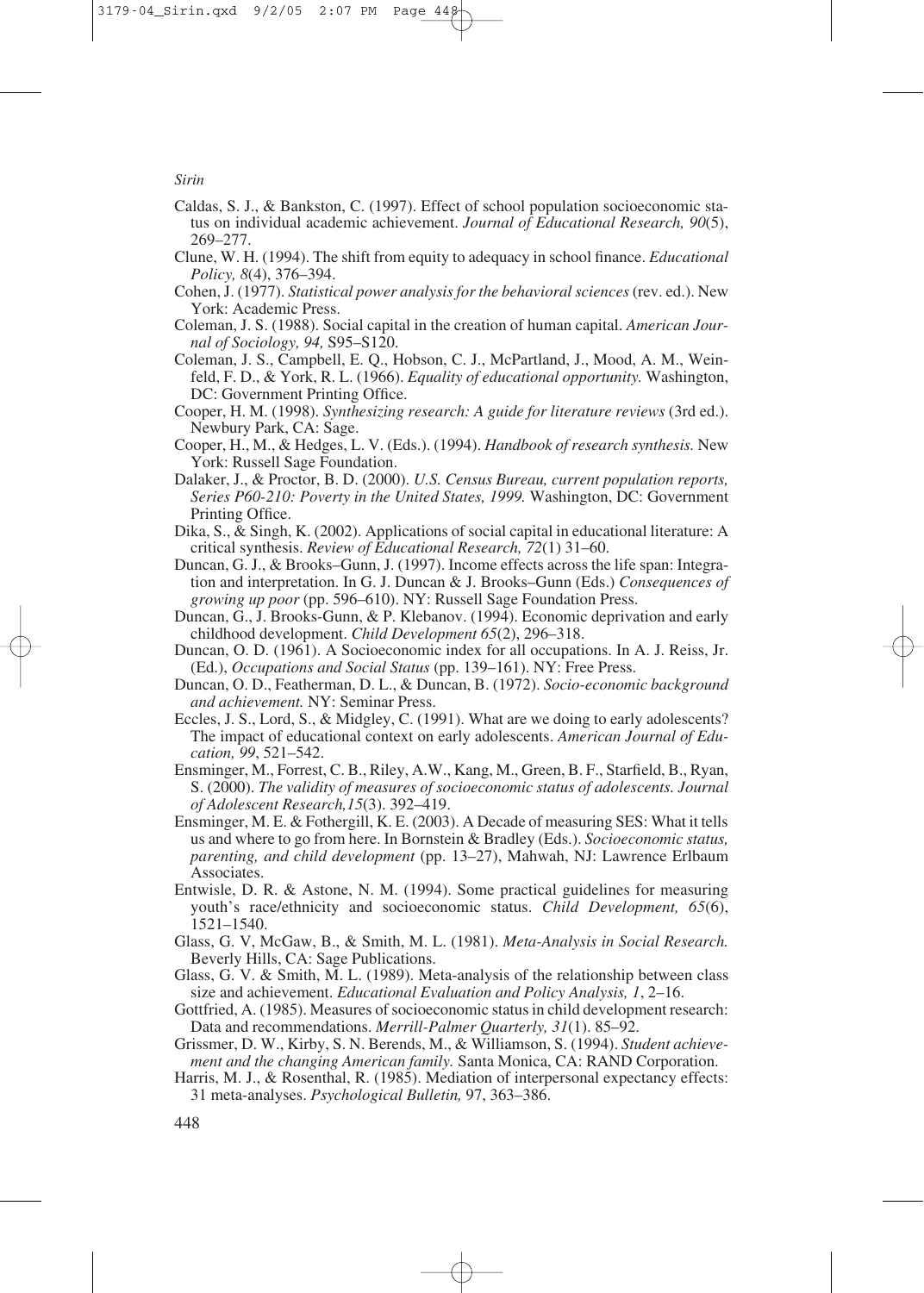- Hauser, R. M. (1994). Measuring socioeconomic status in studies of child development. *Child Development, 65*(6), 1541–1545.
- Hauser, R. M. & Huang, M. H. (1997). Verbal ability and socioeconomic success: A Trend Analysis. *Social Science Research, 26,* 331–376.
- Hauser, R. M. & Warren, J.R. (1997). Socioeconomic indexes for occupations: A Review, update, and critique. In A. E. Raftery (Ed.) *Sociological Methodolog,* (pp.177–298), Cambridge, MA: Basil Blackwell.
- Haveman, R., & Wolfe, B. (1994). *Succeeding generations: On the effects of investment in children.* NY: Russell Sage.
- Hedges, L. V. & Olkin, I. (1985). *Statistical methods for meta-analysis*. NY: Academic Press.
- Hedges, L.V. & Vevea, J.L. (1998). Fixed and random-effects models in metaanalysis. *Psychological Methods, 3,* 486–504.
- Hunter, J. & Schmidt, F. (1990). *Methods of meta-analysis: Correcting error and bias in research findings.* Beverly Hills CA: Sage.
- Krieger, N. & Fee, E. (1994) Social class: the missing link in the U.S. health data. *International Journal of Health Services, 24*, 25–44.
- Lerner, R. (1991). Changing organism-context relations as the basic process of development: A developmental contextual perspective. *Developmental Psychology, 27*,  $27 - 32$ .
- Lipsey, M. W., & Wilson, D. B. (1993). The efficacy of psychological, educational, and behavioral treatment: Confirmation from meta-analysis. *American Psychologist, 48*, 1181–1209.
- Lipsey, M. W. & Wilson, D. B. (2001). *Practical meta-analysis*. Thousand Oaks, CA: Sage Publications.
- McLoyd, V. (1998). Socioeconomic disadvantage and child development. *American Psychologist, 53*, 185–204.
- Mueller, C.W., & Parcel, T.L. (1981). Measures of socioeconomic status: Alternatives and recommendations. *Child Development, 52,* 13–30.
- National Commission on Children (U. S.) (1991). *Beyond rhetoric: A new American agenda for children and families.*Washington, D.C.: National Commission on Children.
- National Conference of State Legislatures (1998). *The Education Partners Project. Educational adequacy: Building an adequate school finance system.* Denver: Author.
- National Research Council. (1999). *Equity & adequacy in education finance: Issues and perspectives.* Washington, D.C.: National Research Council Committee on Education Finance.
- Parrish, T. B., Matsumoto, C. S., & Fowler, W. J., Jr. (1995). *Disparities in public school district spending 1989–90: A multi-variate, student-weighted analysis, adjusted for differences in geographic cost of living and student need.* Washington, DC: National Center for Education Statistics, U.S. Department of Education.
- Rosenthal, R. (1979). The "file drawer problem" and tolerance for null results. *Psychological Bulletin, 86,* 638–641.
- Rosenthal, R. (1991). *Meta-analytic procedures for social research* (Rev. ed). Newbury Park, CA: Sage.
- Stock, W. A, Okun, M., Haring M., Miller W., Kenney, C., & Ceurvorst, R. (1982). Rigor in data synthesis: A case study of reliability in meta-analysis*. Journal of Educational Research, 11*(6), 10–14.
- U.S. Department of Education, National Center for Education Statistics. (1996). *Location, Poverty and Schools*. Washington, D.C.: Government Printing Office.
- U.S. Department of Education, National Center for Education Statistics. (2000). *The Condition of Education 2000, NCES 2000-602*. Washington, DC: Government Printing Office.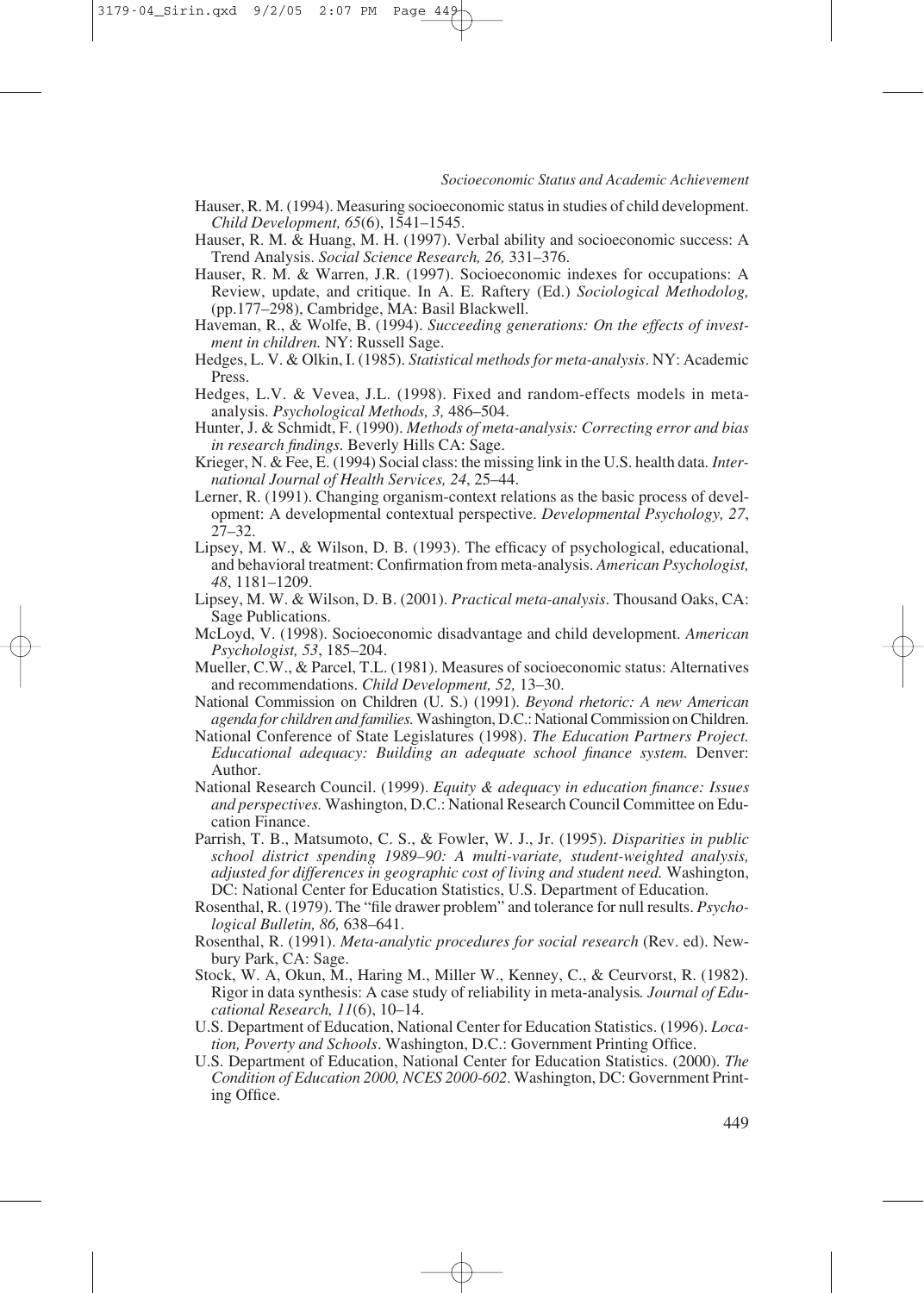- Wenglinsky, H. (1998). Finance equalization and within-school equity: The relationship between education spending and the social distribution of achievement. *Educational Evaluation and Policy Analysis, 20*(4), 269–283.
- White, K. (1982). The relation between socioeconomic status and academic achievement. *Psychological Bulletin, 91,* 461–481.
- Wilson, W. J. (1987). The hidden agenda. In W. J. Wilson (Ed.), *The truly disadvantaged: The inner city, the underclass and public policy* (pp. 140–164). Chicago: University of Chicago Press.
- Wilson, W. J. (1996). *When work disappears: The world of the new urban poor*. New York: Alfred A. Knopf.
- Wolf, F. M. (1986). *Meta-analysis: Quantitative methods for research synthesis*. Beverly Hills, CA: Sage.

#### *The following sources were included in the meta-analysis:*

- Alexander, K. L., Entwisle, D. R., & Bedinger, S. D. (1994). When expectations work: Race and socioeconomic differences in school performance. *Social Psychology Quarterly, 57*(4), 283–299.
- Alspaugh, J. (1991). Out-of-school environmental factors and elementary-school achievement in mathematics and reading. *Journal of Research and Development in Education, 24*(3), 53–55.
- Alspaugh, J. W. (1992). Socioeconomic measures and achievement: Urban vs. rural. *Rural Educator, 13*(3), 2–7.
- Balli, S. J., Demo, D. H., & Wedman, J. F. (1998). Family involvement with children's homework: An intervention in the middle grades. *Family Relations: Interdisciplinary Journal of Applied Family Studies, 47*(2), 149–157.
- Bankston, C. L., III, & Caldas, S. J. (1998). Family structure, schoolmates, and racial inequalities in school achievement. *Journal of Marriage & the Family, 60*(3), 715–723.
- Brown, R. T., Buchanan, I., Doepke, K., Eckman, J. R., & et al. (1993). Cognitive and academic functioning in children with sickle-cell disease. *Journal of Clinical Child Psychology. 22*(2), 207–218.
- Caldas, S. J. (1993). Reexamination of input and process factor effects on public school achievement. *Journal of Educational Research, 86*(4), 206–214.
- Caldas, S. J., & Bankston, C. (1998). The inequality of separation: Racial composition of schools and academic achievement. *Educational Administration Quarterly, 34*(4), 533–557.
- Caldas, S. J., & Bankston, C. L., III. (1999). Multilevel examination of student, school, and district-level effects on academic achievement. *Journal of Educational Research, 93*(2), 91–100.
- Carlson, E. A., Sroufe, L. A., Collins, W. A., Jimerson, S., Weinfield, N., Hennighausen, K., et al. (1999). Early environmental support and elementary school adjustment as predictors of school adjustment in middle adolescence. *Journal of Adolescent Research, 14*(1), 72–94.
- Chan, D., Ramey, S., Ramey, C., & Schmitt, N. (2000). Modeling intraindividual changes in children's social skills at home and at school: A multivariate latent growth approach to understanding between-settings differences in children's social skill development. *Multivariate Behavioral Research, 35*(3), 365–396.
- Chen, C., Lee, S. Y., & Stevenson, H. W. (1996). Long-term prediction of academic achievement of American, Chinese, and Japanese adolescents. *Journal of Educational Psychology, 88*(4), 750–759.
- Christian, K., Morrison, F. J., & Bryant, F. B. (1998). Predicting kindergarten academic skills: Interactions among child care, maternal education, and family literacy environments. *Early Childhood Research Quarterly, 13*(3), 501–521.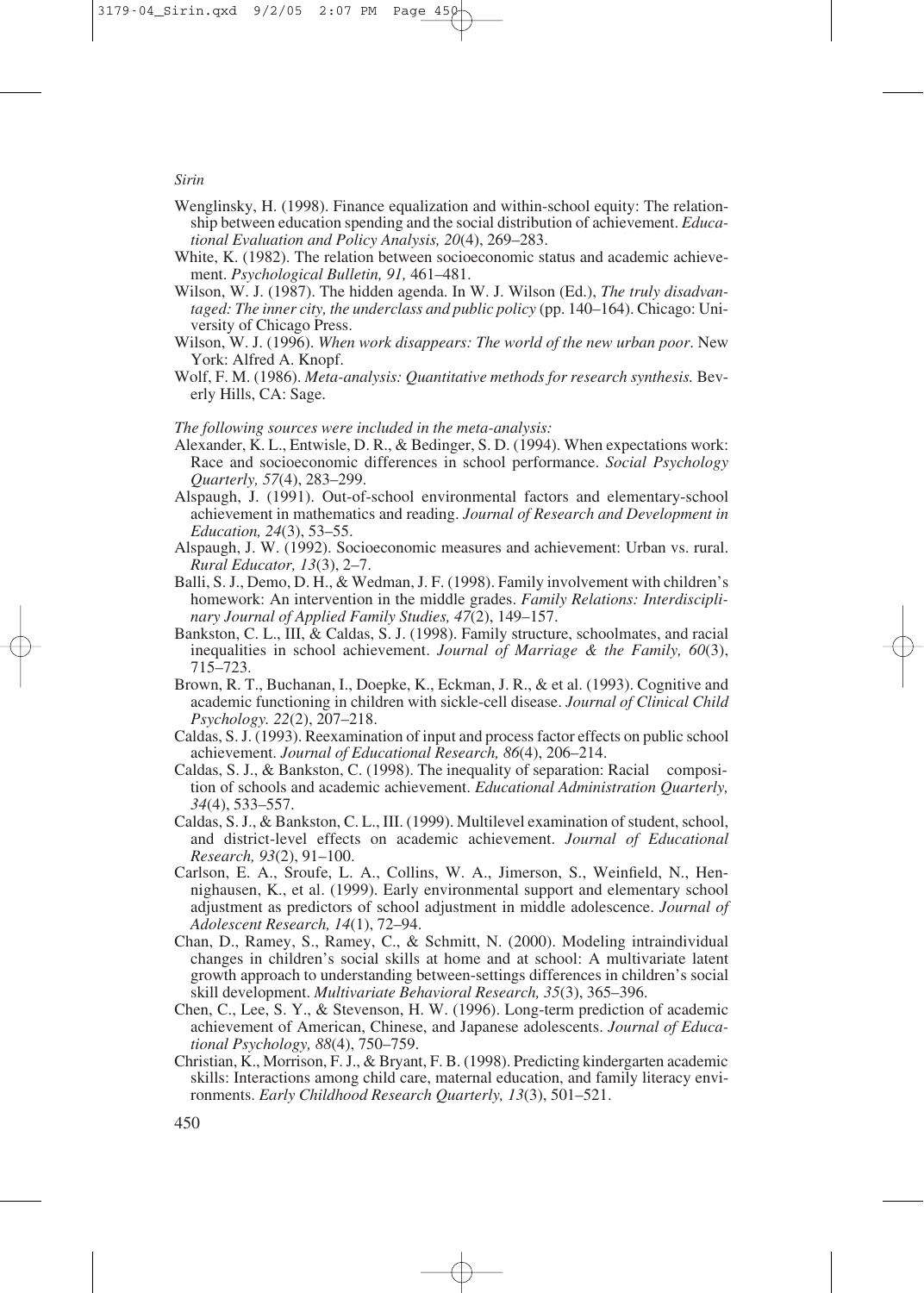- Dixon-Floyd, I., & Johnson, S. W. (1997). Variables associated with assigning students to behavioral classrooms. *Journal of Educational Research, 91*(2), 123–126.
- Dornbusch, S. M., Ritter, P. L., & Steinberg, L. (1991). Community influences on the relation of family statuses to adolescent school performance: Differences between African Americans and non-Hispanic whites. *American Journal of Education* [Special issue: Development and education across adolescence], *99*(4), 543–567.
- Dubow, E. F., & Ippolito, M. F. (1994). Effects of poverty and quality of the homeenvironment on changes in the academic and behavioral adjustment of elementary school-age-children. *Journal of Clinical Child Psychology, 23*(4), 401–412.
- Entwisle, D. R., Alexander, K. L., & Olson, L. S. (1994). The gender gap in math: Its possible origins in neighborhood effects. *American Sociological Review, 59*, 822–838.
- Felner, R. D., Brand, S., DuBois, D. L., Adan, A. M., Mulhall, P. F., & Evans, E. G. (1995). Socioeconomic disadvantage, proximal environmental experiences, and socioemotional and academic adjustment in early adolescence: Investigation of a mediated effects model. *Child Development, 66,* 774–792.
- Gallagher, S. A. (1994). Middle school predictors of science achievement. *Journal for Research in Science Teaching, 31*(7), 721–734.
- Gonzales, N. A., Cauce, A. M., Friedman, R. J., & Mason, C. A. (1996). Family, peer, and neighborhood influences on academic achievement among African-American adolescents: One-year prospective effects. *American Journal of Community Psychology, 24*(3), 365–387.
- Greenberg, M. T., Lengua, L. J., Coie, J. D., & Pinderhughes, E. E. (1999). Predicting developmental outcomes at school re-entry using a multiple-risk model: Four American communities. *Developmental Psychology, 35,* 403–417.
- Griffith, J. (1997). Linkages of school structural and socioenvironmental characteristics to parental satisfaction with public education and student academic achievement. *Journal of Applied Social Psychology, 27*(2), 156–186.
- Grolnick, W. S., & Slowiaczek, M. L. (1994). Parents' involvement in children's schooling: A multidimensional conceptualization and motivational model. *Child Development, 65*(1), 237–252.
- Gullo, D. F., & Burton, C. B. (1993). The effects of social class, class size and prekindergarten experience on early school adjustment. *Early Child Development & Care, 88,* 43–51.
- Jimerson, S. R., Egeland, B., Sroufe, L. A., & Carlson, B. (2000). A prospective longitudinal study of high school dropouts: Examining multiple predictors across development. *Journal of School Psychology, 38*(6), 525–549.
- Johnson, R. A., & Lindblad, A. H. (1991). Effect of mobility on academic performance of sixth grade students. *Perceptual & Motor Skills, 72*(2), 547–552.
- Kennedy, E. (1992). A multilevel study of elementary male black students and white students. *Journal of Educational Research, 86*(2), 105–110.
- Kennedy, E. (1995). Correlates of perceived popularity among peers: A study of race and gender differences among middle school students. *Journal of Negro Education, 64*(2), 186–195.
- Klingele, W. E., & Warrick, B. K. (1990). Influence of cost and demographic factors on reading achievement. *Journal of Educational Research, 83*(5), 279–282.
- Lamdin, D. J. (1996). Evidence of student attendance as an independent variable in education production functions. *Journal of Educational Research, 89*(3), 155–162.
- Levine, D. I., & Painter, G. (1999). The NELS curve: Replicating the bell curve analyses with the National Education Longitudinal Study. *Industrial Relations, 38*(3), 364–401.
- McDermott, P. A. (1995). Sex, race, class, and other demographics as explanations for children's ability and adjustment: A national appraisal. *Journal of School Psychology, 33*(1), 75–91.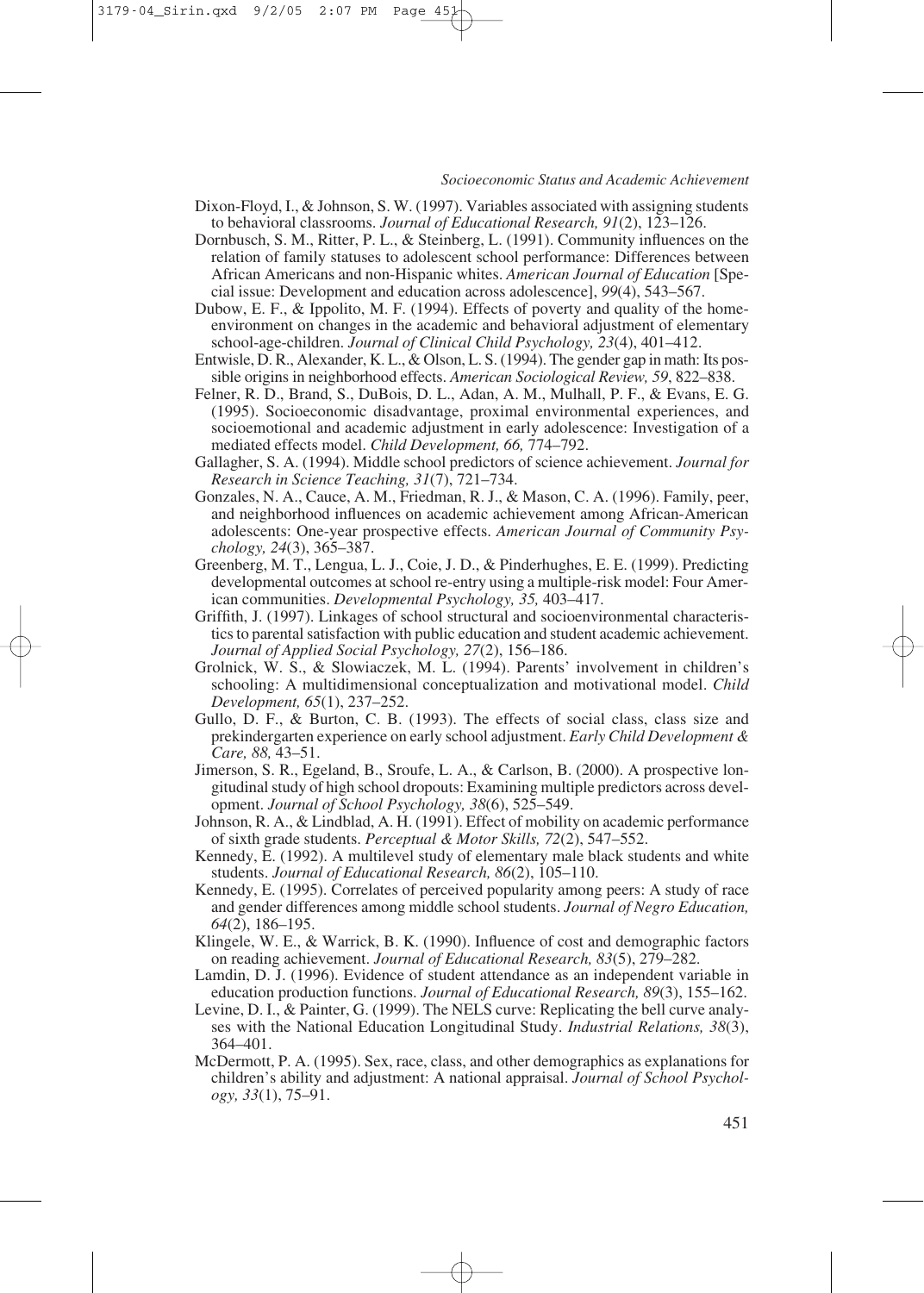- Miyamoto, R. H., Hishinuma, E. S., Nishimura, S. T., Nahulu, L. B., Andrade, N. N., & Goebert, D. A. (2000). Variation in self-esteem among adolescents in an Asian/Pacific-Islander sample. *Personality & Individual Differences, 29*(1), 13–25.
- O'Brien, V., Martinez-Pons, M., & Kopala, M. (1999). Mathematics self-efficacy, ethnic identity, gender, and career interests related to mathematics and science. *Journal of Educational Research, 92*(4), 231–235.
- Otto, L. B., & Atkinson, M. P. (1997). Parental involvement and adolescent development. *Journal of Adolescent Research, 12*(1), 68–89.
- Overstreet, S., Holmes, C. S., Dunlap, W. P., & Frentz, J. (1997). Sociodemographic risk factors to intellectual and academic functioning in children with diabetes. *Intelligence, 24*(3), 367–380.
- Patterson, C. J., Kupersmidt, J. B., & Vaden, N. A. (1990). Income level, gender ethnicity, and household composition as predictors of children's school based competence. *Child Development, 61,* 485–494.
- Pungello, E. P., Kupersmidt, J. B., Burchinal, M. R., & Patterson, C. J. (1996). Environmental risk factors and children's achievement from middle childhood to early adolescence. *Developmental Psychology, 32*(2), 755–767.
- Rech, J. F., & Stevens, D. J. (1996). Variables related to mathematics achievement among black students. *Journal of Educational Research, 89*(6), 346–350.
- Reynolds, A. J., & Walberg, H. J. (1992a). A process model of mathematics achievement and attitude. *Journal for Research in Mathematics Education, 23*(4), 306–328.
- Reynolds, A. H. & Walberg, H. J. (1992b). A structural model of science achievement. *Journal of Educational Psychology, 83*(1), 97–107.
- Ricciuti, H. N. (1999). Single parenthood and school readiness in white, black, and Hispanic 6- and 7-year-olds. *Journal of Family Psychology, 13*(3), 450–465.
- Ripple, C. H., & Luthar, S. S. (2000). Academic risk among inner-city adolescents: The role of personal attributes. *Journal of School Psychology, 38*(3), 277–298.
- Rojewski, J. W., & Yang, B. (1997). Longitudinal analysis of select influences on adolescents' occupational aspirations. *Journal of Vocational Behavior, 51*(3), 375–410.
- Schultz, G. F. (1993). Socioeconomic advantage and achievement motivation: Important mediators of academic performance in minority children in urban schools. *Urban Review, 25*(3), 221–232.
- Seyfried, S. F. (1998). Academic achievement of African American preadolescents: The influence of teacher perceptions. *American Journal of Community Psychology, 26*(3), 381–402.
- Shaver, A. V., & Walls, R. T. (1998). Effect of parent involvement on student reading and mathematics achievement. *Journal of Research & Development in Education, 31*(2), 90–97.
- Singh, K., & Ozturk, M. (2000). Effect of part-time work on high school mathematics and science course taking. *Journal of Educational Research, 91*(2), 67–74.
- Strassburger, L. A., Rosen, L. A., Miller, C. D., & Chavez, E. L. (1990). Hispanic-Anglo differences in academic achievement: The relationship of self-esteem, locus of control and socioeconomic level with grade-point average in the USA. *School Psychology International, 11*(2), 119–124.
- Sutton, A., & Soderstrom, I. (1999). Predicting elementary and secondary school achievement with school-related and demographic factors. *Journal of Educational Research, 92*(6), 330–338.
- Thompson, R. J., Gustafson, K. E., Meghdadpour, S., Harrell, E. S., Johndrow, D. A., & Spock, A. (1992). The role of biomedical and psychosocial processes in the intellectual and academic functioning of children and adolescents with cystic fibrosis. *Journal of Clinical Psychology, 48*(1), 3–10.
- Trusty, J., Peck, H. I., & Mathews, J. (1994). Achievement, socioeconomic status and self-concepts of fourth-grade students. *Child Study Journal, 24*(4), 281–298.